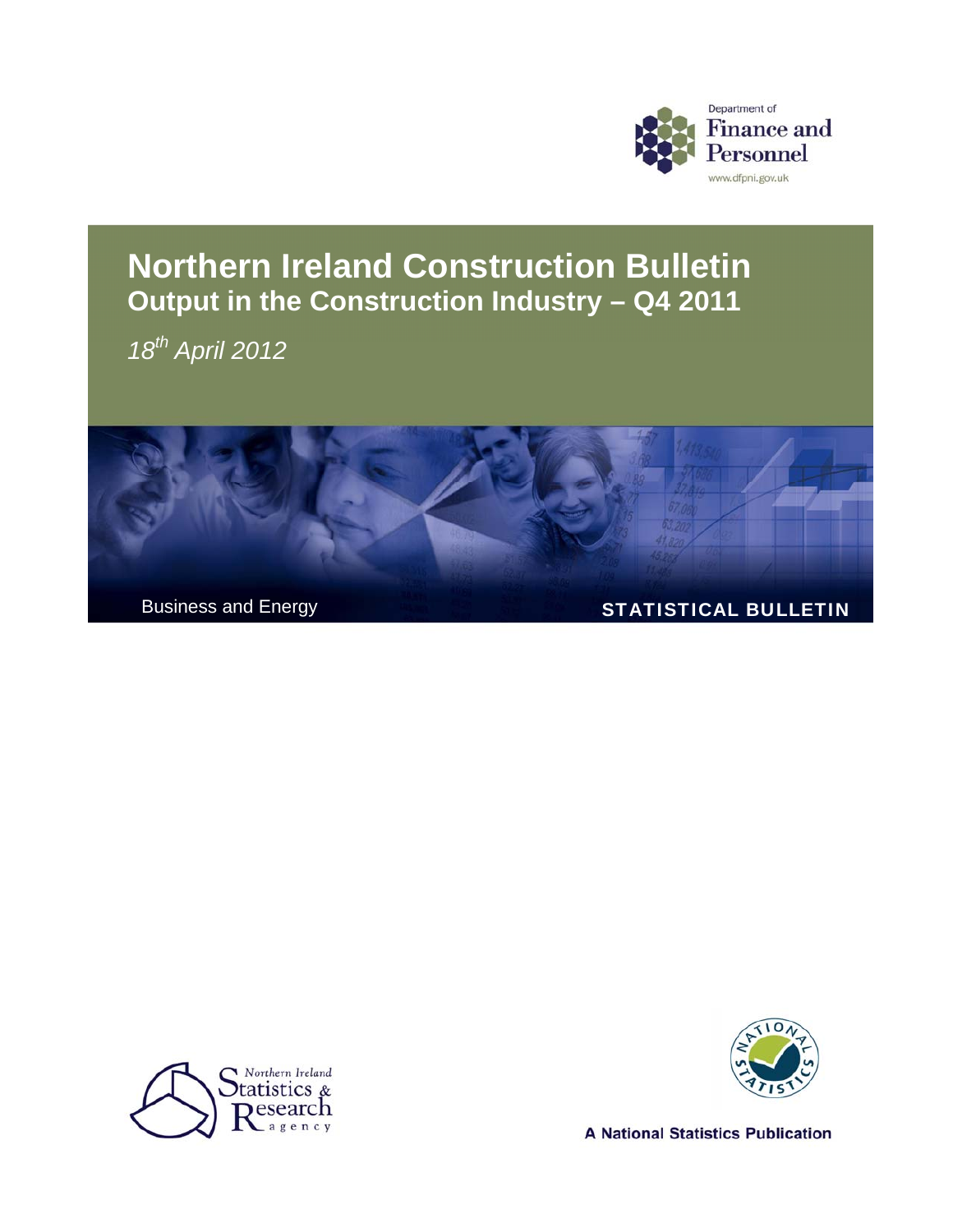# **Contents** Page

|      |                                                                        | $\overline{\mathbf{3}}$ |
|------|------------------------------------------------------------------------|-------------------------|
|      |                                                                        | 4                       |
|      |                                                                        | 6                       |
|      |                                                                        | 13                      |
|      |                                                                        | 15                      |
|      |                                                                        | 16                      |
|      |                                                                        | 22                      |
| 1.1  | Volume of Construction Output in Northern Ireland                      | 22                      |
| 1.2  | Volume of New Work Output in Northern Ireland                          | 23                      |
| 1.3  |                                                                        | 24                      |
|      | Volume of Repair & Maintenance Output in Northern Ireland              |                         |
| 1.4  | Volume of Housing Output in Northern Ireland                           | 25                      |
| 1.5  | Volume of Infrastructure Output in Northern Ireland                    | 26                      |
| 1.6  | Volume of Industrial & Commercial Work Output in Northern              |                         |
|      |                                                                        | 27                      |
| 1.7  | Value of Construction Output in Northern Ireland                       | 28                      |
|      | 1.8(a) Volume of Output (Current Prices) in Northern Ireland by Sector | 29                      |
|      | 1.8(b) Volume of Output (Constant Prices and Seasonally adjusted) in   |                         |
|      |                                                                        | 30                      |
| 1.9  | Volume of Output in Northern Ireland (Private Contractors Only)        |                         |
|      |                                                                        | 31                      |
| 1.10 | Volume of New Work Output in Northern Ireland by Type Of               |                         |
|      |                                                                        | 32                      |
|      | Chapter 2 - The Structure of the Construction Industry                 | 33                      |
|      | Introduction: Structure of the Construction Industry                   | 33                      |
| 2.1  |                                                                        | 37                      |
| 2.2  |                                                                        | 38                      |
| 2.3  | Northern Ireland Employee Jobs in Construction                         | 39                      |
| 2.4  |                                                                        | 40                      |
| 2.5  | Northern Ireland Annual Survey of Hours and Earnings                   |                         |
|      | Earnings and Hours in the Construction Industry                        | 41                      |
| 2.6  | Northern Ireland Annual Survey of Hours and Earnings                   |                         |
|      | Earnings in the Construction Industry by Occupation                    | 42                      |
| 2.7  | Northern Ireland Annual Survey of Hours and Earnings                   |                         |
|      | Earnings and Hours in the Construction Industry                        |                         |
|      |                                                                        | 43                      |
| 2.8  | Statistics of accidents reported to HSENI 2000/01-2010/11              | 44                      |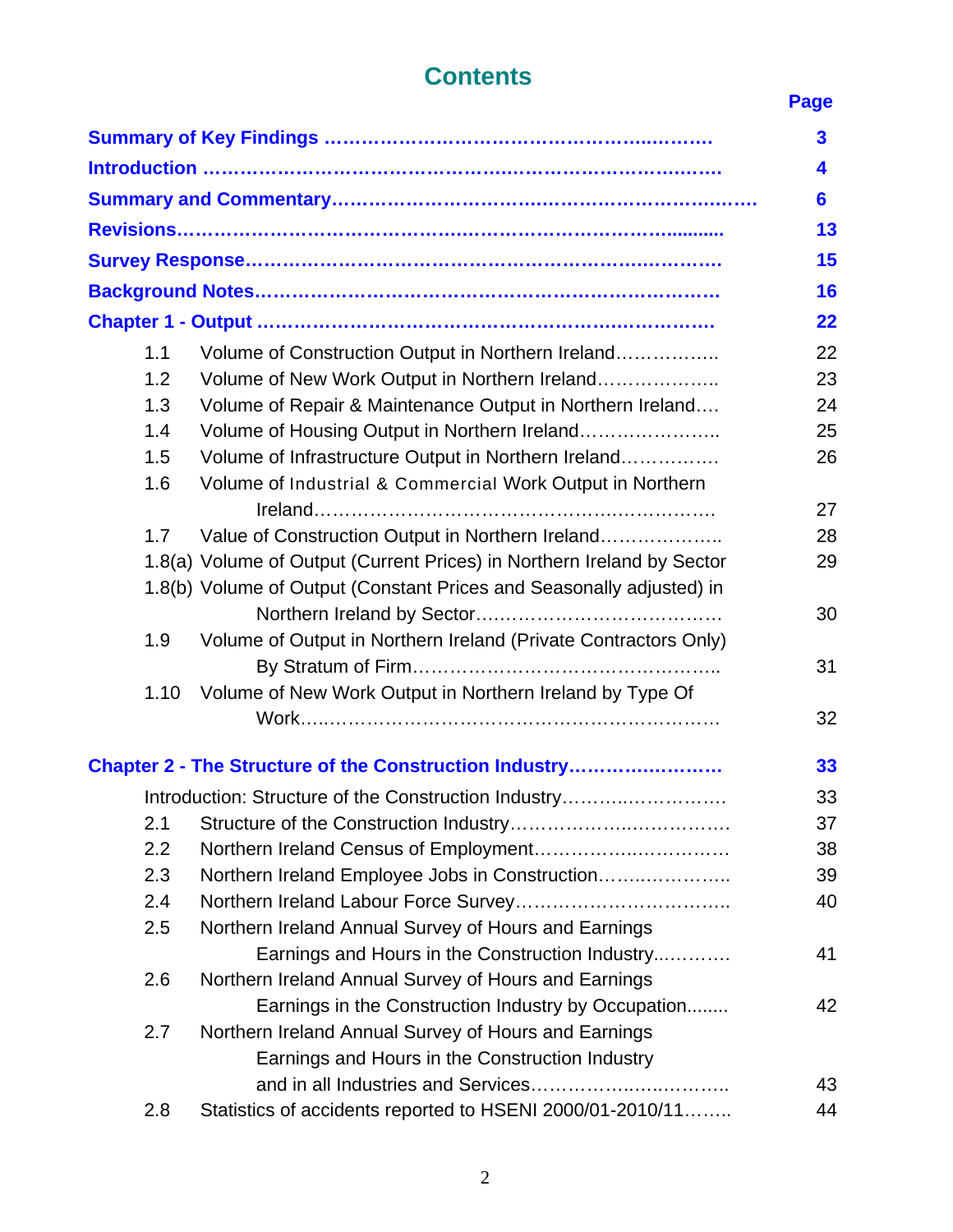# **Northern Ireland Construction Bulletin Output in the Construction Industry – Q4 2011**

The Construction Output Statistics published in the Northern Ireland Construction Bulletin are intended to provide a general measure of quarterly changes in the volume and value of construction output in Northern Ireland. These figures are derived from the Northern Ireland Quarterly Construction Enquiry (QCE). This is a statutory survey of construction firms operating in Northern Ireland. Each quarter a sample of construction firms are asked to provide details of the value of construction activity they have undertaken in a specified period. The survey also includes public sector organisations which carry out their own construction activity.

Results are provisional and subject to revision as more up-to-date data becomes available (e.g. through late/revised returns). Figures can also change as a result of the seasonal adjustment process or methodological changes.

# **Summary of Key Findings – Q4 2011**

- The total volume of construction output in Northern Ireland in Q4 2011 increased by 0.6% compared to Q3 2011 but was 7.7% lower compared to Q4 2010. This is the second consecutive quarter in which the total volume of construction output has increased, albeit both increases have been relatively small.
- The total volume of New Work in Q4 2011 increased by 0.8% compared to Q3 2011 but was 11.2% lower compared to Q4 2010. This was only the second quarterly increase in the volume of New Work Output in Northern Ireland since Q2 2008.
- The total volume of construction output classified as Repair and Maintenance in Q3 2011 decreased by 0.5% compared to the previous quarter but was 3.0% higher than Q4 2010.
- A 2.9% quarter on quarter volume growth was experienced in Housing Output between Q3 and Q4 2011 but quarter on quarter volume reductions were reported for Infrastructure and Industrial & Commercial outputs (-2.2% and -2.9% respectively).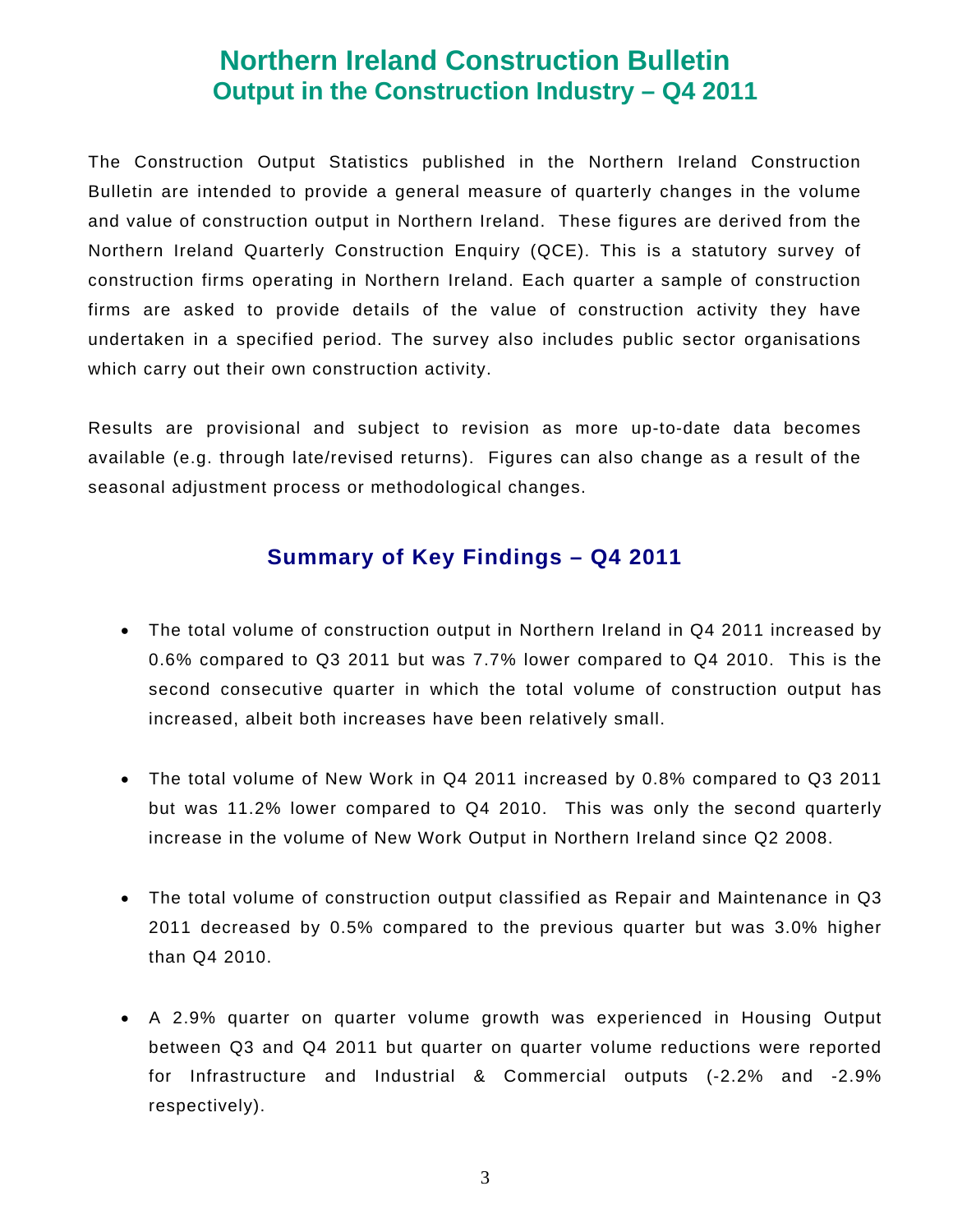# **Introduction**

This bulletin provides provisional results from the Northern Ireland Quarterly Construction Enquiry (QCE). The Construction Output Statistics published in the Northern Ireland Construction Bulletin are intended to provide a general measure of quarterly changes in the volume and value of construction output in Northern Ireland.

The Construction Output statistics are used by National Accounts in the calculation of the output measure of UK Gross Domestic Product. The results are used by Northern Ireland Government Departments, Economists, Construction Industry Analysts and Academics to understand the state of the construction sector in Northern Ireland.

The Index of overall Construction (IoC) is also a key economic indicator and one of the earliest short-term measures of the performance of the Northern Ireland economy. In 2010, the construction industry was estimated to account for 8% of regional Gross Value Added (GVA). The latest regional GVA data for Northern Ireland is available at: <http://www.ons.gov.uk/ons/taxonomy/index.html?nscl=Regional+Accounts>

Other key economic indicators measuring the performance of the Northern Ireland economy exist for the Production and Service sectors. The Index of Production (IoP) and the Index of Services (IoS) are derived from separate surveys of businesses in the production and service sectors. The Index of Production and the Index of Services are published quarterly on the same day as the release of the construction output statistics. More information about the Index of Production and the Index of Services and the latest results for both surveys is available at:

<http://www.detini.gov.uk/deti-stats-index/stats-surveys.htm>

The Index of Construction, together with the Index of Production and the Index of Services, contribute to the wider understanding of the performance of the Northern Ireland economy and all three measures are regularly reported on in the Department of Enterprise, Trade and Investment's Economic Commentary. The Economic Commentary provides an overview of the state of the Northern Ireland economy, setting it in context with the UK and the Republic of Ireland. The latest Economic Commentary is available at: <http://www.detini.gov.uk/deti-stats-index/deti-stats-index-4.htm>.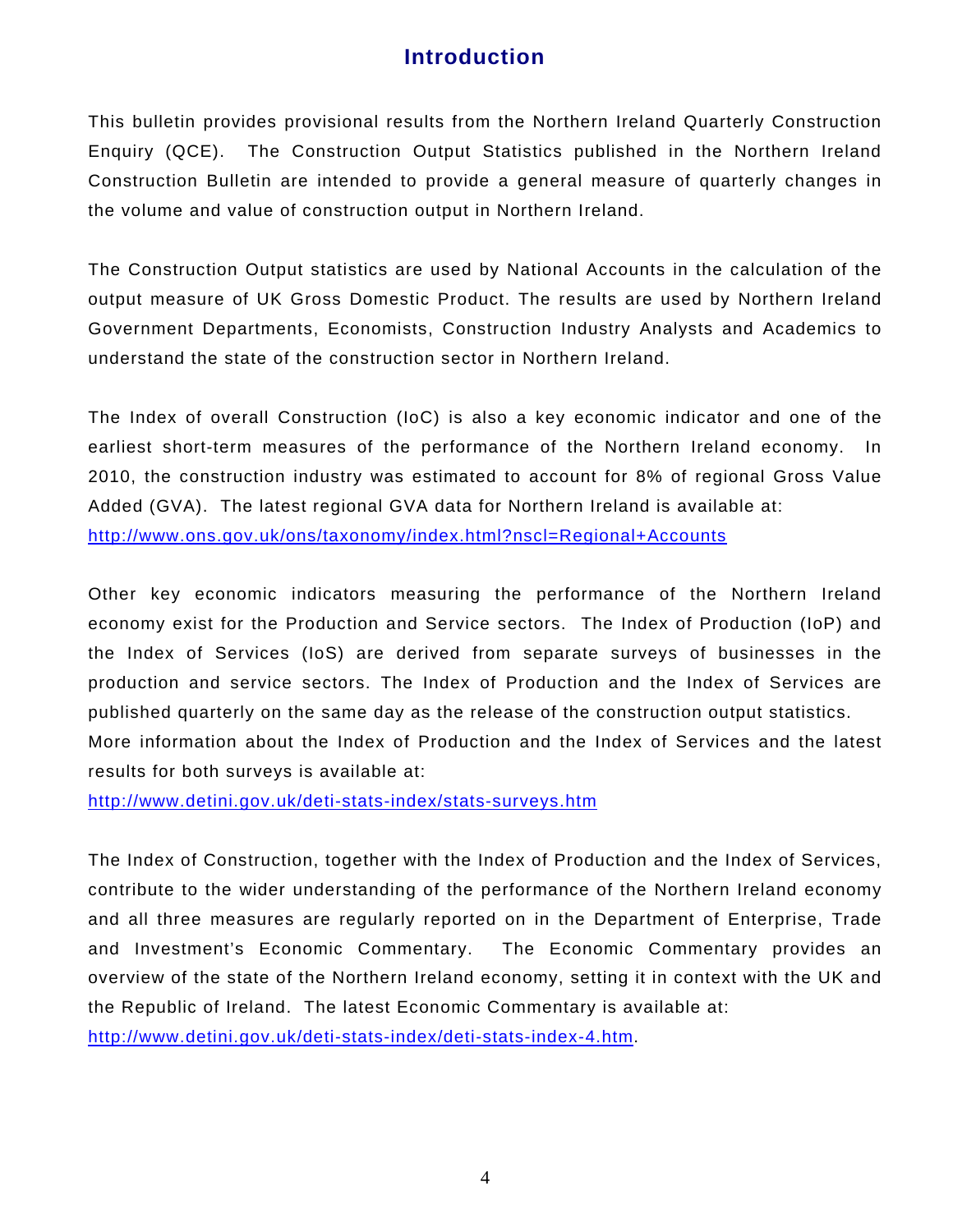A summary of the main usage of Northern Ireland Construction Output Statistics is available at: [http://www.csu.nisra.gov.uk/QCEdocs/Summary\\_of\\_Usage.pdf](http://www.csu.nisra.gov.uk/QCEdocs/Summary_of_Usage.pdf)

Additional information relating to the Northern Ireland Construction Industry is also contained in Chapter 2 of this Bulletin. This information is provided by Economic & Labour Market Statistics Research Branch (NISRA, DFP) and the Health and Safety Executive Northern Ireland (from a variety of sources). This information is included at the request of the construction sector in Northern Ireland who wished to have all relevant construction statistics collated in one publication. No additional commentary on these statistics is provided within this publication but more information on these statistics is provided in Chapter Two.

The Background Notes on Pages 16-21 of this publication provide detailed information on the methodology used to produce the statistics as well as information on the quality and reliability of the data.

The publication provides various measures of growth (expressed as a percentage) for construction output. The quarter-on-quarter change provides the most recent measure of how construction output is changing. Comparisons are also provided with the same quarter one year earlier.

Tables 1.1-1.6, in Chapter 1, present each construction output series as index numbers. An index number is a convenient form of expressing a series in a way that makes it easier to see changes in that series. The numbers in the series are expressed relatively with one number in that series chosen to be the 'base' (usually expressed as 100) and other numbers being measured relative to that base. For example, a value of 102.4 means that the level of output is 2.4% higher than the base year=100. The Northern Ireland Construction Output series contained in this Bulletin use 2005 as the base year for comparisons.

Indices are created by dividing the current quarter (constant price seasonally adjusted) value of construction output by the average of the base year (2005) and multiplying by 100.

5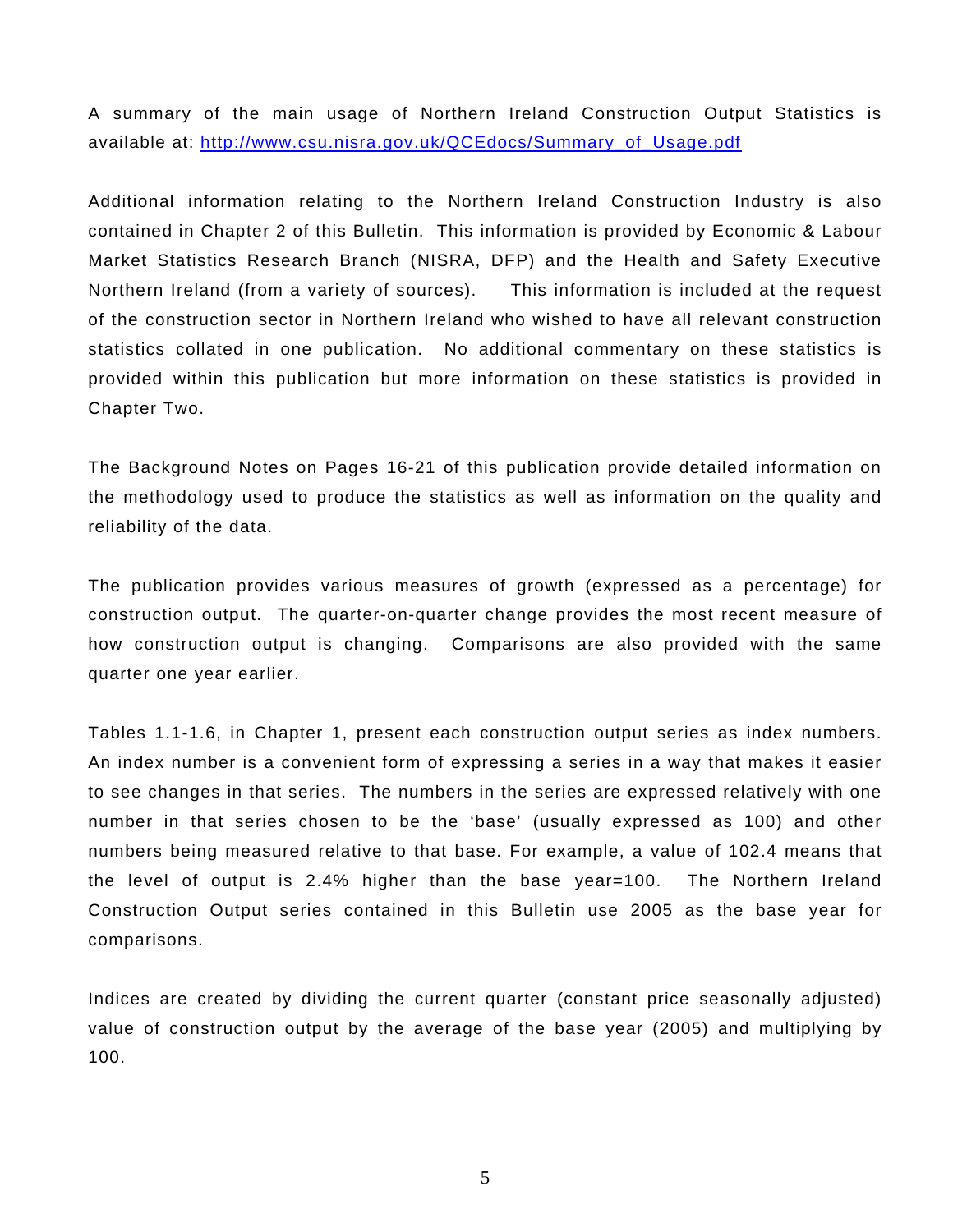# **Northern Ireland Construction Output Summary and Commentary**

#### **Results**

Results, particularly for the most recent quarters, are provisional and subject to revision as more up-to-date data becomes available (e.g. through late/revised returns). Figures can also change as a result of the seasonal adjustment process or methodological changes.

#### **Overall Construction Output**

The total volume of construction output in the fourth quarter of 2011 increased by 0.6% compared with the third quarter of 2011 but was 7.7% lower compared to the same quarter in 2010. This was the second consecutive quarterly increase in the volume of overall Construction Output in Northern Ireland. However, the total volume of overall construction output in Q4 2011 was 37.8% lower than the peak in Q1 2007.

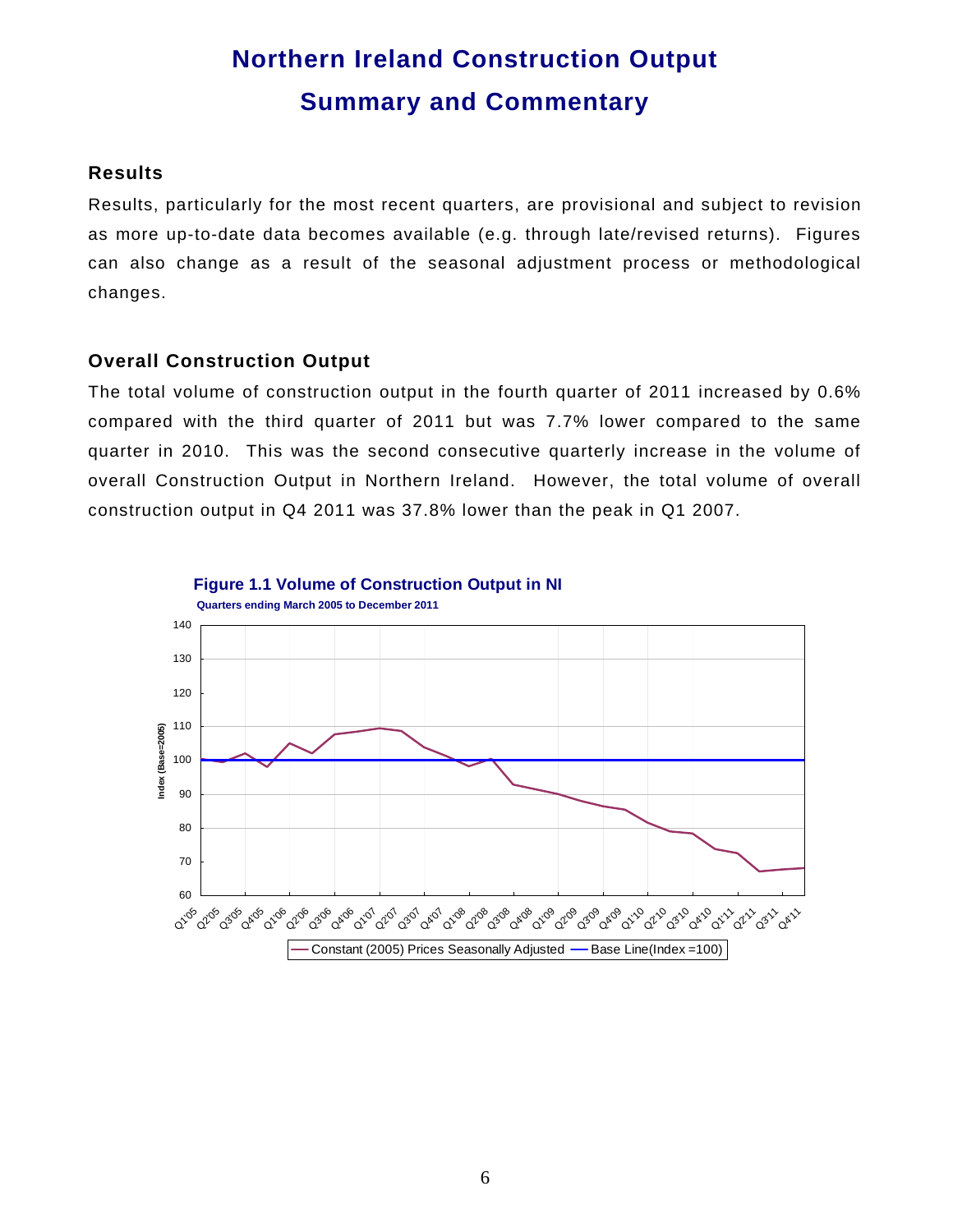#### **Construction Output split by New Work and Repair & Maintenance**

#### **New Work**

In Q4 2011, New Work accounted for 71.2% of all construction output.

In the fourth quarter of 2011, New Work increased by 0.8% from the previous quarter. However, the total volume of New Work in Q4 2011 was 11.2% lower than the same quarter in 2010 and was 47.4% lower than the peak in Q1 2007. Growth in New Work has only been recorded in three of the last twenty quarters.



#### **Repair and Maintenance**

In Q4 2011, Repair & Maintenance accounted for 28.2% of all construction output.

In the fourth quarter of 2011, Repair and Maintenance decreased by 0.5% compared to the previous quarter but was 3.0% higher than the same quarter in 2010. Looking at the general trend since Q1 2005, the volume of Repair & Maintenance output has fluctuated up and down around the baseline but this type of construction activity has not been affected as much compared to the downturn experienced in New Work over the same period.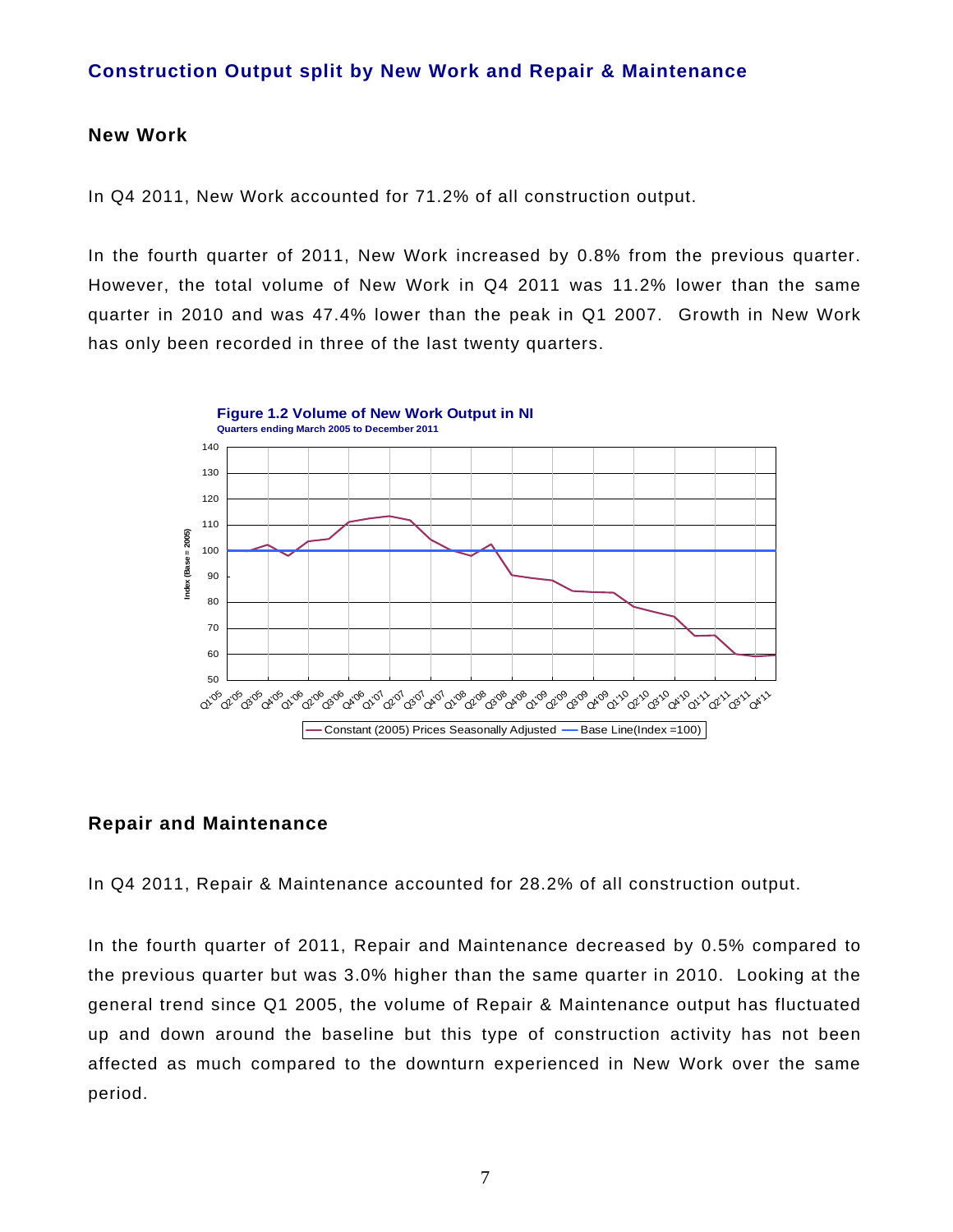

**Figure 1.3 Volume of Repair and Maintenance Output in NI Quarters Ending March 2005 to December 2011**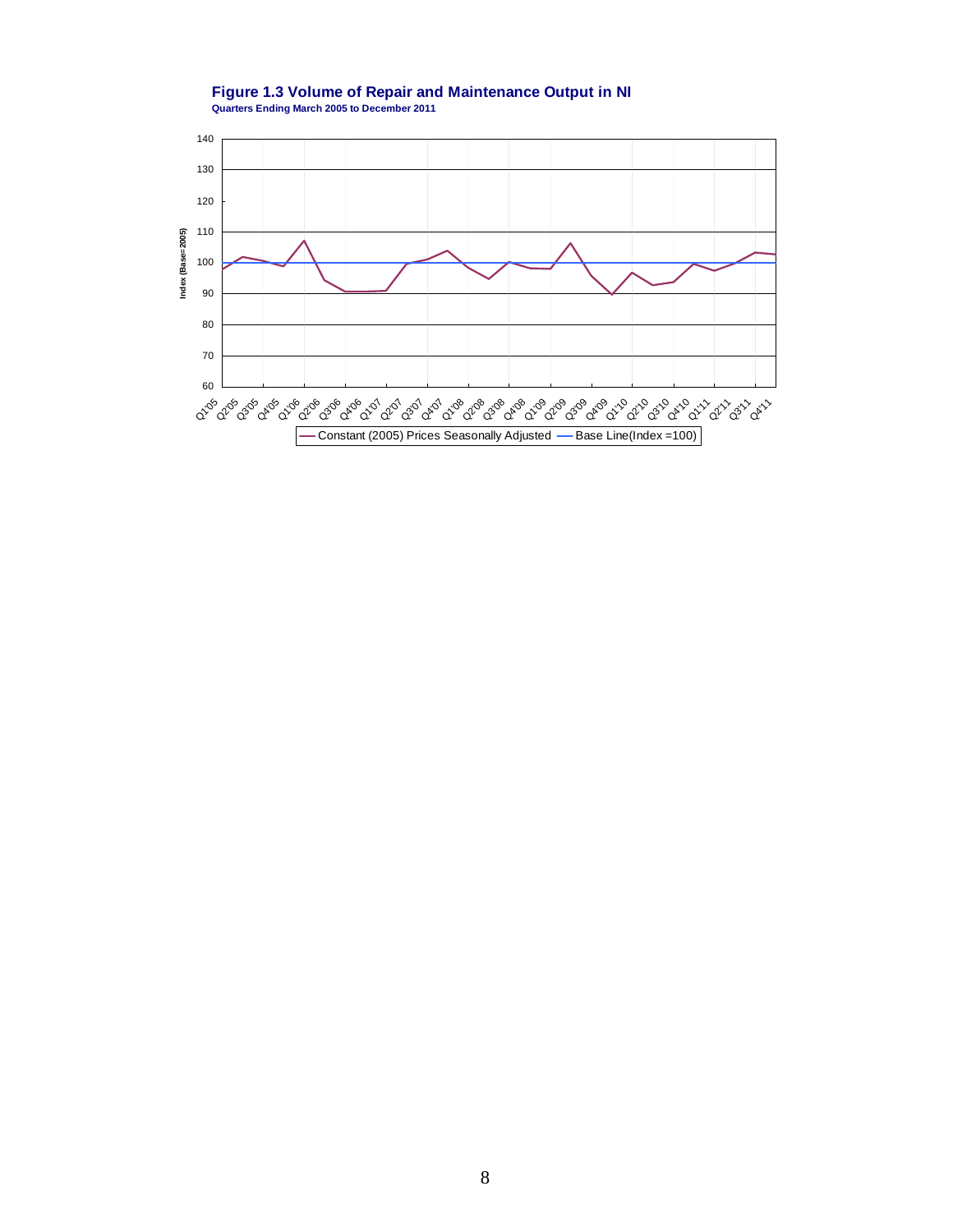# **Construction Output split by Housing, Infrastructure and Commercial & Industrial**

#### **Housing (including New Housing and Housing R&M)**

In Q4 2011, Housing Output accounted for 36.1% of all construction output.

The volume of Housing Output in the fourth quarter of 2011 was 2.9% higher compared to the previous quarter but 18.4% lower compared with the same quarter in 2010. This was the first quarterly growth in Housing Output for nine quarters but the latest volume of Housing Output was 55.2% lower than the peak in Q1 2007.



#### **Infrastructure (including New Infrastructure and Infrastructure R&M)**

In Q4 2011, Infrastructure Output accounted for 23.9% of all construction output.

The volume of Infrastructure work in the fourth quarter of 2011 was 2.2% lower compared to the previous quarter but was 16.7% higher compared with the same quarter in 2010. Unlike other sub-categories of construction which experienced a downturn since the peak level of Q1 2007, infrastructure output increased up to the peak in Q2 2009. Looking at the general trend, the volume of infrastructure output has consistently been above the baseline measure since Q2 2007.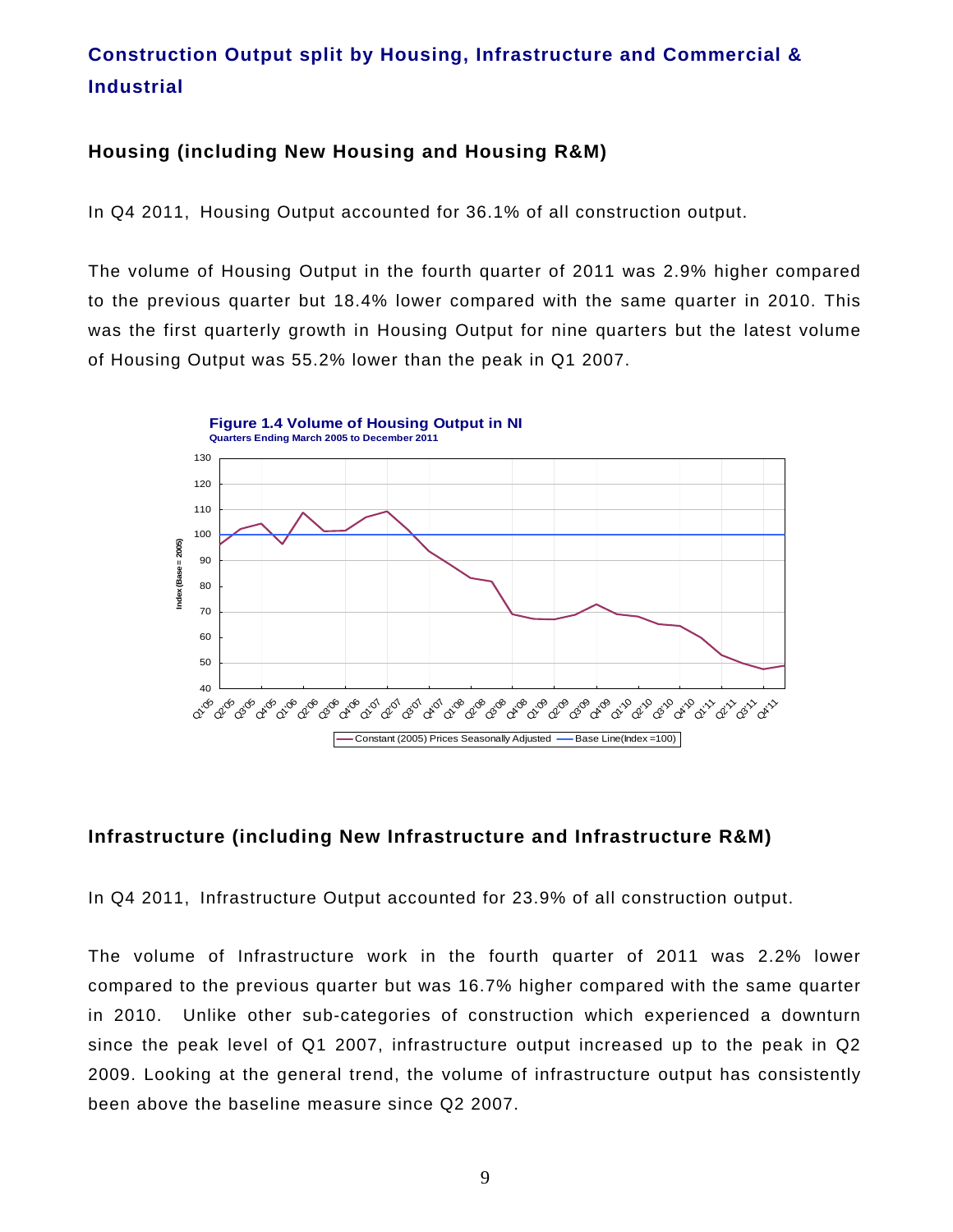

# **Industrial & Commercial (including New Industrial and R&M Industrial and New Commercial and R&M Commercial)**

In Q4 2011, Industrial & Commercial Output accounted for 39.7% of all construction output.

The volume of Industrial & Commercial Output decreased by 2.9% in the fourth quarter of 2011 compared to the previous quarter and was 7.9% lower compared to Q4 2010. The volume of Industrial & Commercial Output in Q4 2011 was 35.6% lower than the peak in Q4 2006.

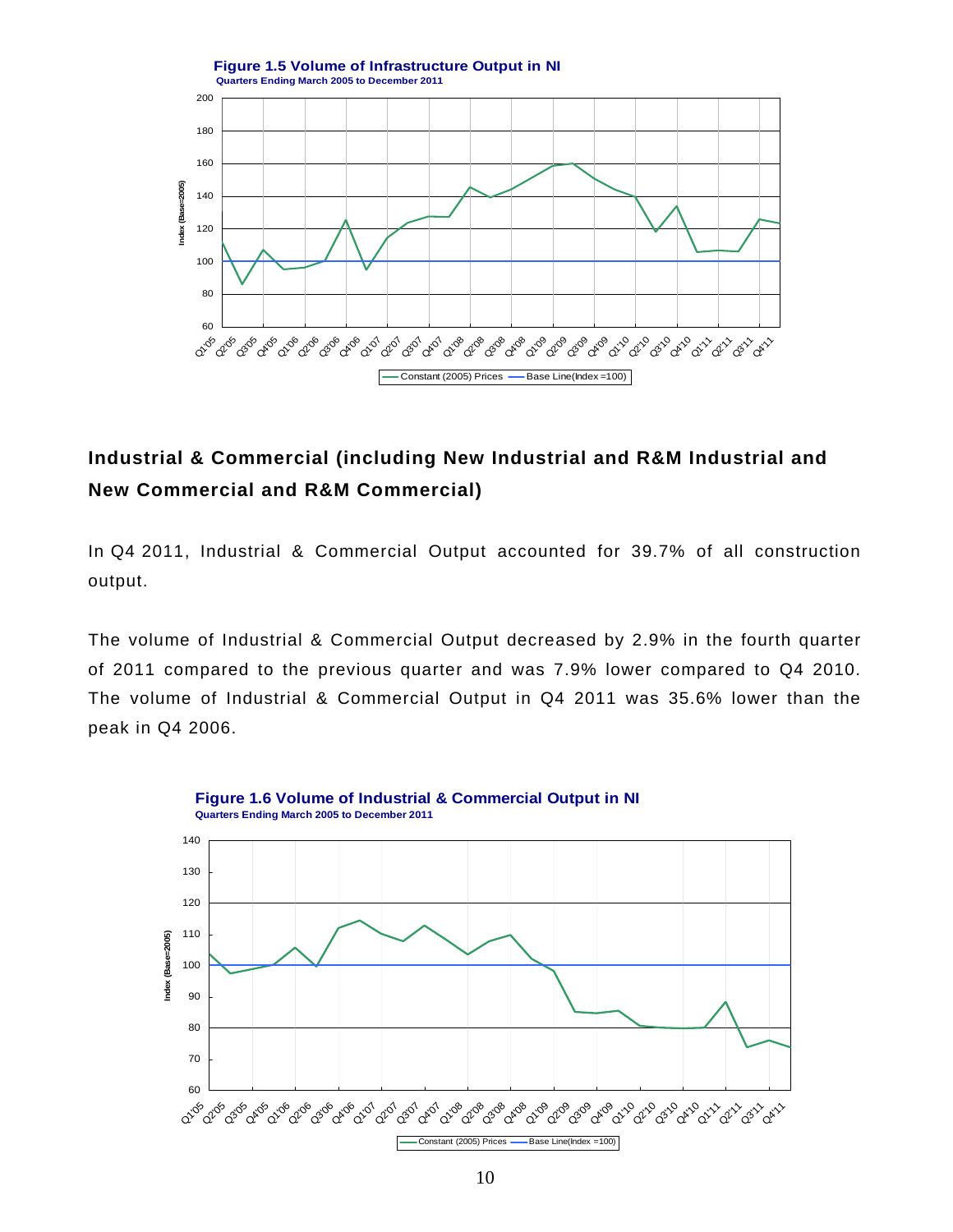#### **Construction Output in Northern Ireland compared to Great Britain**

#### **Total Volume of Construction Output – NI & GB**

The Index of Construction in Northern Ireland in Q4 2011 was 68.0, an increase of 0.6% compared to Q3 2011. Over the same period, the Index of Construction in Great Britain was 96.9, a decrease of 0.5% on the previous quarter. From Q1 2010, the trends in construction output between Northern Ireland and Great Britain have diverged. The volume of Overall Construction output in Northern Ireland has decreased by 16.5%. In contrast, the volume of Overall Construction output in Great Britain has increased by 11.0% over the same time period.



#### **Total Volume of New Work – NI & GB**

The Index of New Work in Northern Ireland in Q3 2011 was 59.5, an increase of 0.8% compared to Q3 2011. Over the same period, the Index of New Work in Great Britain was 101.2, a decrease of 0.6% on the previous quarter. Similar to overall construction output, the trends in New Work between Northern Ireland and Great Britain have diverged from Q1 2010. The volume of New Work in Northern Ireland has decreased by 23.9%. In contrast, the volume of New Work in Great Britain has increased by 12.8% over the same time period.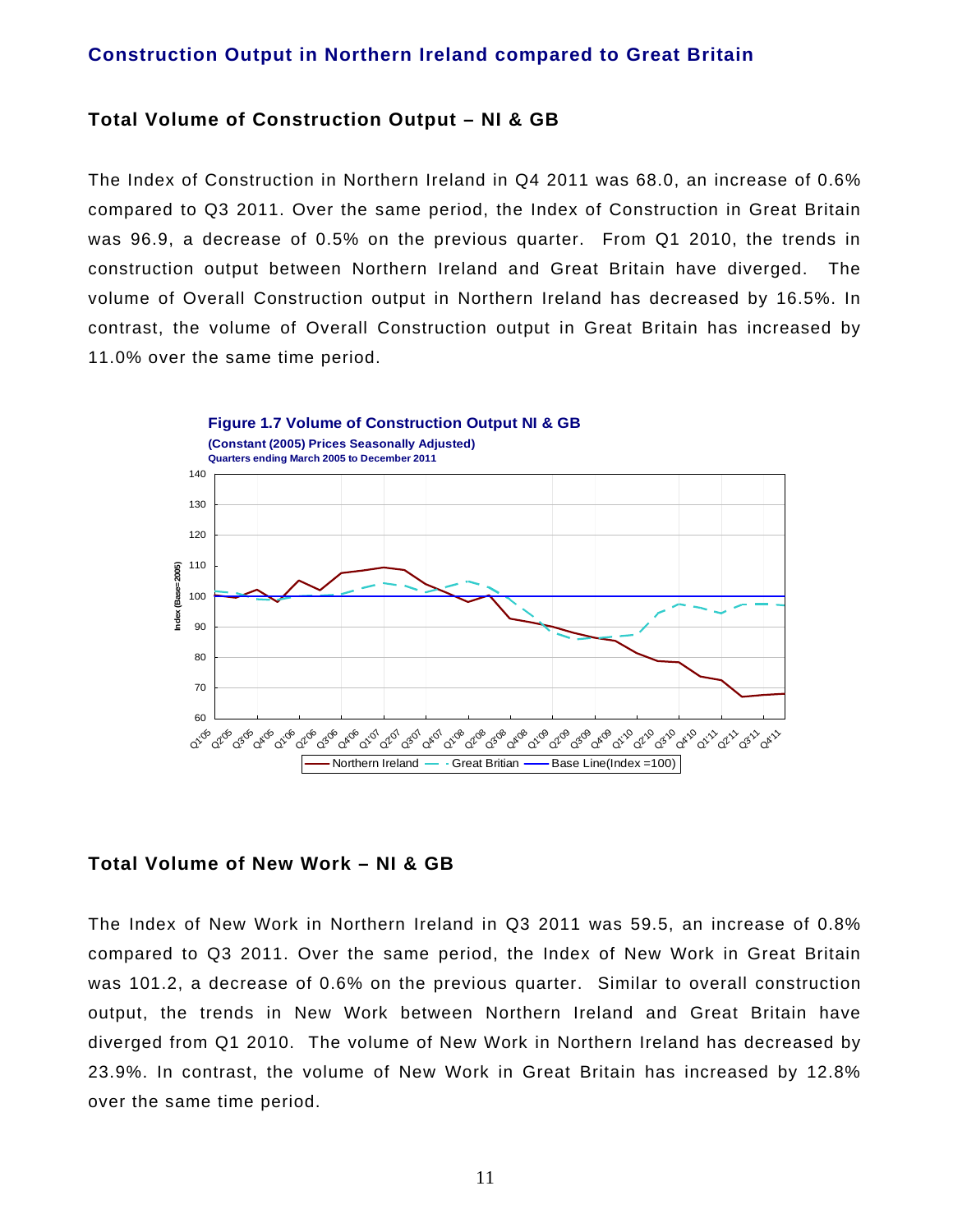

#### **Total Volume of Repair & Maintenance Output – NI & GB**

The Index of Repair & Maintenance in Northern Ireland in Q4 2011 was 102.6, a decrease of 0.5% compared to Q3 2011. Over the same period, the Index of Repair & Maintenance in Great Britain was 89.1, a decrease of 0.3% on the previous quarter. Since Q1 2010, growth in the volume of Repair & Maintenance output in Northern Ireland has been variable but consistently higher compared to Great Britain.

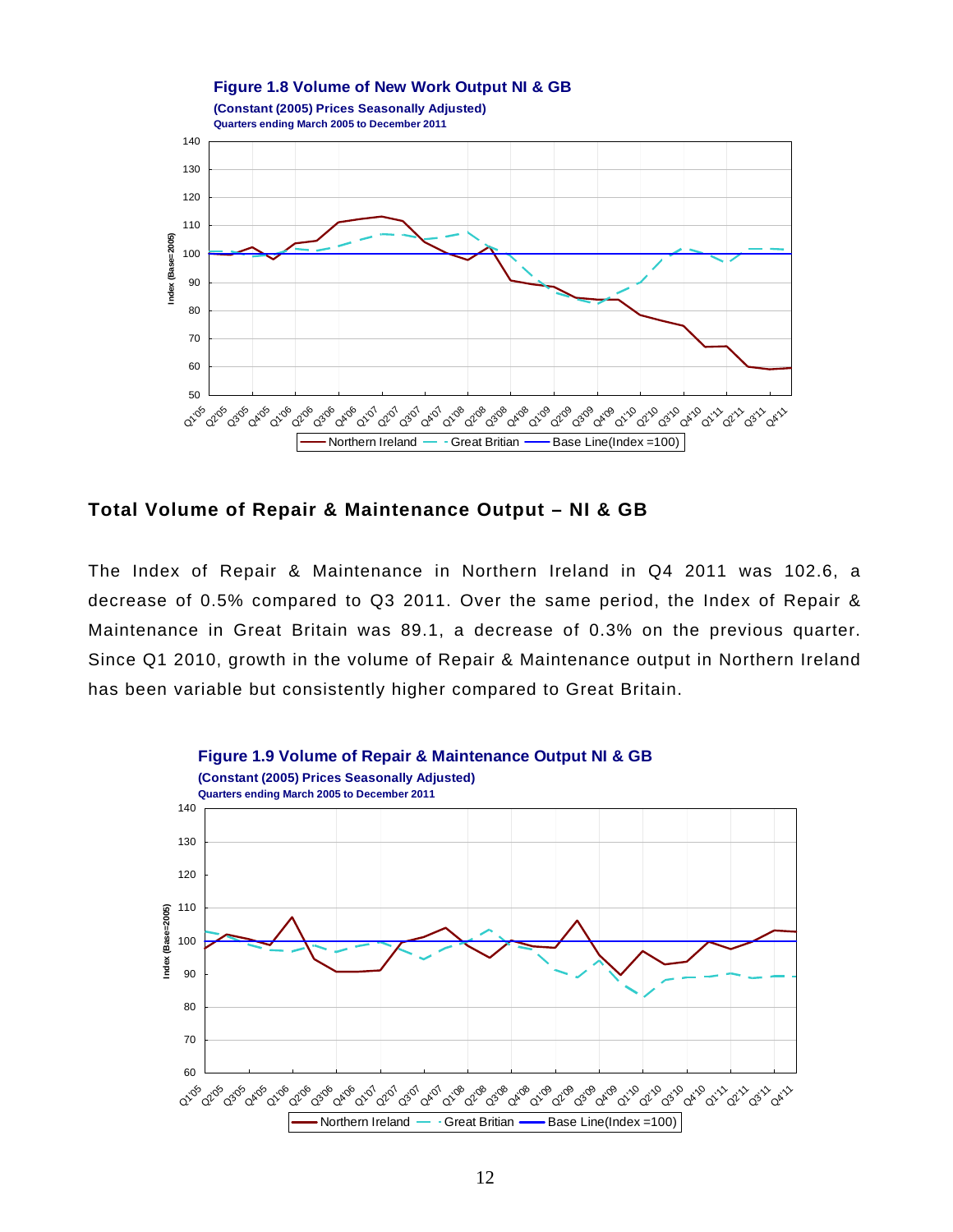# **Revisions**

In general, revisions to construction output estimates will follow the standard revisions policy shown in the table below.

| Frequency and date of<br>revision | <b>Period covered</b>                                                  | <b>Reasons</b>                                                                  |
|-----------------------------------|------------------------------------------------------------------------|---------------------------------------------------------------------------------|
| Quarterly                         | Variable - data can be<br>revised back up to the<br>last four quarters | Late returns;<br>Revised data from<br>firms;<br>Changes to grossing<br>factors; |
| Quarterly                         | Variable – full quarterly<br>series                                    | Seasonal adjustment                                                             |
| Quarterly                         | Variable – full quarterly<br>series                                    | <b>Revisions to Deflators</b>                                                   |

The table below highlights the latest revisions to previously published estimates of the Index of Construction, Index of New Work and Index of Repair and Maintenance for the last six quarters.

|                       | <b>Revisions to previously published figures</b> |          |            |                                                                                |                                                                |                   |                                                                            |                                                     |                   |                |  |
|-----------------------|--------------------------------------------------|----------|------------|--------------------------------------------------------------------------------|----------------------------------------------------------------|-------------------|----------------------------------------------------------------------------|-----------------------------------------------------|-------------------|----------------|--|
|                       |                                                  |          |            |                                                                                |                                                                |                   |                                                                            |                                                     |                   | Index 2005=100 |  |
| <b>Year / Quarter</b> |                                                  |          |            | <b>Previously</b><br><b>Published</b><br>Index of<br>Construction <sup>1</sup> | <b>Revised Index</b><br>of<br><b>Construction</b> <sup>2</sup> | <b>Difference</b> | <b>Previously</b><br><b>Published</b><br>Index of<br>New Work <sup>1</sup> | <b>Revised</b><br>Index of<br>New Work <sup>2</sup> | <b>Difference</b> |                |  |
| 2010                  | Apr                                              | $\sim$   | Jun        | (Q2)                                                                           | 78.9                                                           | 78.8              | $-0.1$                                                                     | 76.2                                                | 76.2              | 0.0            |  |
|                       | Jul                                              | $\sim$   | Sep        | (Q3)                                                                           | 78.1                                                           | 78.4              | 0.3                                                                        | 74.0                                                | 74.5              | 0.5            |  |
|                       | Oct                                              | $\sim$   | <b>Dec</b> | (Q4)                                                                           | 74.1                                                           | 73.7              | $-0.4$                                                                     | 67.8                                                | 67.0              | $-0.8$         |  |
| 2011                  | Jan                                              | $\sim$   | Mar        | (Q1)                                                                           | 73.0                                                           | 72.4              | $-0.6$                                                                     | 67.9                                                | 67.1              | $-0.8$         |  |
|                       | Apr                                              | $\sim$   | Jun        | (Q2)                                                                           | 67.8                                                           | 67.0              | $-0.8$                                                                     | 60.8                                                | 59.9              | $-0.9$         |  |
|                       | Jul                                              | $\equiv$ | Sep        | (Q3)                                                                           | 68.3                                                           | 67.6              | $-0.7$                                                                     | 59.7                                                | 59.1              | $-0.6$         |  |

|      | <b>Year / Quarter</b> |    |     |      | <b>Previously</b><br><b>Published</b><br>Index of R&M <sup>1</sup> | <b>Revised Index</b><br>of R&M <sup>2</sup> | <b>Difference</b> |
|------|-----------------------|----|-----|------|--------------------------------------------------------------------|---------------------------------------------|-------------------|
| 2010 | Apr                   | ÷, | Jun | (Q2) | 92.6                                                               | 92.8                                        | 0.2               |
|      | Jul                   | Ξ  | Sep | (Q3) | 93.5                                                               | 93.7                                        | 0.2               |
|      | Oct                   | ٠  | Dec | (Q4) | 100.4                                                              | 99.7                                        | $-0.7$            |
| 2011 | Jan                   | ٠  | Mar | (Q1) | 97.7                                                               | 97.4                                        | $-0.3$            |
|      | Apr                   | ٠  | Jun | (Q2) | 99.7                                                               | 99.8                                        | 0.1               |
|      | Jul                   | ٠  | Sep | (Q3) | 103.3                                                              | 103.2                                       | $-0.1$            |

1 Published Quarter 3 2011 (Q3)

2 Updated Quarter 4 2011 (Q4)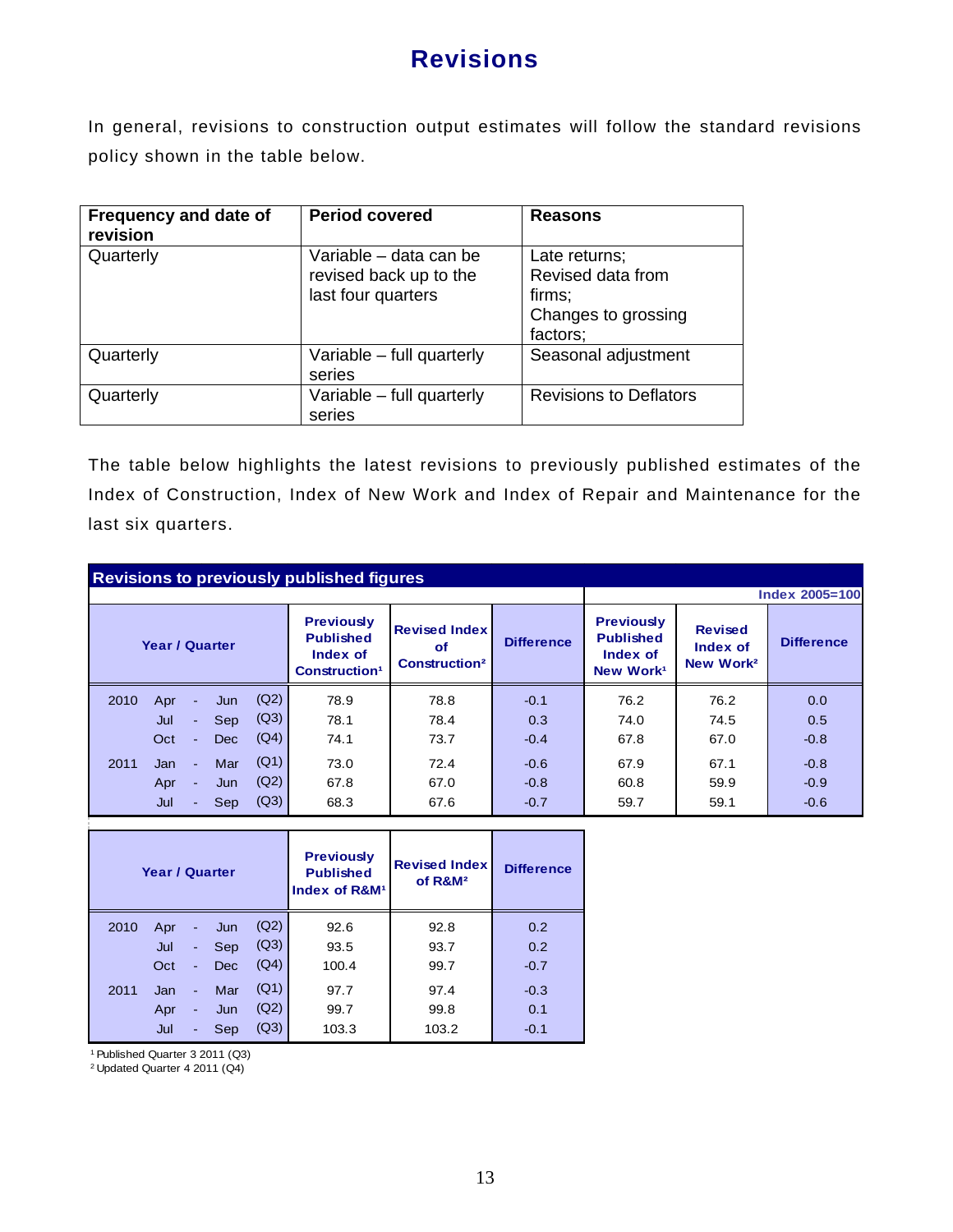The table below highlights the latest revisions to construction output (constant (2005) prices seasonally adjusted) quarter on previous quarter growth rates. The growth rate is the difference, expressed as a percentage, between the values of output (constant (2005) prices seasonally adjusted) in the latest quarter compared to output (constant (2005) prices seasonally adjusted) in the previous quarter.

#### **Revisions to construction output (constant (2005) prices seasonally adjusted) quarter on previous quarter growth rates**

| Year / Quarter                               | <b>Total Output</b><br>growth<br>previously<br>published <sup>1</sup> | <b>Total Output</b><br>growth<br>published in<br>this release <sup>2</sup> | <b>Total Output</b><br>growth<br>revisions | <b>New Work</b><br>growth<br>previously<br>published <sup>1</sup> | <b>New Work</b><br>growth<br>published in<br>this release <sup>2</sup> | <b>New Work</b><br>growth<br>revisions |
|----------------------------------------------|-----------------------------------------------------------------------|----------------------------------------------------------------------------|--------------------------------------------|-------------------------------------------------------------------|------------------------------------------------------------------------|----------------------------------------|
| (Q2)<br>2010<br>Apr<br>Jun<br>$\blacksquare$ | $-2.8%$                                                               | $-3.2%$                                                                    | $-0.4%$                                    | $-2.3%$                                                           | $-2.6%$                                                                | $-0.3%$                                |
| Jul<br>Sep<br>÷.                             | (Q3)<br>$-1.0\%$                                                      | $-0.6%$                                                                    | 0.5%                                       | $-3.0\%$                                                          | $-2.2%$                                                                | 0.7%                                   |
| Oct<br><b>Dec</b><br>$\sim$                  | (Q4)<br>$-5.0%$                                                       | $-6.0\%$                                                                   | $-0.9%$                                    | $-8.4%$                                                           | $-10.0\%$                                                              | $-1.6%$                                |
| (Q1)<br>Mar<br>2011<br>Jan.<br>$\sim$        | $-1.5%$                                                               | $-1.7%$                                                                    | $-0.3%$                                    | 0.2%                                                              | 0.1%                                                                   | 0.0%                                   |
| (Q2)<br>Apr<br>Jun<br>$\sim$                 | $-7.2%$                                                               | $-7.5%$                                                                    | $-0.3%$                                    | $-10.4%$                                                          | $-10.8%$                                                               | $-0.4%$                                |
| Jul<br>Sep<br>÷.                             | (Q3)<br>0.8%                                                          | 0.9%                                                                       | 0.1%                                       | $-1.8%$                                                           | $-1.4%$                                                                | 0.4%                                   |

|      | Year / Quarter |                          |            |      | <b>R&amp;M</b> growth<br>previously<br>published <sup>1</sup> | <b>R&amp;M</b> growth<br>published in<br>this release <sup>2</sup> | <b>R&amp;M</b> growth<br>revisions |
|------|----------------|--------------------------|------------|------|---------------------------------------------------------------|--------------------------------------------------------------------|------------------------------------|
| 2010 | Apr            | ٠                        | Jun        | (Q2) | $-4.0%$                                                       | $-4.2%$                                                            | $-0.2%$                            |
|      | Jul            | ٠                        | Sep        | (Q3) | 1.0%                                                          | 1.0%                                                               | 0.1%                               |
|      | Oct            | $\blacksquare$           | <b>Dec</b> | (Q4) | 7.3%                                                          | 6.4%                                                               | $-0.9%$                            |
| 2011 | Jan            | ٠                        | Mar        | (Q1) | $-2.7%$                                                       | $-2.3%$                                                            | 0.4%                               |
|      | Apr            | ÷                        | Jun        | (Q2) | 2.1%                                                          | 2.4%                                                               | 0.3%                               |
|      | Jul            | $\overline{\phantom{a}}$ | <b>Sep</b> | (Q3) | 3.6%                                                          | 3.4%                                                               | $-0.2%$                            |

1 derived from figures published Quarter 3 2011

2 derived from figures updated Quarter 4 2011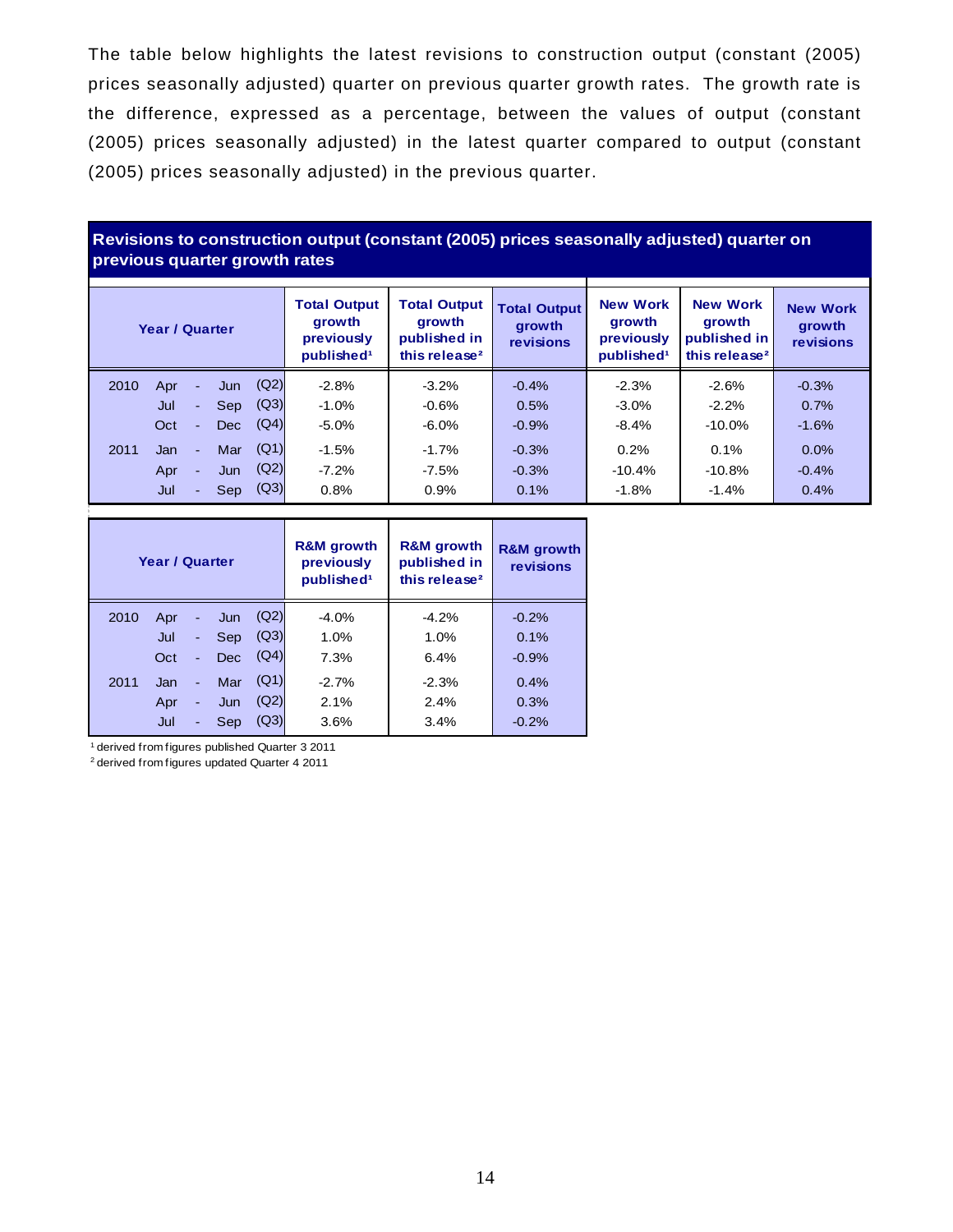# **Survey Response for Quarter 4 2011**

For the quarter 1<sup>st</sup> October to 31<sup>st</sup> December 2011, 94% of firms in the sample participated in the survey. A breakdown of valid response by stratum is highlighted below. Firms are stratified according to annual turnover (from IDBR), ranging from the small stratum one firms with an annual turnover of less than £125,000 through to the large stratum six firms which have an annual turnover in excess of £10.5 million.

#### **All Firms**

| 2011 Oct - Dec | Stratum | Annual Turnover (£ '000) | Response (%) |
|----------------|---------|--------------------------|--------------|
| (Quarter4)     |         | $0 - 124$                | 89           |
|                | 2       | 125 - 549                | 90           |
|                | 3       | $550 - 2,099$            | 94           |
|                | 4       | $2,100 - 5,249$          | 98           |
|                | 5       | 5,250 - 10499            | 100          |
|                | 6       | $10,500+$                | 93           |
|                | Overall |                          | 94           |

**Quarterly Construction Enquiry Returns (All Firms)**

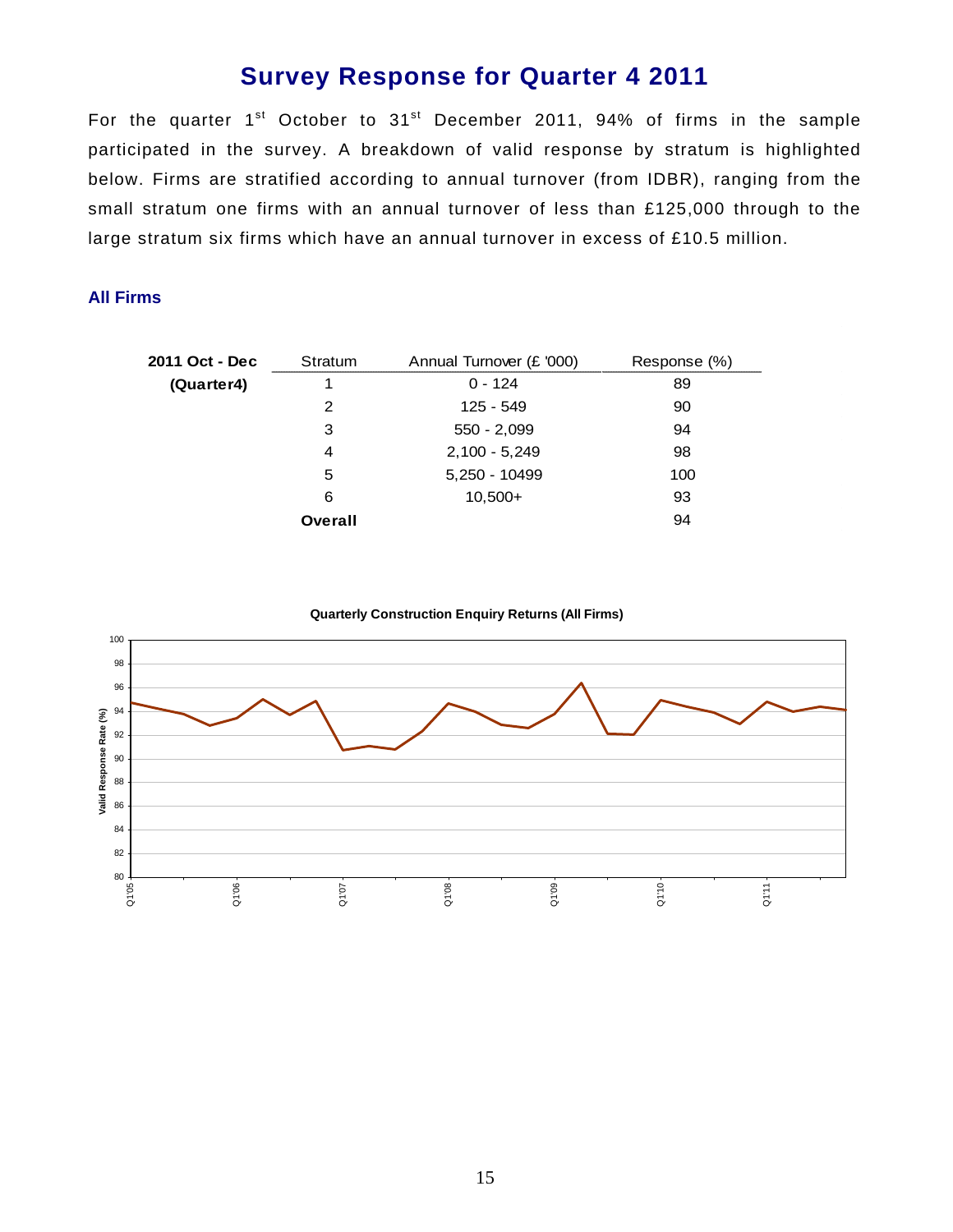# **Background Notes**

- 1. This statistical bulletin provides information on the output of the construction industry in Northern Ireland. The statistics are derived from the Quarterly Construction Enquiry (QCE). This is a statutory survey of construction firms operating in Northern Ireland. Each quarter a sample of construction firms are asked to provide details of the value of construction activity they have undertaken in a specified period. The survey also covers public sector organisations which carry out their own construction activity.
- 2. The survey measures construction output carried out only in Northern Ireland.
- 3. The sample of construction firms for the QCE is selected from the Northern Ireland extract of the Inter-Departmental Business Register (IDBR). The IDBR includes all businesses registered for VAT and employers with employees in PAYE schemes.

The sample for the QCE covers Sections 41-43 (Construction) of the Standard Industrial Classification 2007 on the Inter Departmental Business Register (IDBR).

- 4. Construction activity measured by QCE includes general construction and demolition work, construction and repair of buildings, civil engineering, installation of fixtures and fittings and any other building completion work.
- 5. The following definitions are used in the QCE to describe Construction Activity:

**New Work** is any new construction activity e.g. factory and office extensions, major re-construction, major alterations, site preparation and demolition.

**Repair and Maintenance** is all on-site work not defined as new construction, e.g. housing conversions, extensions and improvements.

**Housing** refers to all housing construction activity, both private and public sector.

**Infrastructure** refers to any private or public work on roads and car parks, water and sewerage, electricity, gas, communications, air transport, railways, harbours and waterways.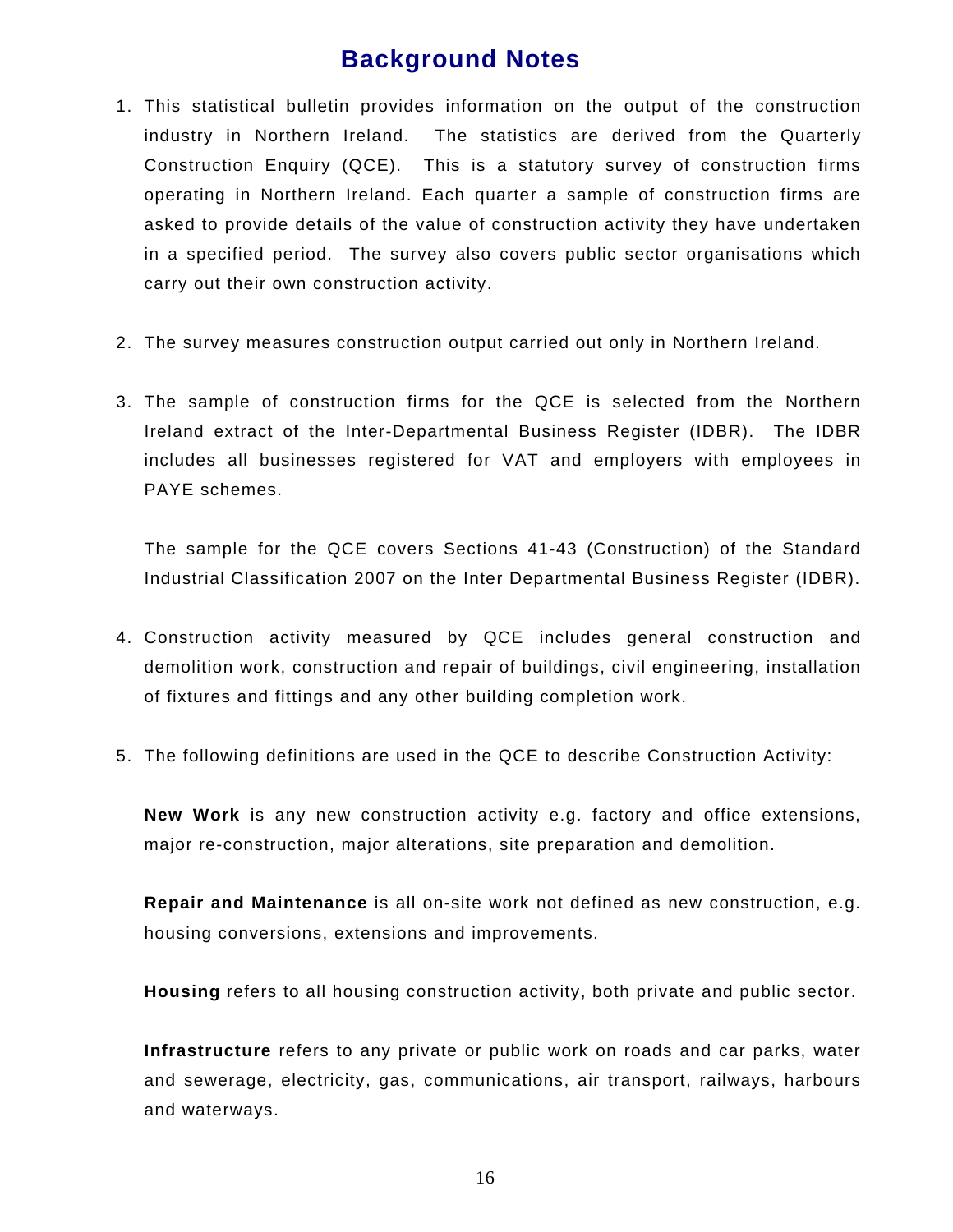**Industrial & Commercial** includes factories, warehouse, oil, steel, gas and coal, school, colleges, offices, banks, shops, universities, entertainment, agriculture, health, welfare, garages and other miscellaneous projects, covering, both the private and public sectors.

6. **Construction Output** is defined as the following:

Cost of materials; Labour costs; Overheads; Profits; Costs associated with demolition and site preparation; Payments made to subcontractors;

The following is not included as output:

Vat charges;

Payments made to consultants or architects;

In all returns, work done by sub-contractors is excluded to avoid double-counting since sub-contractors are also sampled.

7. A summary of methods used to compile Northern Ireland Construction Output can be found at:

<http://www.csu.nisra.gov.uk/QCEdocs/QCE%20methods.pdf>

#### **Deflation and Seasonal Adjustment**

- 8. Results are published in constant 2005 prices, seasonally adjusted, where appropriate. Deflators adjust the value series to take out the effect of price changes to give the volume series. Deflation of construction output is carried out sectorally (i.e. New Housing, New Infrastructure etc) using a range of relevant tender price and output price indices supplied by the Office for National Statistics (ONS). Users are advised that these deflators are UK deflators and are not regional NI deflators.
- 9. Seasonal adjustment aids interpretation by removing seasonal variation due to climate, hours of daylight, holidays or other regular seasonal patterns.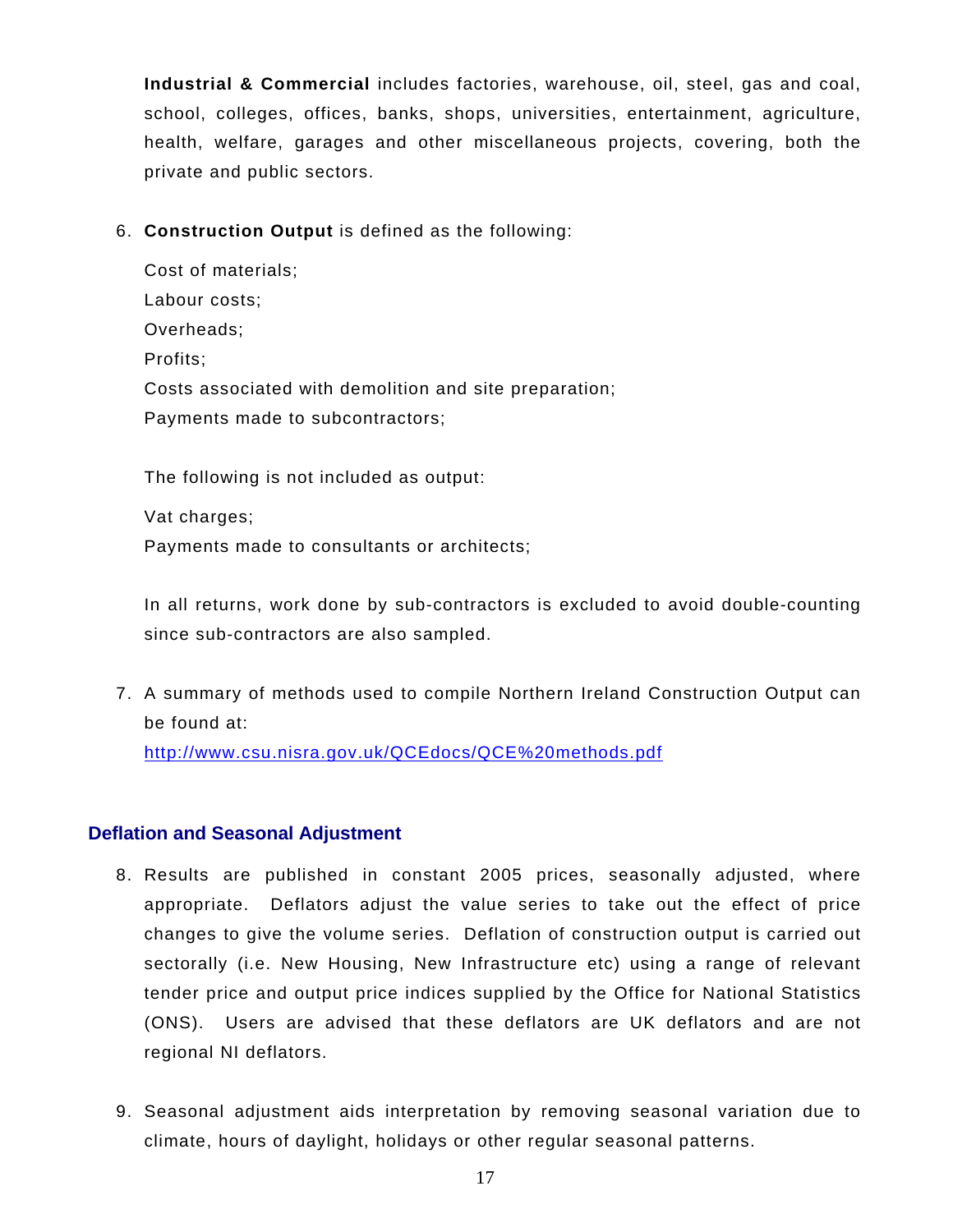#### **Quality Reporting**

10. NISRA has developed a revision triangle for the Northern Ireland Index of Construction. This is designed to help users understand the extent to which estimates are revised over time. The revision triangle presents a summary of the differences between the first estimates of growth published and those published three years later for the same reference period. These differences are tested to see if there is a significant difference between them.

Revisions are considered to be biased if the mean revision is statistically significantly different from zero. A standard t-test and modified t-test are used to compare the calculated bias in the Northern Ireland Index of Construction series (the mean revision) with the variability of the revisions.

Thus far, the differences between the first estimates of growth published and those published 3 years later for the same reference period have been found to be not significant.

Spreadsheets giving revision triangles of estimates for all quarters from Q1 2003 can be found at: <http://www.csu.nisra.gov.uk/QCEdocs/revisions-triangle.xls>

Users should be aware that the data presented in this bulletin are estimates, subject to both sampling errors (arising from the fact that the QCE is a survey, not a census) and non-sampling errors (for details please see the Summary Quality Report in the next paragraph).

Sampling error is the difference between a population value and an estimate based on a sample. In practice, the standard error is often used as an indicator of sampling error. The standard error gives users an indication of how close the sample estimator is to the population value: the larger the standard error, the less precise the estimator.

The coefficient of variation (CV) is the ratio of the standard error to the estimate, expressed in terms of a percentage. In general terms, the smaller the CV the higher the quality of the estimate.

18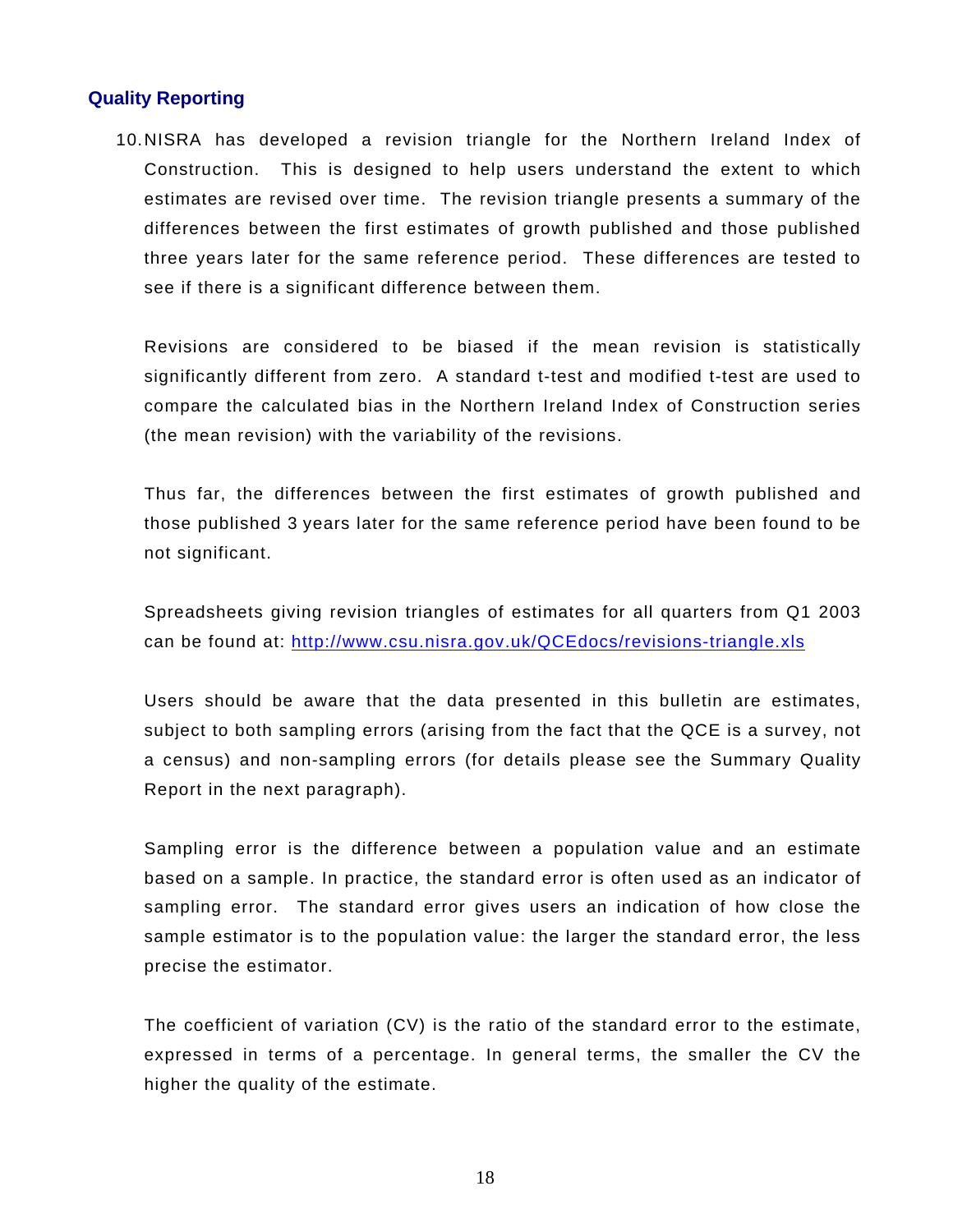CVs have been calculated for the main construction output measures (in current prices) and are available at the following link:

<http://www.csu.nisra.gov.uk/QCEdocs/CVs.xls>

It is difficult to produce standard errors directly for seasonally adjusted series and for volume measures (real prices), but in so far as the standard errors for the unadjusted series are indicators of quality, they will indicate something about the quality of the adjusted series too.

#### **Summary Quality Report**

11. A summary quality report for Northern Ireland Construction Output can be found at: [http://www.csu.nisra.gov.uk/QCEdocs/QCE%20Quality%20Report.pdf.](http://www.csu.nisra.gov.uk/QCEdocs/QCE%20Quality%20Report.pdf)

It is intended to provide users with information on how the statistics have been compiled and the quality of the information upon which they may be drawing conclusions and making decisions.

#### **Accuracy**

- 12. Results, particularly for the most recent quarters, are provisional and subject to revision as later information becomes available.
- 13. Totals may not always tally as each category is individually deflated and seasonally adjusted.

#### **Further Information**

14. Similar data for Great Britain Construction Output is provided by the Office for National Statistics at:

<http://www.ons.gov.uk/ons/search/index.html?newquery=Building+and+Construction>

#### **Planned Future Revisions**

15. There are currently no major planned revisions to the Northern Ireland Construction Output series. The Northern Ireland Construction Output Revision Policy can be found at:

<http://www.csu.nisra.gov.uk/QCEdocs/revisions-policy.pdf>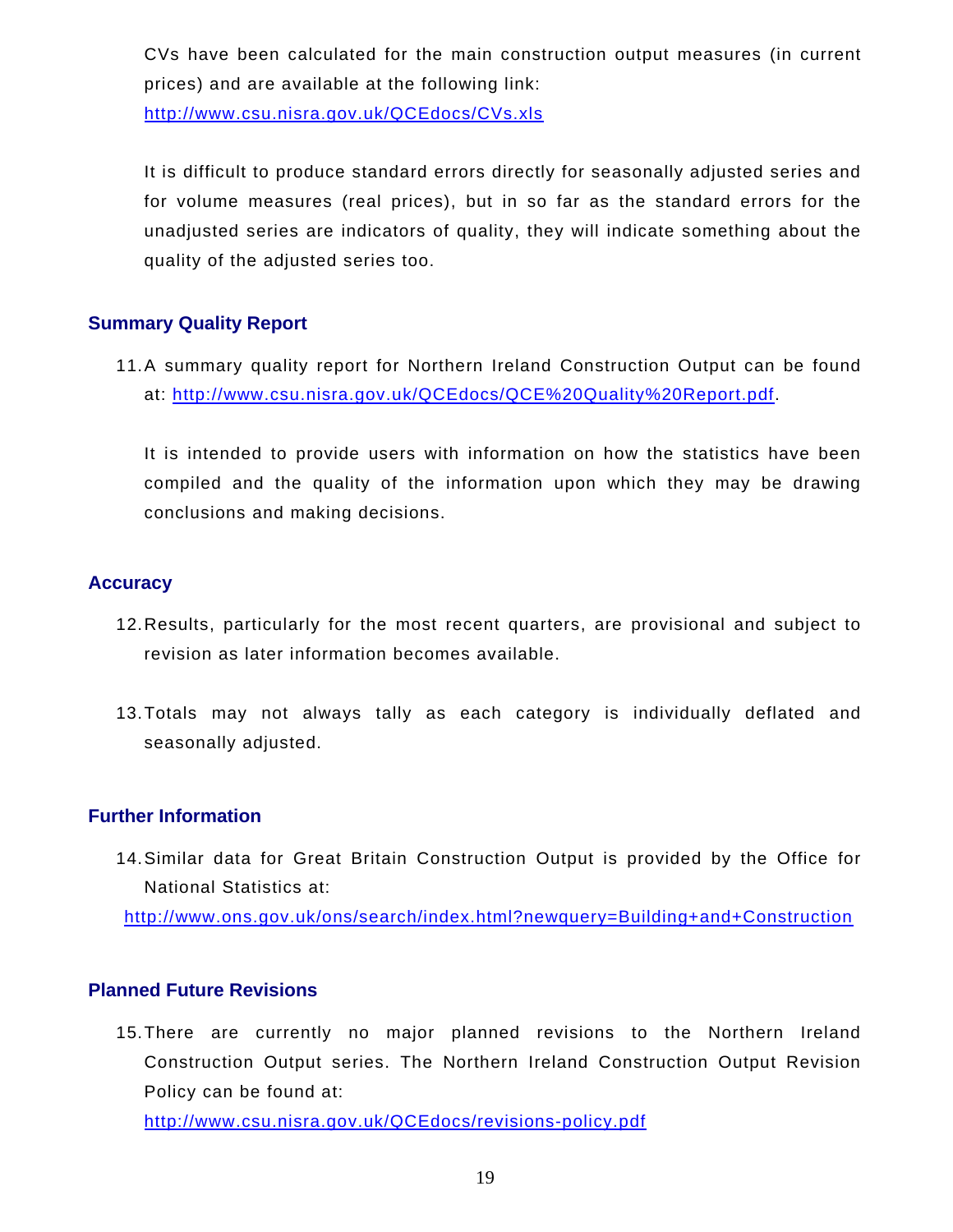#### **Publication Policy**

- 16. The Northern Ireland Construction Bulletin is available to download free from the website at: <http://www.csu.nisra.gov.uk/survey.asp84.htm>
- 17. The tables from the current publication, which include data back to 2000, are available in excel format at:

<http://www.csu.nisra.gov.uk/QCEdocs/BulletinTables2000+.xls>

18. The list of people given pre-release access is available at:

<http://www.dfpni.gov.uk/dfp-statistical-releases-and-pre-release-recipients.pdf>

19. The publication schedule for the next four statistical bulletins is as follows:

|                | <b>Publication Schedule</b> |
|----------------|-----------------------------|
| 2012 Quarter 1 | 18 July 2012                |
| 2012 Quarter 2 | 17 October 2012             |
| 2012 Quarter 3 | 16 January 2013             |
| 2012 Quarter 4 | 17 April 2013               |

#### **National Statistics**

20. The Northern Ireland Construction Output statistics are designated as National Statistics. National Statistics are produced to the high professional standards set out in the Code of Practice for Official Statistics. They undergo regular quality assurance reviews to ensure that they meet customer needs. They are produced free from any political interference. More information on 'National Statistics' can be found at: <http://www.statisticsauthority.gov.uk/> The Northern Ireland Construction Output statistics have been formally assessed by the UK Statistics Authority and a copy of this assessment is available at the following link:

[http://www.statisticsauthority.gov.uk/assessment/assessment/assessment-](http://www.statisticsauthority.gov.uk/assessment/assessment/assessment-reports/index.html)

[reports/index.html](http://www.statisticsauthority.gov.uk/assessment/assessment/assessment-reports/index.html)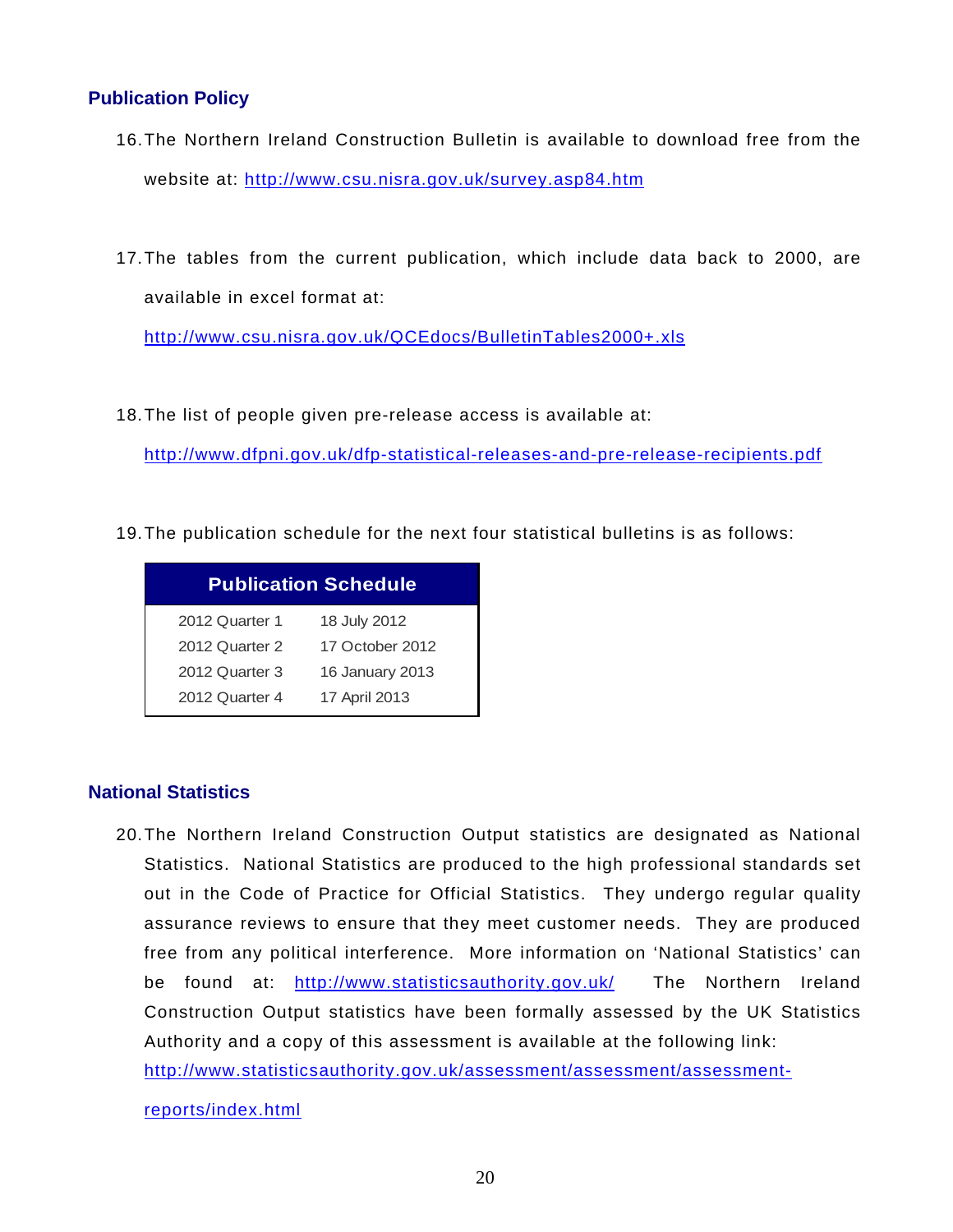#### **Statistical Contact**

For further information please contact Nicola Shiels:

Telephone: (028) 9034 8175

E-mail: [Nicolaa.Shiels@dfpni.gov.uk](mailto:Nicolaa.Shiels@dfpni.gov.uk)

Fax: (028) 9034 8276

Electronic and hard copies of this bulletin are available from:

 Central Survey Unit Northern Ireland Statistics and Research Agency McAuley House 2 - 14 Castle Street BELFAST BT1 1SY

Or on the Central Survey Unit Website at: <http://www.csu.nisra.gov.uk/survey.asp11.htm>

#### **Media Contact**

Telephone: (028) 90 163388 E-mail: [dfp.pressoffice@dfpni.gov.uk](mailto:dfp.pressoffice@dfpni.gov.uk) Address**:** Press Office, Craigantlet Buildings, Stormont Estate, Belfast BT4 3SX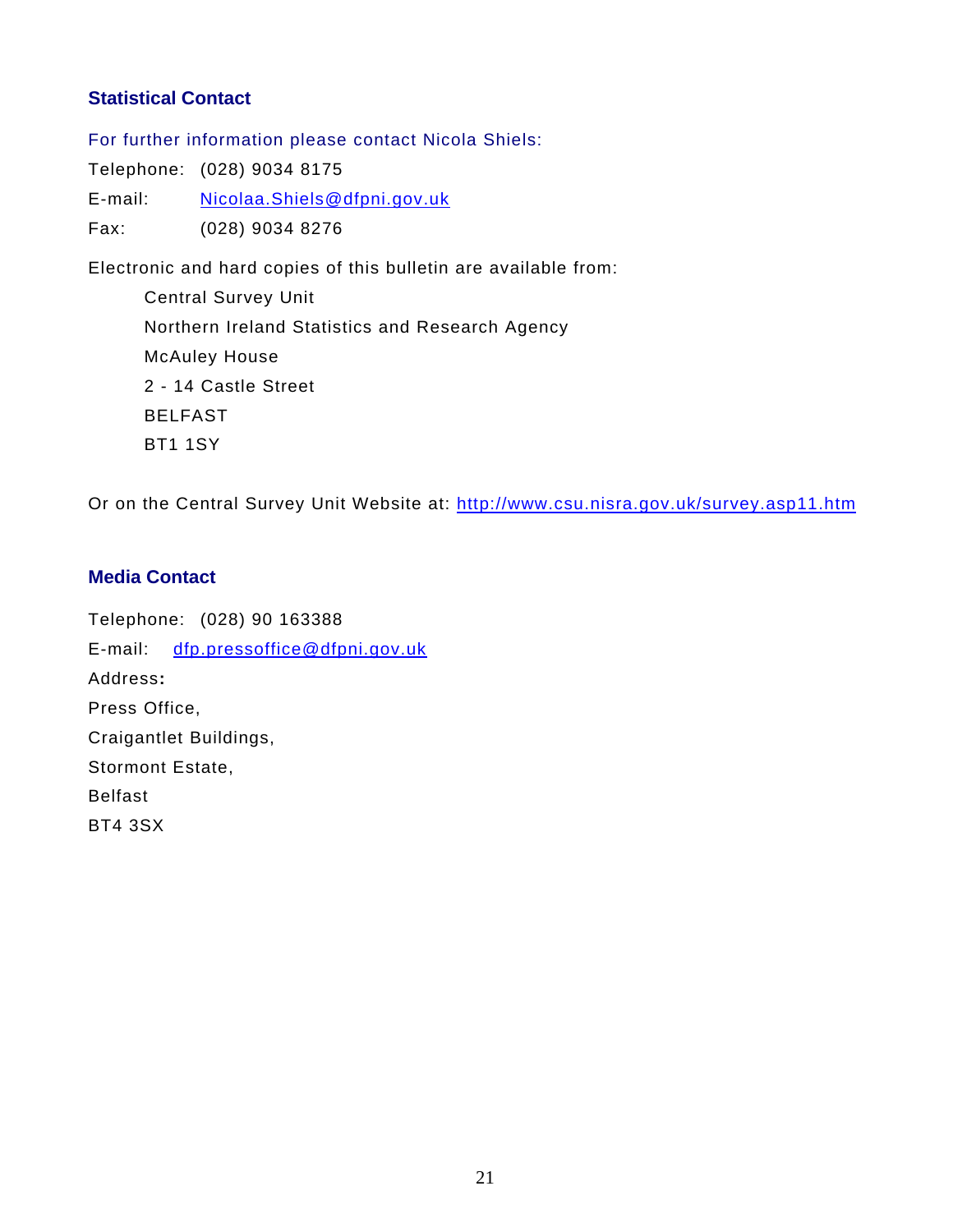# **Chapter 1 Output**

| Table 1.1 Volume of Construction Output in Northern Ireland<br>Constant (2005) prices seasonally adjusted index numbers |                          |                                                                                                            |                                         |                                                                       |  |  |  |
|-------------------------------------------------------------------------------------------------------------------------|--------------------------|------------------------------------------------------------------------------------------------------------|-----------------------------------------|-----------------------------------------------------------------------|--|--|--|
|                                                                                                                         |                          |                                                                                                            |                                         | <b>Index 2005=100</b>                                                 |  |  |  |
|                                                                                                                         |                          | Year / Quarter                                                                                             | <b>Constant (2005)</b><br><b>Prices</b> | <b>Constant (2005)</b><br><b>Prices Seasonally</b><br><b>Adjusted</b> |  |  |  |
| 2005                                                                                                                    | Jan<br>Apr<br>Jul<br>Oct | Mar<br>Jun<br>$\qquad \qquad \blacksquare$<br>Sep<br>$\blacksquare$<br>Dec<br>$\overline{\phantom{a}}$     | 99.5<br>100.1<br>102.7<br>97.7          | 100.3<br>99.4<br>102.1<br>98.0                                        |  |  |  |
| 2006                                                                                                                    | Jan<br>Apr<br>Jul<br>Oct | Mar<br>$\blacksquare$<br>Jun<br>$\sim$<br>Sep<br>$\qquad \qquad \blacksquare$<br>Dec<br>$\blacksquare$     | 104.4<br>102.3<br>108.2<br>108.2        | 105.1<br>101.9<br>107.5<br>108.4                                      |  |  |  |
| 2007                                                                                                                    | Jan<br>Apr<br>Jul<br>Oct | Mar<br>$\blacksquare$<br>Jun<br>$\blacksquare$<br>Sep<br>$\blacksquare$<br>Dec<br>$\overline{\phantom{a}}$ | 108.7<br>108.6<br>104.6<br>101.1        | 109.4<br>108.6<br>103.9<br>101.2                                      |  |  |  |
| 2008                                                                                                                    | Jan<br>Apr<br>Jul<br>Oct | Mar<br>$\sim$<br>Jun<br>$\sim$ $-$<br>Sep<br>$\blacksquare$<br>Dec<br>$\blacksquare$                       | 97.7<br>100.0<br>93.3<br>91.5           | 98.2<br>100.3<br>92.7<br>91.4                                         |  |  |  |
| 2009                                                                                                                    | Jan<br>Apr<br>Jul<br>Oct | Mar<br>$\blacksquare$<br>Jun<br>Sep<br>$\blacksquare$<br>Dec<br>$\blacksquare$                             | 89.6<br>87.5<br>87.1<br>85.6            | 89.9<br>88.0<br>86.4<br>85.3                                          |  |  |  |
| 2010                                                                                                                    | Jan<br>Apr<br>Jul<br>Oct | Mar<br>Jun<br>$\blacksquare$<br>Sep<br>$\sim 100$<br>Dec<br>$\qquad \qquad \blacksquare$                   | 81.1<br>78.2<br>79.0<br>74.0            | 81.4<br>78.8<br>78.4<br>73.7                                          |  |  |  |
| 2011                                                                                                                    | Jan<br>Apr<br>Jul<br>Oct | Mar<br>Jun<br>Sep<br>Dec                                                                                   | 72.1<br>66.4<br>68.1<br>68.4            | 72.4<br>67.0<br>67.6<br>68.0                                          |  |  |  |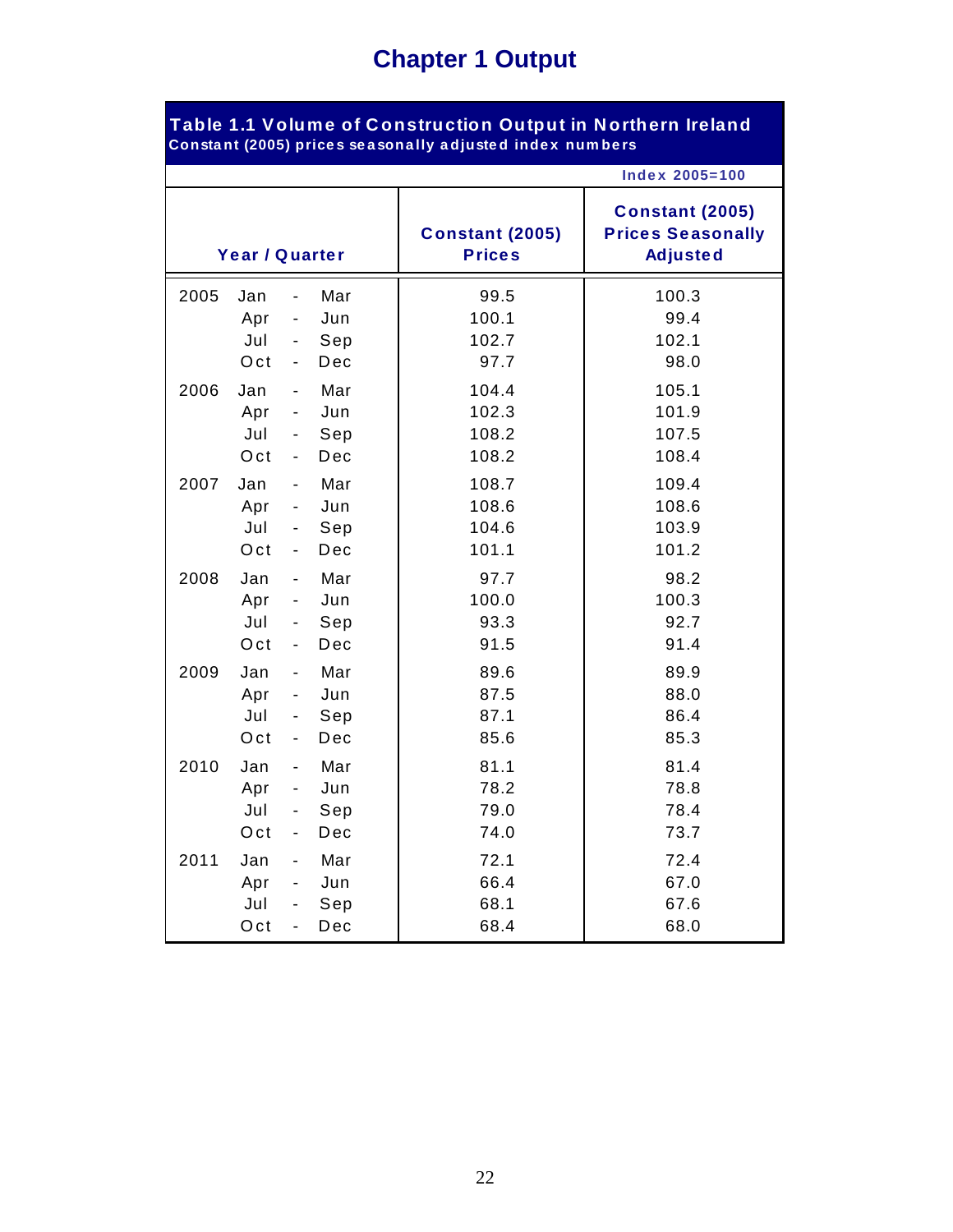#### **Table 1.2 Volume of New Work¹ Output in Northern Ireland Consta nt (2005) price s se a sona lly a djuste d inde x num be rs**

|      |                |                          |     |                                         | <b>Index 2005=100</b>                                       |
|------|----------------|--------------------------|-----|-----------------------------------------|-------------------------------------------------------------|
|      | Year / Quarter |                          |     | <b>Constant (2005)</b><br><b>Prices</b> | <b>Constant (2005) Prices</b><br><b>Seasonally Adjusted</b> |
| 2005 | Jan            | $\overline{\phantom{a}}$ | Mar | 97.9                                    | 100.1                                                       |
|      | Apr            | $\overline{\phantom{a}}$ | Jun | 100.2                                   | 99.7                                                        |
|      | Jul            | $\overline{\phantom{a}}$ | Sep | 103.7                                   | 102.3                                                       |
| 2006 | Oct            | $\blacksquare$           | Dec | 98.0                                    | 98.0                                                        |
|      | Jan            | $\overline{\phantom{a}}$ | Mar | 102.0                                   | 103.7                                                       |
|      | Apr            | $\blacksquare$           | Jun | 104.7                                   | 104.6                                                       |
|      | Jul            | $\overline{\phantom{a}}$ | Sep | 112.6                                   | 111.1                                                       |
|      | Oct            | $\overline{\phantom{a}}$ | Dec | 112.4                                   | 112.3                                                       |
| 2007 | Jan            | $\overline{\phantom{a}}$ | Mar | 111.8                                   | 113.3                                                       |
|      | Apr            | $\blacksquare$           | Jun | 111.3                                   | 111.6                                                       |
|      | Jul            | $\blacksquare$           | Sep | 105.6                                   | 104.2                                                       |
|      | Oct            | $\blacksquare$           | Dec | 100.5                                   | 100.3                                                       |
| 2008 | Jan            | $\overline{\phantom{a}}$ | Mar | 96.9                                    | 97.9                                                        |
|      | Apr            | $\overline{\phantom{a}}$ | Jun | 101.7                                   | 102.6                                                       |
|      | Jul            | $\blacksquare$           | Sep | 91.7                                    | 90.5                                                        |
|      | Oct            | $\overline{\phantom{a}}$ | Dec | 89.9                                    | 89.3                                                        |
| 2009 | Jan            | $\overline{\phantom{a}}$ | Mar | 87.5                                    | 88.4                                                        |
|      | Apr            | $\blacksquare$           | Jun | 83.5                                    | 84.5                                                        |
|      | Jul            | $\overline{\phantom{a}}$ | Sep | 85.0                                    | 83.9                                                        |
|      | Oct            | $\overline{\phantom{a}}$ | Dec | 84.6                                    | 83.8                                                        |
| 2010 | Jan            | $\blacksquare$           | Mar | 77.5                                    | 78.3                                                        |
|      | Apr            | $\overline{\phantom{a}}$ | Jun | 75.0                                    | 76.2                                                        |
|      | Jul            | $\blacksquare$           | Sep | 75.5                                    | 74.5                                                        |
|      | Oct            | $\overline{\phantom{a}}$ | Dec | 68.0                                    | 67.0                                                        |
| 2011 | Jan            | $\overline{\phantom{a}}$ | Mar | 66.5                                    | 67.1                                                        |
|      | Apr            | $\overline{\phantom{a}}$ | Jun | 58.8                                    | 59.9                                                        |
|      | Jul            | $\blacksquare$           | Sep | 60.0                                    | 59.1                                                        |
|      | Oct            | $\overline{\phantom{a}}$ | Dec | 60.4                                    | 59.5                                                        |

<sup>1</sup> New work relates to new construction including housing, factory and office extensions, major reconstruction, m ajor alteration, site preparation and dem olition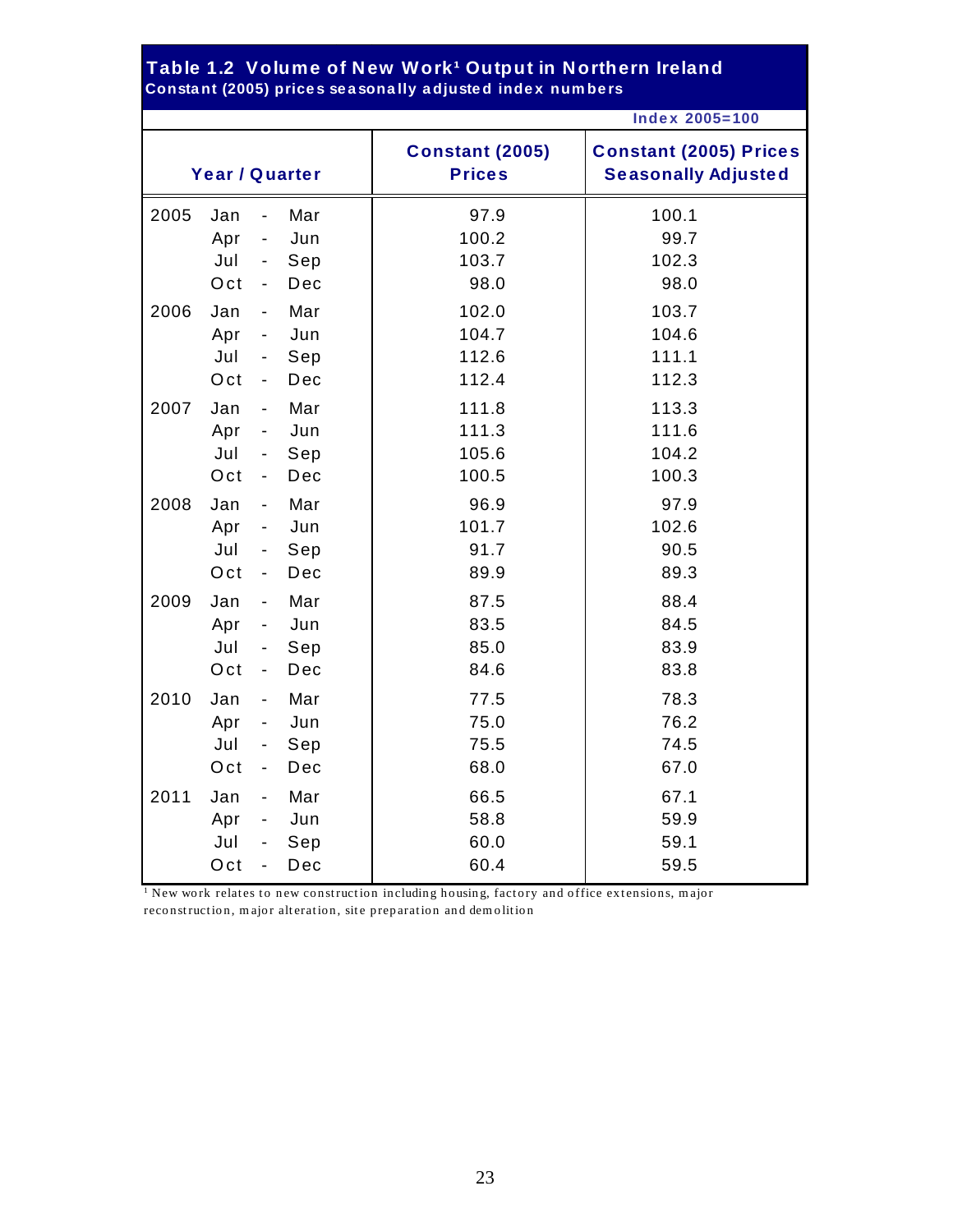#### **Consta nt (2005) price s se a sona lly a djuste d inde x num be rs Table 1.3 Volume of R epair and Maintenance¹ Output in N orthern Ireland**

|      |                |                          |     |                               | <b>Index 2005=100</b>                                       |
|------|----------------|--------------------------|-----|-------------------------------|-------------------------------------------------------------|
|      | Year / Quarter |                          |     | <b>Constant (2005) Prices</b> | <b>Constant (2005) Prices</b><br><b>Seasonally Adjusted</b> |
| 2005 | Jan            | $\blacksquare$           | Mar | 106.5                         | 97.7                                                        |
|      | Apr            | $\overline{\phantom{a}}$ | Jun | 99.5                          | 101.9                                                       |
|      | Jul            | $\sim$                   | Sep | 98.0                          | 100.6                                                       |
|      | Oct            | $\blacksquare$           | Dec | 96.0                          | 98.7                                                        |
| 2006 | Jan            | $\sim$                   | Mar | 114.7                         | 107.1                                                       |
|      | Apr            | $\blacksquare$           | Jun | 92.0                          | 94.4                                                        |
|      | Jul            | $\blacksquare$           | Sep | 88.8                          | 90.7                                                        |
|      | Oct            | $\blacksquare$           | Dec | 89.8                          | 90.7                                                        |
| 2007 | Jan            | $\blacksquare$           | Mar | 95.1                          | 91.0                                                        |
|      | Apr            | $\blacksquare$           | Jun | 97.2                          | 99.5                                                        |
|      | Jul            | $\sim 10$                | Sep | 100.2                         | 101.1                                                       |
|      | Oct            | $\blacksquare$           | Dec | 103.6                         | 103.9                                                       |
| 2008 | Jan            | $\sim$                   | Mar | 101.2                         | 98.5                                                        |
|      | Apr            | $\sim$                   | Jun | 92.7                          | 94.8                                                        |
|      | Jul            | $\sim$                   | Sep | 100.4                         | 100.1                                                       |
|      | Oct            | $\blacksquare$           | Dec | 98.3                          | 98.3                                                        |
| 2009 | Jan            | $\blacksquare$           | Mar | 98.8                          | 98.0                                                        |
|      | Apr            | $\blacksquare$           | Jun | 105.1                         | 106.2                                                       |
|      | Jul            | $\sim$                   | Sep | 96.2                          | 95.7                                                        |
|      | Oct            | $\sim$                   | Dec | 89.6                          | 89.7                                                        |
| 2010 | Jan            | $\sim$                   | Mar | 96.9                          | 96.8                                                        |
|      | Apr            | $\sim$                   | Jun | 92.2                          | 92.8                                                        |
|      | Jul            | $\sim$                   | Sep | 94.1                          | 93.7                                                        |
|      | Oct            | $\blacksquare$           | Dec | 100.2                         | 99.7                                                        |
| 2011 | Jan            | $\blacksquare$           | Mar | 96.6                          | 97.4                                                        |
|      | Apr            | $\blacksquare$           | Jun | 99.8                          | 99.8                                                        |
|      | Jul            |                          | Sep | 103.5                         | 103.2                                                       |
|      | Oct            | $\mathbf{r}$             | Dec | 103.2                         | 102.6                                                       |

**<sup>1</sup>** Repair & M aintenance includes all on-site work not defined as new construction.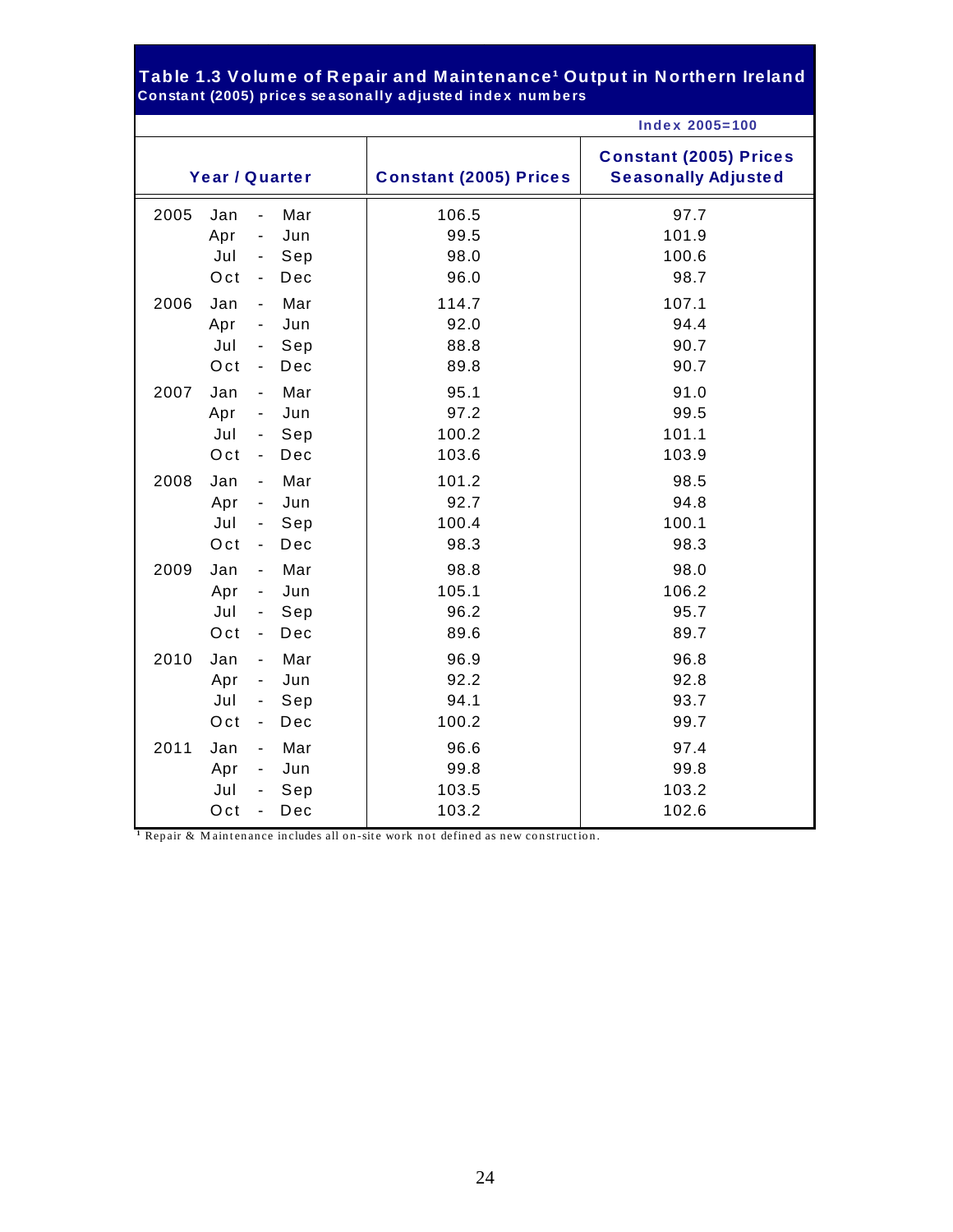#### **Consta nt (2005) price s se a sona lly a djuste d inde x num be rs Table 1.4 Volume of Housing¹ Output in Northern Ireland**

|      |                |                                         | <b>Index 2005=100</b>                                       |
|------|----------------|-----------------------------------------|-------------------------------------------------------------|
|      | Year / Quarter | <b>Constant (2005)</b><br><b>Prices</b> | <b>Constant (2005) Prices</b><br><b>Seasonally Adjusted</b> |
| 2005 | Jan - Mar      | 93.2                                    | 96.2                                                        |
|      | Apr - Jun      | 105.9                                   | 102.4                                                       |
|      | Jul - Sep      | 104.3                                   | 104.5                                                       |
|      | Oct - Dec      | 96.4                                    | 96.5                                                        |
| 2006 | Jan - Mar      | 105.6                                   | 108.9                                                       |
|      | Apr - Jun      | 104.9                                   | 101.4                                                       |
|      | Jul - Sep      | 100.9                                   | 101.7                                                       |
|      | Oct - Dec      | 107.2                                   | 106.9                                                       |
| 2007 | Jan - Mar      | 106.2                                   | 109.1                                                       |
|      | Apr - Jun      | 105.4                                   | 102.1                                                       |
|      | Jul - Sep      | 92.6                                    | 93.7                                                        |
|      | Oct - Dec      | 89.0                                    | 88.4                                                        |
| 2008 | Jan - Mar      | 81.0                                    | 83.1                                                        |
|      | Apr - Jun      | 84.2                                    | 81.9                                                        |
|      | Jul - Sep      | 68.1                                    | 68.9                                                        |
|      | Oct - Dec      | 68.1                                    | 67.2                                                        |
| 2009 | Jan - Mar      | 65.1                                    | 67.0                                                        |
|      | Apr - Jun      | 70.4                                    | 68.7                                                        |
|      | Jul - Sep      | 72.1                                    | 72.9                                                        |
|      | Oct - Dec      | 70.2                                    | 69.0                                                        |
| 2010 | Jan - Mar      | 66.1                                    | 68.2                                                        |
|      | Apr - Jun      | 66.4                                    | 65.1                                                        |
|      | Jul - Sep      | 63.9                                    | 64.4                                                        |
|      | Oct - Dec      | 61.3                                    | 60.0                                                        |
| 2011 | Jan - Mar      | 51.2                                    | 53.0                                                        |
|      | Apr - Jun      | 50.7                                    | 49.9                                                        |
|      | Jul - Sep      | 47.2                                    | 47.6                                                        |
|      | Oct - Dec      | 50.2                                    | 48.9                                                        |

1 Housing relates to all housing construction activity, both private and public sector.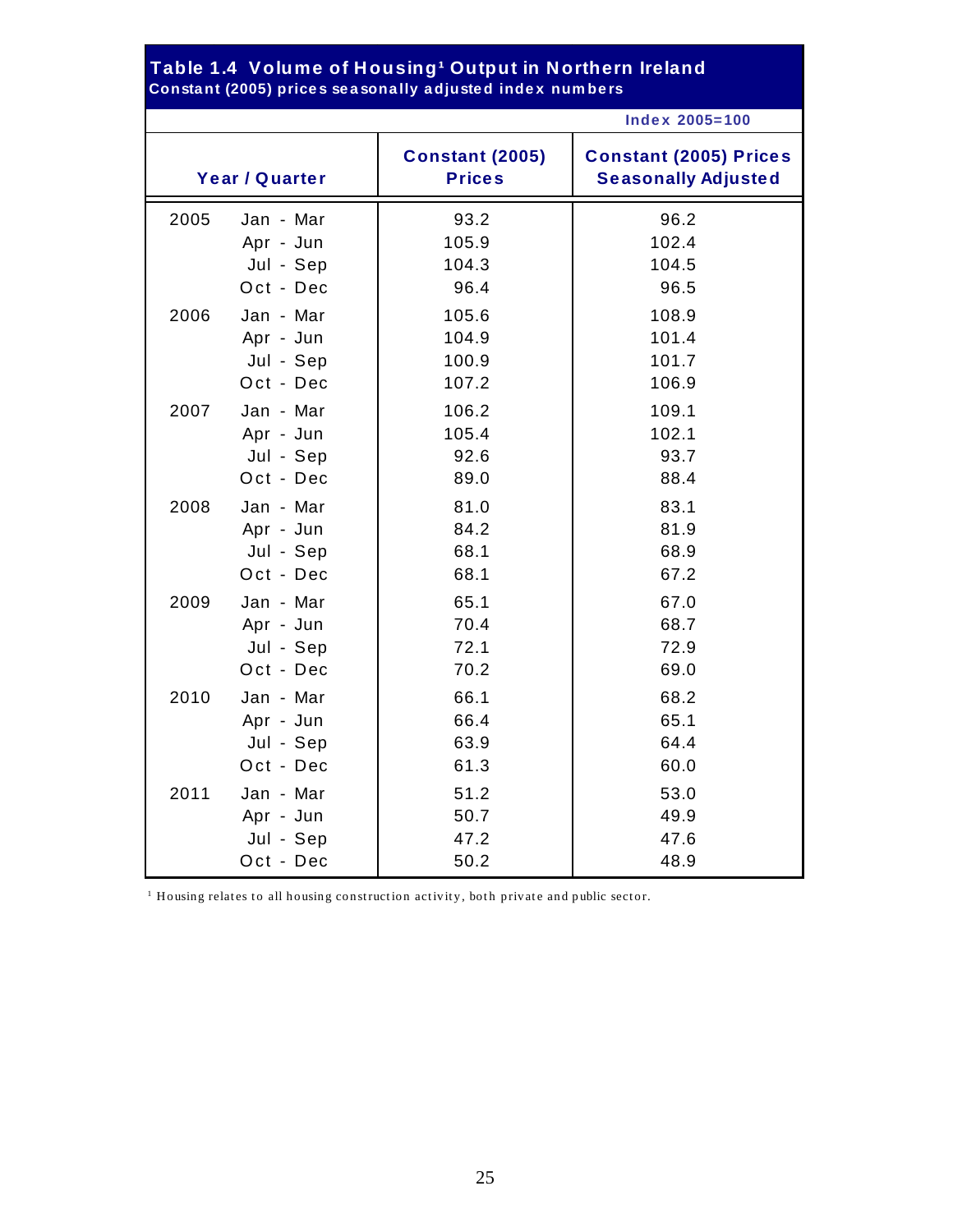### **Table 1.5 Volume of Infrastructure<sup>1</sup> Output in Northern Ireland**

|      | <b>Constant (2005) prices index numbers</b>                                                                                                                          |                                         |
|------|----------------------------------------------------------------------------------------------------------------------------------------------------------------------|-----------------------------------------|
|      |                                                                                                                                                                      | <b>Index 2005=100</b>                   |
|      | <b>Year / Quarter</b>                                                                                                                                                | <b>Constant (2005)</b><br><b>Prices</b> |
| 2005 | Jan<br>Mar<br>$\overline{\phantom{0}}$<br>Jun<br>Apr<br>$\overline{\phantom{0}}$<br>Jul<br>$\overline{\phantom{0}}$<br>Sep<br>Oct<br>Dec<br>$\overline{\phantom{0}}$ | 112.0<br>85.9<br>107.2<br>95.2          |
| 2006 | Mar<br>Jan<br>$\overline{a}$<br>Jun<br>Apr -<br>Jul<br>Sep<br>$\blacksquare$<br>Oct<br>Dec                                                                           | 96.1<br>100.3<br>125.5<br>94.7          |
| 2007 | Mar<br>Jan<br>$\overline{\phantom{0}}$<br>Apr -<br>Jun<br>Jul<br>$\blacksquare$<br>Sep<br>Oct<br>Dec<br>$\overline{\phantom{0}}$                                     | 114.5<br>123.7<br>127.7<br>127.2        |
| 2008 | Mar<br>Jan -<br>Apr -<br>Jun<br>Jul<br>Sep<br>$\qquad \qquad \blacksquare$<br>Oct<br>Dec<br>$\overline{a}$                                                           | 145.4<br>139.3<br>144.0<br>151.2        |
| 2009 | Mar<br>Jan<br>$\frac{1}{2}$<br>Apr<br>Jun<br>$\overline{\phantom{a}}$<br>Jul<br>Sep<br>$\overline{\phantom{0}}$<br>Oct<br>Dec<br>$\overline{\phantom{0}}$            | 158.5<br>159.8<br>150.7<br>144.2        |
| 2010 | Mar<br>Jan<br>$\overline{\phantom{a}}$<br>Apr<br>Jun<br>$\overline{\phantom{0}}$<br>Jul<br>Sep<br>$\qquad \qquad -$<br>Oct<br>Dec<br>$\qquad \qquad \blacksquare$    | 139.6<br>118.1<br>134.0<br>105.6        |
| 2011 | Jan<br>Mar<br>$\frac{1}{2}$<br>Apr<br>Jun<br>$\qquad \qquad -$<br>Jul<br>Sep<br>Oct<br>Dec<br>$\overline{\phantom{0}}$                                               | 106.7<br>105.9<br>125.9<br>123.2        |

1 Infrastructure includes work on roads and car parks, water and sewerage, electricity, gas, communication, air transport, railways, harbours and waterways

2 This series was not found to be a candidate for seasonal adjustment and therefore seasonally adjusted figures are not shown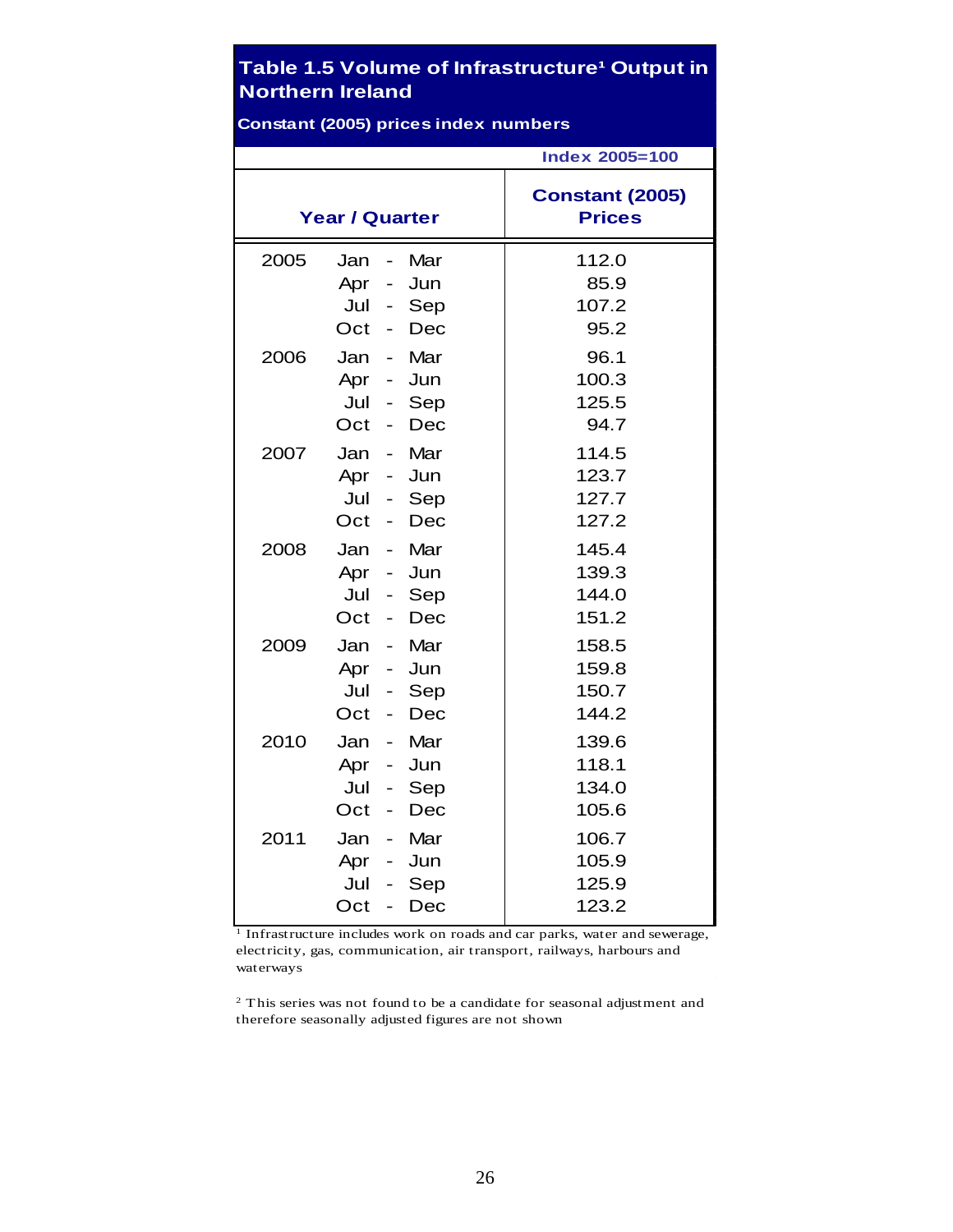### **Table 1.6 Volume of Industrial & Commercial Work<sup>1</sup> Output in Northern Ireland**

**Constant (2005) prices index numbers**

|      |                       | <b>Index 2005=100</b>         |
|------|-----------------------|-------------------------------|
|      | <b>Year / Quarter</b> | <b>Constant (2005) Prices</b> |
| 2005 | Jan - Mar             | 103.6                         |
|      | Apr - Jun             | 97.3                          |
|      | Jul - Sep             | 98.8                          |
|      | Oct - Dec             | 100.2                         |
| 2006 | Jan - Mar             | 105.6                         |
|      | Apr - Jun             | 99.5                          |
|      | Jul - Sep             | 111.9                         |
|      | Oct - Dec             | 114.4                         |
| 2007 | Jan - Mar             | 110.1                         |
|      | Apr - Jun             | 107.7                         |
|      | Jul - Sep             | 112.7                         |
|      | Oct - Dec             | 108.3                         |
| 2008 | Jan - Mar             | 103.4                         |
|      | Apr - Jun             | 107.7                         |
|      | Jul - Sep             | 109.6                         |
|      | Oct - Dec             | 102.1                         |
| 2009 | Jan - Mar             | 98.2                          |
|      | Apr - Jun             | 85.0                          |
|      | Jul - Sep             | 84.7                          |
|      | Oct - Dec             | 85.5                          |
| 2010 | Jan - Mar             | 80.6                          |
|      | Apr - Jun             | 80.1                          |
|      | Jul - Sep             | 79.8                          |
|      | Oct - Dec             | 80.0                          |
| 2011 | Jan - Mar             | 88.2                          |
|      | Apr - Jun             | 73.7                          |
|      | Jul - Sep             | 75.9                          |
|      | Oct - Dec             | 73.7                          |

<sup>1</sup> Industrial & Commercial work includes factories, warehouse, oil, steel, gas and coal, school, colleges, offices, banks, shops, universities, entertainment, agriculture, health, welfare, garages and miscellanous.

2 This series was not found to be a candidate for seasonal adjustment and therefore seasonally adjusted figures are not shown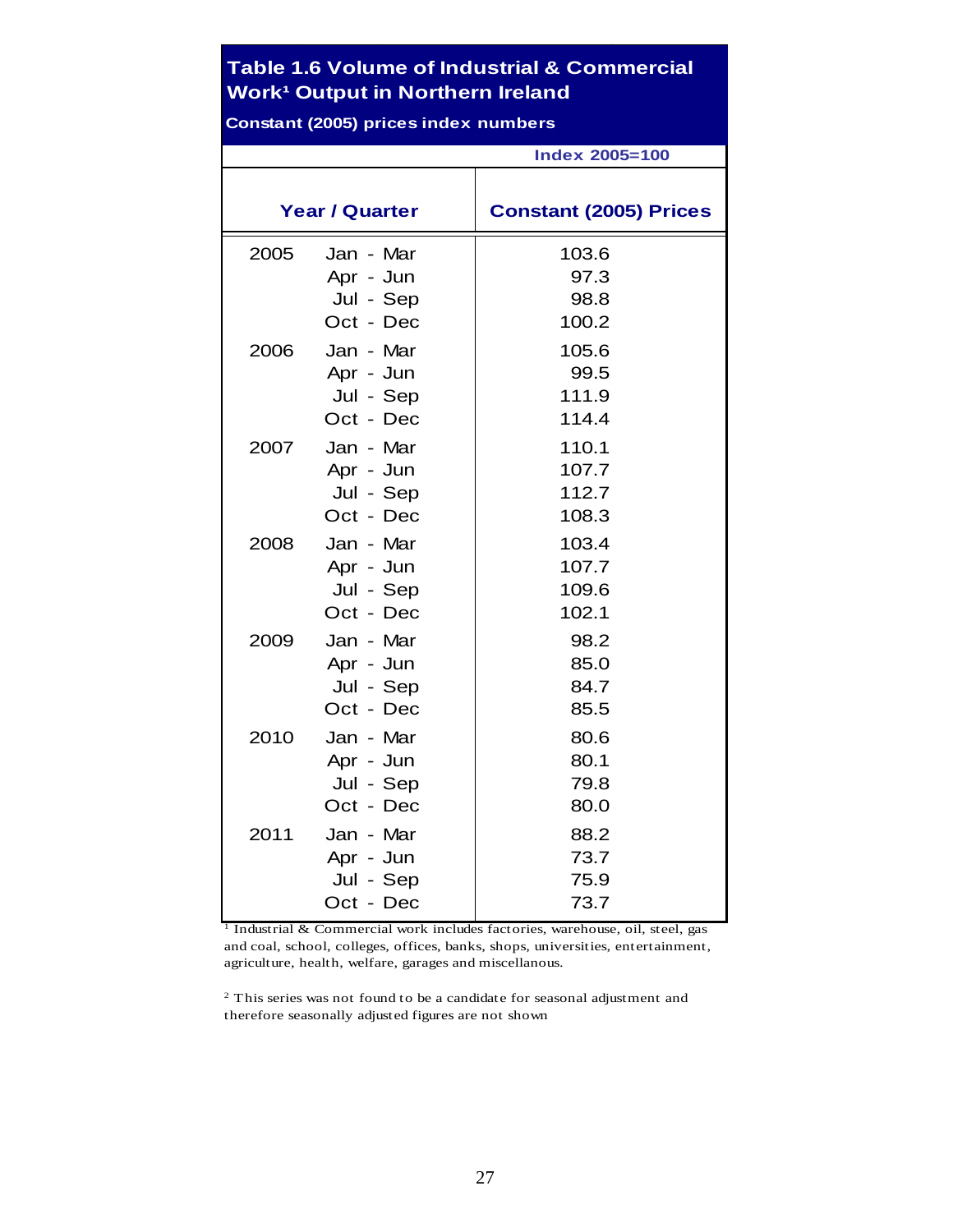# **Table 1.7 Value of Construction Output in Northern Ireland**

| <b>Year / Quarter</b> | <b>Current prices</b><br>(£ Million) | <b>Constant (2005)</b><br>prices (£ Million) | <b>Constant (2005)</b><br>prices Seasonally<br><b>Adjusted (£ Million)</b> |
|-----------------------|--------------------------------------|----------------------------------------------|----------------------------------------------------------------------------|
| 2005 Jan - Mar        | 710                                  | 730                                          | 736                                                                        |
| Apr - Jun             | 730                                  | 734                                          | 729                                                                        |
| Jul - Sep             | 761                                  | 753                                          | 749                                                                        |
| Oct - Dec             | 733                                  | 716                                          | 719                                                                        |
| Total                 | 2,934                                | 2,933                                        | 2,932                                                                      |
| 2006 Jan - Mar        | 797                                  | 765                                          | 771                                                                        |
| Apr - Jun             | 788                                  | 750                                          | 748                                                                        |
| Jul - Sep             | 839                                  | 793                                          | 789                                                                        |
| Oct - Dec             | 845                                  | 793                                          | 795                                                                        |
| Total                 | 3,268                                | 3,103                                        | 3,102                                                                      |
| 2007 Jan - Mar        | 860                                  | 797                                          | 802                                                                        |
| Apr - Jun             | 874                                  | 797                                          | 796                                                                        |
| Jul - Sep             | 854                                  | 767                                          | 762                                                                        |
| Oct - Dec             | 835                                  | 742                                          | 742                                                                        |
| Total                 | 3,424                                | 3,101                                        | 3,102                                                                      |
| 2008 Jan - Mar        | 819                                  | 716                                          | 720                                                                        |
| Apr - Jun             | 846                                  | 734                                          | 736                                                                        |
| Jul - Sep             | 795                                  | 684                                          | 680                                                                        |
| Oct - Dec             | 783                                  | 671                                          | 670                                                                        |
| Total                 | 3,244                                | 2,804                                        | 2,805                                                                      |
| 2009 Jan - Mar        | 765                                  | 657                                          | 660                                                                        |
| Apr - Jun             | 742                                  | 642                                          | 645                                                                        |
| Jul - Sep             | 733                                  | 639                                          | 634                                                                        |
| Oct - Dec             | 713                                  | 627                                          | 626                                                                        |
| Total                 | 2,953                                | 2,565                                        | 2,565                                                                      |
| 2010 Jan - Mar        | 673                                  | 595                                          | 597                                                                        |
| Apr - Jun             | 646                                  | 574                                          | 578                                                                        |
| Jul - Sep             | 650                                  | 579                                          | 575                                                                        |
| Oct - Dec             | 612                                  | 543                                          | 540                                                                        |
| Total                 | 2,581                                | 2,291                                        | 2,290                                                                      |
| 2011 Jan - Mar        | 593                                  | 529                                          | 531                                                                        |
| Apr - Jun             | 553                                  | 487                                          | 491                                                                        |
| Jul - Sep             | 572                                  | 499                                          | 496                                                                        |
| Oct - Dec             | 582                                  | 502                                          | 499                                                                        |
| Total                 | 2,300                                | 2,017                                        | 2,017                                                                      |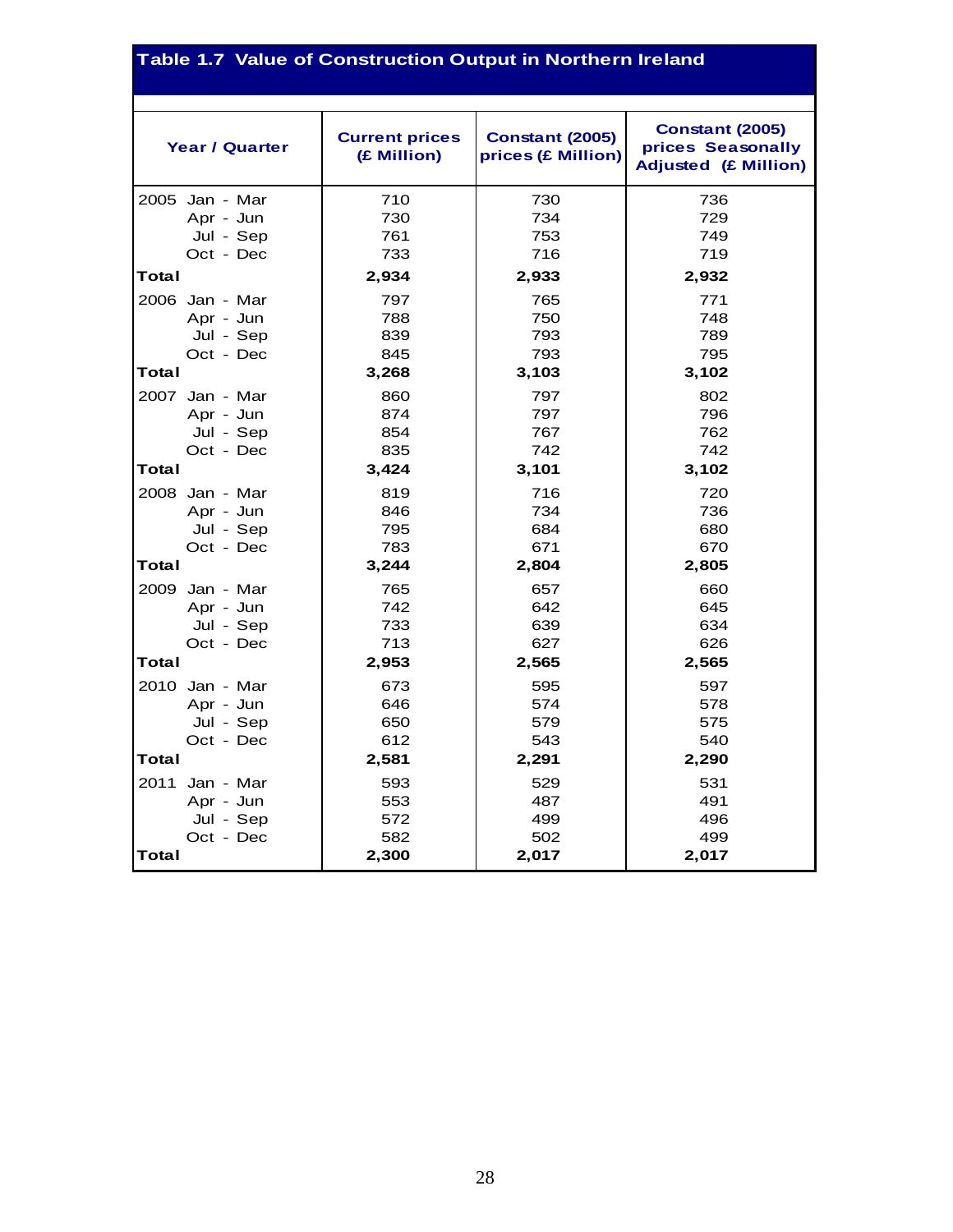|      | Table 1.8 (a) Volume of Output <sup>1</sup> in Northern Ireland by Construction Sector |                    |       |        |       |                                   |                                                       |                |                |      |                               |      |      |                                                     |                 |
|------|----------------------------------------------------------------------------------------|--------------------|-------|--------|-------|-----------------------------------|-------------------------------------------------------|----------------|----------------|------|-------------------------------|------|------|-----------------------------------------------------|-----------------|
|      | <b>Current Prices (£ million)</b>                                                      |                    |       |        |       |                                   |                                                       |                |                |      |                               |      |      |                                                     |                 |
|      |                                                                                        |                    |       |        |       | <b>Other New Work non-housing</b> |                                                       |                |                |      | <b>Repair and Maintenance</b> |      |      |                                                     |                 |
|      |                                                                                        |                    |       |        |       | <b>Other New Work exc</b>         |                                                       |                |                |      |                               |      |      |                                                     |                 |
|      |                                                                                        | <b>New housing</b> |       |        |       | infrastructure                    |                                                       |                | <b>Housing</b> |      | <b>Other Work</b>             |      |      |                                                     |                 |
|      | YEAR/                                                                                  |                    |       |        |       |                                   |                                                       |                |                |      |                               |      |      |                                                     |                 |
|      | <b>QUARTER</b>                                                                         |                    |       | Infra- |       | <b>Private</b>                    | <b>Private</b>                                        | <b>All New</b> |                |      | Infra-                        |      |      | <b>All Repair &amp;</b>                             |                 |
|      |                                                                                        |                    |       |        |       |                                   | Public Private structure Public Industrial Commercial | <b>Work</b>    |                |      |                               |      |      | Public Private structure Public Private maintenance | <b>All Work</b> |
| 2005 | Jan - Mar                                                                              | 34.0               | 247.8 | 78.4   | 109.1 | 18.7                              | 79.5                                                  | 567.5          | 36.9           | 15.2 | 27.3                          | 43.3 | 19.8 | 142.5                                               | 710.0           |
|      | Apr - Jun                                                                              | 35.8               | 291.9 | 57.6   | 96.6  | 19.2                              | 92.2                                                  | 593.1          | 35.6           | 23.7 | 25.1                          | 30.4 | 21.8 | 136.6                                               | 729.7           |
|      | Jul - Sep                                                                              | 38.9               | 298.8 | 74.0   | 105.5 | 11.2                              | 97.1                                                  | 625.5          | 26.5           | 23.9 | 30.5                          | 27.5 | 26.7 | 135.1                                               | 760.6           |
|      | Oct - Dec                                                                              | 51.2               | 259.6 | 69.1   | 88.2  | 15.8                              | 116.3                                                 | 600.1          | 28.7           | 23.9 | 25.1                          | 27.7 | 28.0 | 133.3                                               | 733.5           |
| 2006 | Jan - Mar                                                                              | 48.1               | 292.2 | 72.7   | 90.6  | 16.8                              | 114.4                                                 | 634.7          | 32.1           | 34.5 | 24.0                          | 39.5 | 31.9 | 162.1                                               | 796.8           |
|      | Apr - Jun                                                                              | 51.7               | 295.2 | 81.2   | 85.1  | 15.1                              | 127.7                                                 | 656.1          | 33.6           | 26.0 | 21.5                          | 26.0 | 24.7 | 131.8                                               | 787.9           |
|      | Sep<br>Jul -                                                                           | 47.8               | 292.8 | 111.6  | 97.4  | 23.6                              | 137.5                                                 | 710.6          | 21.2           | 31.0 | 19.4                          | 33.6 | 23.1 | 128.3                                               | 838.9           |
|      | Oct - Dec                                                                              | 60.6               | 305.6 | 81.1   | 106.5 | 28.3                              | 132.2                                                 | 714.2          | 27.6           | 26.9 | 18.9                          | 21.1 | 35.9 | 130.5                                               | 844.7           |
| 2007 | Jan - Mar                                                                              | 49.3               | 313.9 | 93.0   | 116.8 | 20.2                              | 127.3                                                 | 720.5          | 25.5           | 34.8 | 29.3                          | 31.3 | 18.9 | 139.8                                               | 860.3           |
|      | Apr - Jun                                                                              | 48.7               | 310.0 | 106.4  | 107.5 | 15.3                              | 137.9                                                 | 725.7          | 32.4           | 34.4 | 29.2                          | 24.1 | 28.3 | 148.4                                               | 874.1           |
|      | Jul - Sep                                                                              | 41.8               | 278.7 | 109.6  | 105.5 | 23.6                              | 140.8                                                 | 699.9          | 27.9           | 29.3 | 32.0                          | 40.7 | 24.4 | 154.4                                               | 854.3           |
|      | Oct - Dec                                                                              | 38.9               | 270.2 | 111.8  | 102.1 | 17.5                              | 133.7                                                 | 674.1          | 34.8           | 23.6 | 30.4                          | 35.3 | 36.6 | 160.6                                               | 834.8           |
| 2008 | Jan - Mar                                                                              | 36.6               | 240.3 | 132.0  | 111.3 | 16.1                              | 123.3                                                 | 659.6          | 24.9           | 39.9 | 31.2                          | 31.8 | 31.4 | 159.2                                               | 818.8           |
|      | Apr - Jun                                                                              | 52.4               | 244.2 | 128.3  | 108.1 | 21.2                              | 143.7                                                 | 698.0          | 25.8           | 38.5 | 27.9                          | 24.8 | 31.2 | 148.1                                               | 846.2           |
|      | Jul - Sep                                                                              | 45.4               | 188.2 | 127.1  | 108.3 | 35.8                              | 129.4                                                 | 634.3          | 28.3           | 35.4 | 33.5                          | 26.9 | 36.8 | 160.9                                               | 795.2           |
|      | Oct - Dec                                                                              | 57.7               | 169.1 | 139.4  | 112.3 | 32.8                              | 112.8                                                 | 624.1          | 32.0           | 41.6 | 28.8                          | 25.1 | 31.8 | 159.3                                               | 783.4           |
| 2009 | Jan - Mar                                                                              | 57.0               | 168.0 | 142.8  | 121.9 | 12.2                              | 102.4                                                 | 604.3          | 30.5           | 33.0 | 31.7                          | 27.7 | 37.4 | 160.3                                               | 764.6           |
|      | Apr - Jun                                                                              | 61.2               | 170.4 | 139.5  | 109.7 | 14.4                              | 75.1                                                  | 570.3          | 26.7           | 50.5 | 34.7                          | 26.7 | 33.0 | 171.5                                               | 741.9           |
|      | Jul - Sep                                                                              | 39.0               | 204.7 | 133.3  | 117.7 | 10.2                              | 70.4                                                  | 575.3          | 26.3           | 43.2 | 30.6                          | 28.7 | 29.3 | 158.1                                               | 733.4           |
|      | Oct - Dec                                                                              | 34.0               | 200.6 | 126.6  | 106.9 | 19.4                              | 77.5                                                  | 564.9          | 28.6           | 41.7 | 29.8                          | 26.5 | 21.5 | 148.2                                               | 713.1           |
| 2010 | Jan - Mar                                                                              | 41.2               | 179.2 | 112.3  | 105.1 | 12.4                              | 63.4                                                  | 513.7          | 28.6           | 38.5 | 39.2                          | 33.8 | 19.3 | 159.4                                               | 673.1           |
|      | Apr - Jun                                                                              | 30.3               | 197.8 | 95.4   | 92.6  | 13.4                              | 65.7                                                  | 495.2          | 16.7           | 44.9 | 32.6                          | 32.3 | 24.4 | 150.9                                               | 646.1           |
|      | Sep<br>Jul -                                                                           | 28.4               | 185.9 | 110.9  | 79.6  | 16.5                              | 74.2                                                  | 495.5          | 17.3           | 47.5 | 35.0                          | 29.7 | 25.4 | 154.8                                               | 650.3           |
|      | Oct - Dec                                                                              | 31.2               | 172.9 | 85.6   | 78.8  | 15.0                              | 63.1                                                  | 446.7          | 15.2           | 48.4 | 30.3                          | 37.7 | 33.2 | 164.8                                               | 611.6           |
| 2011 | Jan - Mar                                                                              | 49.3               | 125.7 | 82.2   | 101.8 | 13.3                              | 63.4                                                  | 435.8          | 14.2           | 32.7 | 36.2                          | 39.7 | 34.0 | 156.8                                               | 592.5           |
|      | Apr - Jun                                                                              | 46.8               | 121.0 | 81.1   | 77.4  | 12.5                              | 50.8                                                  | 389.7          | 13.9           | 40.7 | 37.2                          | 33.4 | 38.4 | 163.7                                               | 553.3           |
|      | Sep<br>Jul -                                                                           | 45.8               | 106.0 | 104.4  | 70.4  | 13.4                              | 61.2                                                  | 401.2          | 16.1           | 41.7 | 37.9                          | 35.0 | 40.3 | 170.9                                               | 572.1           |
|      | Oct - Dec                                                                              | 59.6               | 99.0  | 106.2  | 79.5  | 12.3                              | 52.0                                                  | 408.7          | 17.4           | 48.8 | 34.5                          | 33.2 | 39.2 | 173.1                                               | 581.8           |

<sup>1</sup> Includes output by contractors and public sector direct labour organisations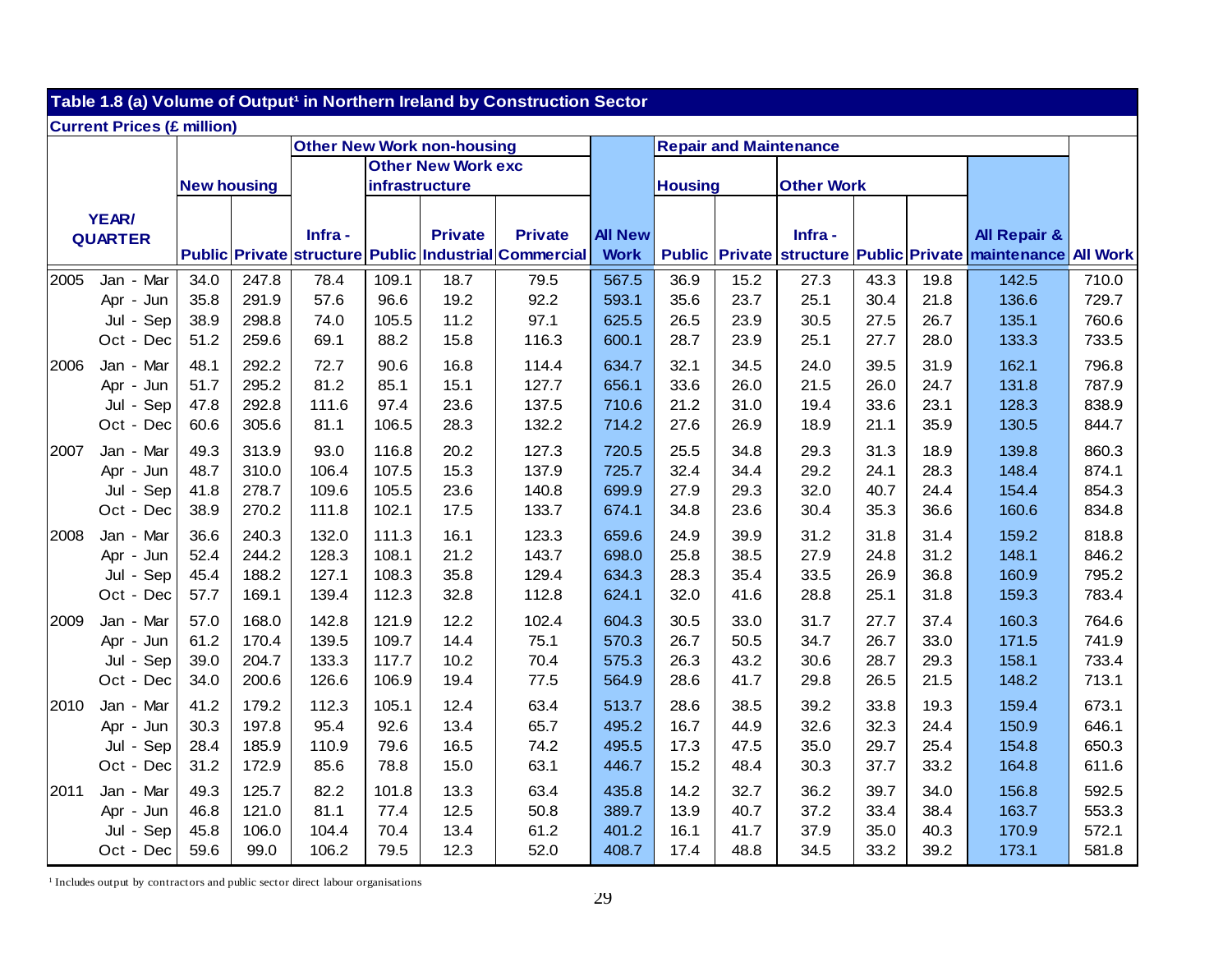| Table 1.8 (b) Volume of Output <sup>1</sup> in Northern Ireland by Construction Sector |                    |                |           |                       |                                   |                   |                   |                |      |                                 |      |                       |                    |                   |
|----------------------------------------------------------------------------------------|--------------------|----------------|-----------|-----------------------|-----------------------------------|-------------------|-------------------|----------------|------|---------------------------------|------|-----------------------|--------------------|-------------------|
| <b>Constant (2005) Prices and Seasonally Adjusted (£ million)</b>                      |                    |                |           |                       |                                   |                   |                   |                |      |                                 |      |                       |                    |                   |
|                                                                                        |                    |                |           |                       | <b>Other New Work non-housing</b> |                   |                   |                |      | <b>Repair and Maintenance</b>   |      |                       |                    |                   |
|                                                                                        |                    |                |           |                       | <b>Other New Work exc</b>         |                   |                   |                |      |                                 |      |                       |                    |                   |
|                                                                                        | <b>New housing</b> |                |           | <b>infrastructure</b> |                                   |                   | <b>All</b>        | <b>Housing</b> |      | <b>Other Work</b>               |      |                       | <b>All Repair</b>  |                   |
| <b>YEAR/ QUARTER</b>                                                                   |                    |                | Infra -   |                       | <b>Private</b>                    | <b>Private</b>    | <b>New</b>        |                |      | Infra -                         |      |                       | & Mainte-          | All               |
|                                                                                        | <b>Public</b>      | <b>Private</b> | structure |                       | <b>Public Industrial</b>          | <b>Commercial</b> | Work <sup>2</sup> |                |      | <b>Public Private structure</b> |      | <b>Public Private</b> | nance <sup>2</sup> | Work <sup>2</sup> |
| 2005 Jan - Mar                                                                         | 35.0               | 267.6          | 80.5      | 112.1                 | 18.8                              | 89.2              | 597.3             | 35.6           | 13.8 | 26.2                            | 35.5 | 20.3                  | 133.7              | 735.6             |
| Apr - Jun                                                                              | 36.1               | 283.8          | 58.2      | 97.4                  | 17.9                              | 89.6              | 594.5             | 32.6           | 24.5 | 25.1                            | 35.4 | 21.7                  | 139.4              | 729.0             |
| Jul - Sep                                                                              | 38.5               | 291.2          | 73.4      | 104.4                 | 13.4                              | 93.5              | 610.1             | 30.0           | 23.7 | 29.5                            | 27.7 | 26.5                  | 137.6              | 748.6             |
| Oct - Dec                                                                              | 49.6               | 255.3          | 67.2      | 85.9                  | 15.0                              | 111.6             | 584.5             | 29.5           | 26.3 | 27.2                            | 29.2 | 27.6                  | 135.1              | 719.0             |
| 2006 Jan - Mar                                                                         | 45.6               | 292.5          | 69.5      | 87.4                  | 16.3                              | 116.9             | 618.5             | 29.0           | 28.8 | 22.0                            | 32.2 | 31.3                  | 146.6              | 770.7             |
| Apr - Jun                                                                              | 48.3               | 271.6          | 76.0      | 81.6                  | 17.6                              | 118.9             | 623.8             | 28.0           | 24.4 | 21.2                            | 29.6 | 24.1                  | 129.2              | 747.6             |
| Jul - Sep                                                                              | 44.1               | 277.8          | 102.5     | 92.7                  | 19.5                              | 126.5             | 662.7             | 23.3           | 28.4 | 18.4                            | 32.3 | 22.4                  | 124.1              | 788.6             |
| Oct - Dec                                                                              | 55.3               | 291.2          | 73.3      | 100.5                 | 22.4                              | 123.8             | 669.9             | 23.6           | 26.6 | 20.2                            | 21.6 | 34.8                  | 124.1              | 795.0             |
| 2007 Jan<br>- Mar                                                                      | 44.3               | 306.4          | 82.4      | 108.9                 | 23.5                              | 125.2             | 675.7             | 24.2           | 27.1 | 26.4                            | 26.1 | 18.3                  | 124.5              | 802.3             |
| Apr - Jun                                                                              | 43.1               | 275.6          | 92.6      | 98.5                  | 17.3                              | 127.1             | 666.0             | 28.4           | 29.0 | 27.4                            | 25.5 | 26.2                  | 136.2              | 796.1             |
| Jul - Sep                                                                              | 36.5               | 255.7          | 94.3      | 94.6                  | 18.4                              | 122.4             | 621.3             | 24.8           | 24.9 | 28.5                            | 36.1 | 22.3                  | 138.4              | 762.0             |
| Oct - Dec                                                                              | 33.4               | 245.8          | 95.4      | 89.5                  | 13.2                              | 119.7             | 598.1             | 28.0           | 20.1 | 30.5                            | 33.9 | 33.4                  | 142.2              | 742.0             |
| 2008 Jan - Mar                                                                         | 31.1               | 224.1          | 112.3     | 95.5                  | 17.5                              | 114.6             | 583.9             | 21.9           | 29.8 | 26.4                            | 25.8 | 28.5                  | 134.8              | 719.8             |
| Apr - Jun                                                                              | 44.0               | 205.9          | 109.6     | 91.2                  | 22.0                              | 131.2             | 611.7             | 21.8           | 28.9 | 25.4                            | 24.8 | 28.1                  | 129.7              | 735.6             |
| Jul - Sep                                                                              | 37.8               | 162.4          | 109.2     | 90.4                  | 25.8                              | 111.0             | 539.8             | 24.0           | 27.7 | 29.3                            | 23.2 | 33.0                  | 137.0              | 679.6             |
| Oct - Dec                                                                              | 47.9               | 144.0          | 120.4     | 93.2                  | 23.7                              | 102.3             | 532.7             | 24.4           | 32.7 | 28.4                            | 23.5 | 28.5                  | 134.5              | 670.1             |
| 2009 Jan - Mar                                                                         | 47.5               | 151.4          | 124.9     | 101.4                 | 13.0                              | 95.8              | 527.1             | 24.5           | 24.3 | 26.5                            | 22.7 | 33.5                  | 134.1              | 659.5             |
| Apr - Jun                                                                              | 51.5               | 142.0          | 123.7     | 92.5                  | 15.3                              | 71.9              | 503.9             | 22.4           | 36.3 | 31.2                            | 25.7 | 29.5                  | 145.4              | 645.5             |
| Jul - Sep                                                                              | 33.2               | 177.4          | 118.9     | 101.5                 | 8.1                               | 61.9              | 500.3             | 22.3           | 33.2 | 26.2                            | 24.4 | 25.6                  | 131.0              | 633.8             |
| Oct - Dec                                                                              | 29.4               | 172.5          | 113.5     | 94.5                  | 16.2                              | 74.7              | 499.6             | 21.9           | 30.8 | 28.6                            | 24.2 | 18.8                  | 122.7              | 625.8             |
| 2010 Jan - Mar                                                                         | 36.2               | 164.5          | 100.8     | 95.5                  | 15.4                              | 63.0              | 466.8             | 23.4           | 30.0 | 32.1                            | 27.5 | 16.9                  | 132.4              | 597.1             |
| Apr - Jun                                                                              | 27.0               | 164.3          | 85.3      | 85.9                  | 15.9                              | 68.4              | 454.6             | 14.6           | 31.5 | 29.2                            | 30.2 | 21.7                  | 126.9              | 577.8             |
| Jul - Sep                                                                              | 25.5               | 159.1          | 98.6      | 74.7                  | 14.5                              | 69.2              | 444.4             | 14.6           | 35.6 | 30.2                            | 25.9 | 22.5                  | 128.2              | 574.6             |
| Oct - Dec                                                                              | 28.2               | 147.4          | 75.4      | 74.3                  | 13.0                              | 63.5              | 399.9             | 11.1           | 33.9 | 29.2                            | 34.7 | 29.2                  | 136.4              | 540.3             |
| 2011 Jan - Mar                                                                         | 44.5               | 115.4          | 71.5      | 95.6                  | 16.1                              | 64.3              | 400.5             | 12.2           | 25.6 | 29.8                            | 32.5 | 29.9                  | 133.3              | 530.9             |
| Apr - Jun                                                                              | 42.2               | 100.3          | 69.8      | 72.3                  | 13.9                              | 53.0              | 357.4             | 12.8           | 27.7 | 32.9                            | 30.4 | 33.7                  | 136.6              | 491.1             |
| Sep<br>Jul                                                                             | 41.1               | 88.5           | 88.8      | 65.3                  | 11.3                              | 55.6              | 352.5             | 14.2           | 29.6 | 32.2                            | 30.5 | 35.1                  | 141.2              | 495.7             |
| Oct - Dec                                                                              | 53.2               | 81.5           | 89.4      | 73.3                  | 10.0                              | 50.7              | 355.2             | 13.6           | 31.6 | 32.7                            | 29.9 | 33.9                  | 140.5              | 498.9             |

 $1$  Includes output by contractors and public sector direct labour organisations

2 See background Notes (Paragraph 5)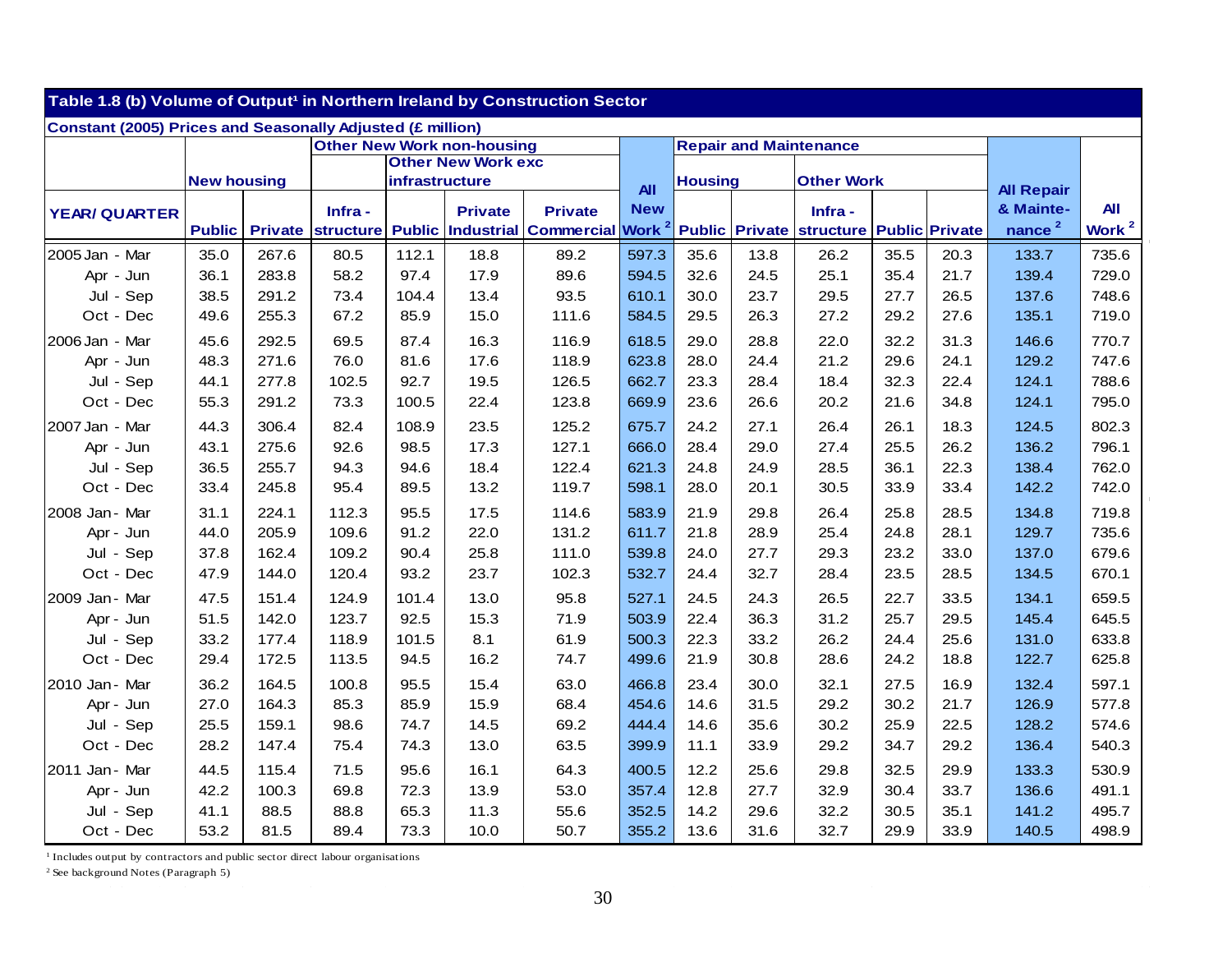#### **Table 1.9 Volume of Output1 in Northern Ireland (Private Contractors only) by Stratum2 of Firm**

**Current Prices (£million)**

|                           | 4th Quarter 2011                     |      |      |                                              |      |                                   |                                                       |                               |                   |      |                                                                  |      |      |                                        |                 |
|---------------------------|--------------------------------------|------|------|----------------------------------------------|------|-----------------------------------|-------------------------------------------------------|-------------------------------|-------------------|------|------------------------------------------------------------------|------|------|----------------------------------------|-----------------|
|                           |                                      |      |      |                                              |      | <b>Other New Work non-housing</b> |                                                       |                               |                   |      | <b>Repair and Maintenance</b>                                    |      |      |                                        |                 |
|                           | <b>New housing</b>                   |      |      | <b>Other New Work exc</b><br>infrastructure  |      |                                   | <b>Housing</b>                                        |                               | <b>Other Work</b> |      |                                                                  |      |      |                                        |                 |
| <b>Stratum</b><br>of Firm | Annual<br><b>Turnover</b><br>(E'000) |      |      | $Infra -$<br><b>Public Private structure</b> |      | <b>Private</b>                    | <b>Private</b><br><b>Public Industrial Commercial</b> | <b>All New</b><br><b>Work</b> |                   |      | Infra-<br><b>Public Private   structure   Public   Private  </b> |      |      | <b>All Repair &amp;</b><br>maintenance | <b>All Work</b> |
|                           | $0 - 124$                            | 0.0  | 4.8  | 3.4                                          | 0.0  | 0.0                               | 0.0                                                   | 8.2                           | 1.4               | 16.0 | 0.0                                                              | 1.1  | 7.0  | 25.4                                   | 33.7            |
| 2                         | 125-549                              | 0.2  | 11.9 | 0.0                                          | 0.0  | 0.4                               | 3.8                                                   | 16.3                          | 1.7               | 22.6 | 1.4                                                              | 3.2  | 14.5 | 43.5                                   | 59.7            |
| 3                         | 550-2,099                            | 4.9  | 27.8 | 9.4                                          | 3.5  | 0.6                               | 7.5                                                   | 53.7                          | 3.7               | 7.3  | 3.9                                                              | 1.9  | 8.7  | 25.5                                   | 79.2            |
| 4                         | 2,100-5,249                          | 2.4  | 19.1 | 2.5                                          | 6.0  | 1.2                               | 7.9                                                   | 39.2                          | 3.5               | 2.4  | 0.0                                                              | 0.9  | 3.8  | 10.6                                   | 49.8            |
| 5                         | 5,250-10,499                         | 15.4 | 12.4 | 5.7                                          | 13.1 | 1.5                               | 10.5                                                  | 58.6                          | 1.6               | 0.5  | 2.9                                                              | 4.3  | 2.2  | 11.6                                   | 70.2            |
| 6                         | $10,500+$                            | 36.8 | 22.8 | 85.2                                         | 45.5 | 8.6                               | 22.4                                                  | 221.3                         | 4.5               | 0.0  | 12.8                                                             | 7.0  | 2.9  | 27.2                                   | 248.5           |
| Total                     |                                      | 59.6 | 99.0 | 106.2                                        | 68.1 | 12.3                              | 52.0                                                  | 397.3                         | 16.3              | 48.8 | 21.0                                                             | 18.5 | 39.2 | 143.8                                  | 541.1           |

<sup>1</sup>Includes output by Contractors only

2 Firms are stratified by turnover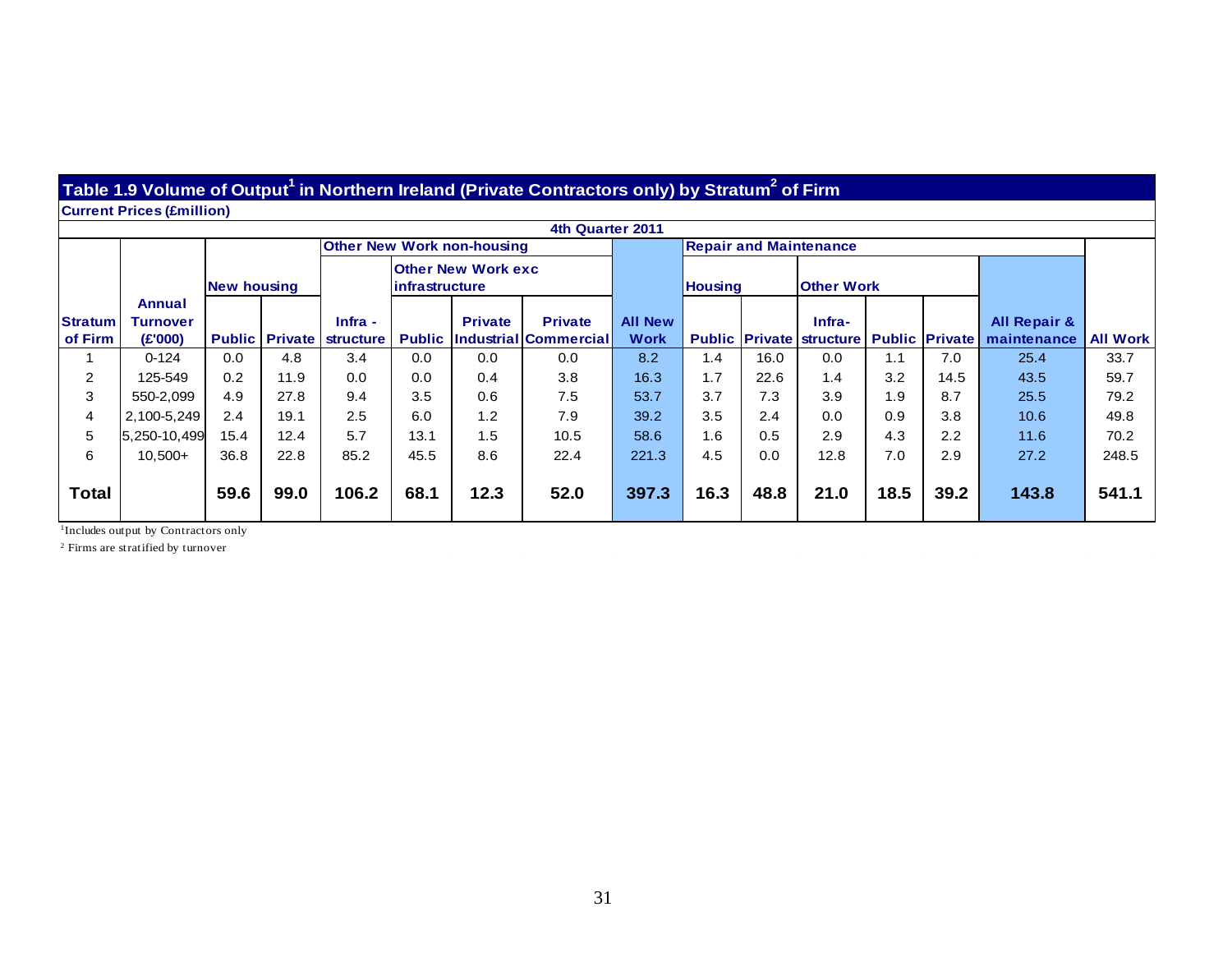# **Table 1.10 Volume of New Work Output1 in Northern Ireland by Type of Work**

#### **Current Prices (£ million)**

#### **a) New Work for Public Sector**

|      |       |                                                        |     |              | Oil,   |                                                                                                   |       |       |      |               |     |     |              |                 | <b>All</b> |
|------|-------|--------------------------------------------------------|-----|--------------|--------|---------------------------------------------------------------------------------------------------|-------|-------|------|---------------|-----|-----|--------------|-----------------|------------|
|      |       | lInfra -                                               |     | <b>Ware-</b> | steel& | <b>Schools</b>                                                                                    | lUni- |       |      | <b>Enter-</b> |     |     | <b>Agri-</b> | <b>Miscell-</b> | public     |
|      |       | Year   Housing   structure   Factories   houses   coal |     |              |        | <b> &amp;Colleges  versities  Health  Offices   tainment   Garages   Shops   culture   aneous</b> |       |       |      |               |     |     |              |                 | sector     |
|      |       |                                                        |     |              |        |                                                                                                   |       |       |      |               |     |     |              |                 |            |
| 2005 | 159.8 | 242.5                                                  | 0.0 |              | 0.0    | 106.7                                                                                             | 41.0  | 93.2  | 37.1 | 42.6          | 0.0 | 0.0 | 0.1          | 40.7            | 764.8      |
| 2006 | 208.2 | 267.5                                                  | 0.7 | 0.3          | 0.0    | 94.8                                                                                              | 53.2  | 47.6  | 10.8 | 68.7          | 0.2 | 0.0 | 0.0          | 65.5            | 817.3      |
| 2007 | 178.5 | 325.2                                                  | 0.6 | 4.9          | 0.0    | 88.4                                                                                              | 53.6  | 71.1  | 15.4 | 84.2          | 0.0 | 0.0 | 0.0          | 39.3            | 861.2      |
| 2008 | 192.0 | 443.0                                                  | 3.2 | 4.4          | 0.0    | 137.4                                                                                             | 31.5  | 77.0  | 23.7 | 65.4          | 0.1 | 0.3 | 0.0          | 30.8            | 1009.0     |
| 2009 | 191.2 | 476.4                                                  | 3.9 | 3.4          | 1.5    | 177.6                                                                                             | 14.2  | 107.3 | 30.3 | 47.1          | 2.5 | 0.0 | 0.3          | 32.7            | 1088.4     |
| 2010 | 131.1 | 330.0                                                  | 5.4 | 0.3          | 0.0    | 146.2                                                                                             | 27.3  | 59.2  | 11.0 | 31.0          | 0.0 | 0.0 | 0.0          | 38.0            | 779.5      |
| 2011 | 201.6 | 275.9                                                  | 6.1 | 0.0          | 0.0    | 88.5                                                                                              | 26.3  | 55.9  | 15.6 | 63.7          | 0.0 | 0.0 | 0.0          | 29.7            | 763.3      |

#### **b) New Work for Private Sector**

|      |        |                                           |      |              | Oil,   |                            |      |       |       |                         |                      |       |              |                 | <b>All</b>     |
|------|--------|-------------------------------------------|------|--------------|--------|----------------------------|------|-------|-------|-------------------------|----------------------|-------|--------------|-----------------|----------------|
|      |        | <b>Infra</b> -                            |      | <b>Ware-</b> | steel& | <b>Schools</b>             | Uni- |       |       | <b>Enter-</b>           |                      |       | Agri-        | <b>Miscell-</b> | private        |
| Year |        | Housing structure Factories houses coal   |      |              |        | &Colleges versities Health |      |       |       | <b>Offices</b> tainment | <b>Garages Shops</b> |       |              | culture aneous  | sector         |
| 2005 | 1098.0 | 35.8                                      | 31.6 | 31.0         | 2.4    | 0.0                        | 0.0  | 19.4  | 78.6  | 43.4                    | 11.7                 | 121.4 | 2.0          | 108.4           | 1583.8         |
| 2006 | 1185.7 | 78.5                                      | 53.0 | 30.8         | 0.0    | 0.0                        | 0.0  | 20.2  | 86.8  | 73.9                    | 12.8                 | 180.7 | 1.6          | 136.0           | 1859.8         |
| 2007 | 1172.7 | 95.1                                      | 53.5 | 22.7         | 0.4    | 0.0                        | 0.0  | 24.9  | 78.7  | 94.5                    | 4.9                  | 224.4 | 0.4          | 112.0           | 1884.1         |
| 2008 | 841.7  | 83.6                                      | 59.3 | 46.6         | 0.0    | 0.0                        | 0.0  | 18.5  | 91.0  | 125.9                   | 3.5                  | 155.8 | 1.2          | 113.2           | 1540.7         |
| 2009 | 743.7  | 65.5                                      | 28.9 | 26.8         | 0.5    | 0.0                        | 0.0  | 8.1   | 47.5  | 82.8                    | 1.4                  | 80.6  | 1.4          | 103.6           | 1190.6         |
| 2010 | 735.8  | 72.8                                      | 31.1 | 26.1         | 0.1    | 0.0                        | 0.0  | 26.1  | 26.6  | 55.4                    | 4.3                  | 71.6  | 1.5          | 81.1            | 1132.4         |
| 2011 | 451.7  | 98.0                                      | 40.7 | 10.8         | 0.0    | 0.1                        | 0.0  | 25.2  | 22.5  | 36.7                    | 1.6                  | 64.4  | 0.0          | 76.9            | 828.7          |
|      |        |                                           |      |              |        |                            |      |       |       |                         |                      |       |              |                 |                |
|      |        | c) New Work for Public and Private Sector |      |              |        |                            |      |       |       |                         |                      |       |              |                 |                |
|      |        |                                           |      |              |        |                            |      |       |       |                         |                      |       |              |                 | IN             |
|      |        |                                           |      |              |        |                            |      |       |       |                         |                      |       |              |                 | <b>Public</b>  |
|      |        |                                           |      |              | Oil,   |                            |      |       |       |                         |                      |       |              |                 | $\mathbf{g}$   |
|      |        | <b>Infra</b> -                            |      | <b>Ware-</b> | steel& | <b>Schools</b>             | Uni- |       |       | Enter -                 |                      |       | <b>Agri-</b> | <b>Miscell-</b> | <b>Private</b> |
| Year |        | Housing structure Factories houses        |      |              | coal   | &Colleges versities Health |      |       |       | <b>Offices</b> tainment | <b>Garages Shops</b> |       |              | culture aneous  | <b>Work</b>    |
| 2005 | 1257.9 | 278.3                                     | 31.6 | 32.0         | 2.4    | 106.7                      | 41.0 | 112.6 | 115.7 | 86.0                    | 11.7                 | 121.4 | 2.1          | 149.1           | 2348.6         |
| 2006 | 1393.9 | 345.9                                     | 53.7 | 31.1         | 0.0    | 94.8                       | 53.2 | 67.7  | 97.5  | 142.6                   | 12.9                 | 180.7 | 1.6          | 201.5           | 2677.1         |
| 2007 | 1351.2 | 420.3                                     | 54.1 | 27.6         | 0.4    | 88.4                       | 53.6 | 96.0  | 94.2  | 178.7                   | 4.9                  | 224.4 | 0.4          | 151.2           | 2745.3         |
| 2008 | 1033.8 | 526.6                                     | 62.6 | 51.0         | 0.0    | 137.4                      | 31.5 | 95.5  | 114.8 | 191.4                   | 3.7                  | 156.1 | 1.3          | 144.1           | 2549.7         |
| 2009 | 934.9  | 541.9                                     | 32.8 | 30.3         | 2.0    | 177.6                      | 14.2 | 115.4 | 77.7  | 129.8                   | 3.9                  | 80.6  | 1.7          | 136.3           | 2279.1         |

<sup>1</sup> Includes output by contractors only

2010 | 866.9 | 402.8 | 36.5 | 26.3 | 0.1 | 146.2 | 27.3 | 85.3 | 37.5 | 86.4 | 4.3 | 71.6 | 1.5 | 119.1 |1911.9

2011 653.3 I 373.9 I 46.9 I 10.8 I 0.0 I 88.6 I 26.3 I 81.0 I 38.1 I 100.5 I 1.6 I 64.4 I 0.0 I 106.5 I1592.0

1911.9

1592.0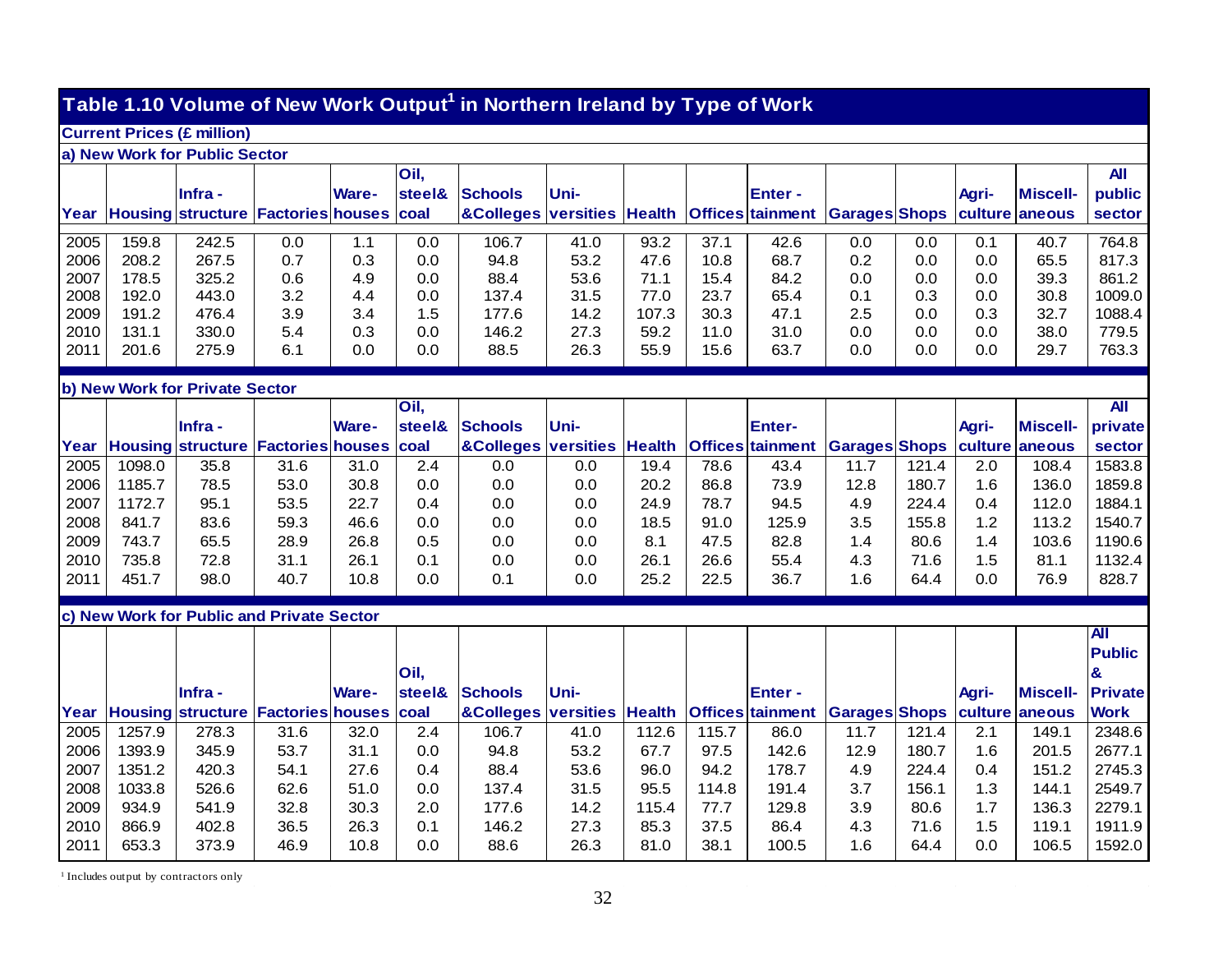# **Chapter 2: The Structure of the Construction Industry in Northern Ireland**

#### **Introduction**

Chapter 2 'The Structure of the Construction Industry in Northern Ireland' contains information relating to the following:

Type of construction firms operating in Northern Ireland; Number of people employed in the construction industry in Northern Ireland; Average earnings in the construction industry in Northern Ireland; Reported accidents in the construction industry in Northern Ireland;

This information is included at the request of the construction sector in Northern Ireland who wished to have all relevant construction statistics collated in one publication. No additional commentary on these statistics is provided within this publication but information on the sources of these statistics is provided below.

#### **Types of construction firms operating in Northern Ireland – Table 2.1**

This information is extracted from the Inter-Departmental Business Register (IDBR). The IDBR is a business register which contains information on all businesses in the UK which are VAT registered or operating a PAYE scheme. The register is located in the Office for National Statistics (ONS) Newport but the NI element of the register is maintained within Economic & Labour Market Statistics Research Branch (NISRA, DFP). All businesses contained on the IDBR are categorised using SIC 2007. This is an international classification system that categorises businesses by the type of economic activity in which they are engaged. SIC (2007) Divisions 41-43 of the IDBR relate to Construction activities.

Table 2.1 provides the number of construction firms operating in Northern Ireland by industry breakdown and turnover based on Divisions 41-43 of the Northern Ireland extract of the IDBR. The figures contained in Table 2.1 are not published elsewhere other than this bulletin. These figures are updated annually in the Q4 Construction Bulletin of each year. Statistics derived from the IDBR are classified as National Statistics.

Further information relating to the IDBR is available at the following link: <http://www.detini.gov.uk/deti-stats-index/stats-surveys/stats-inter-dept-bus-register.htm>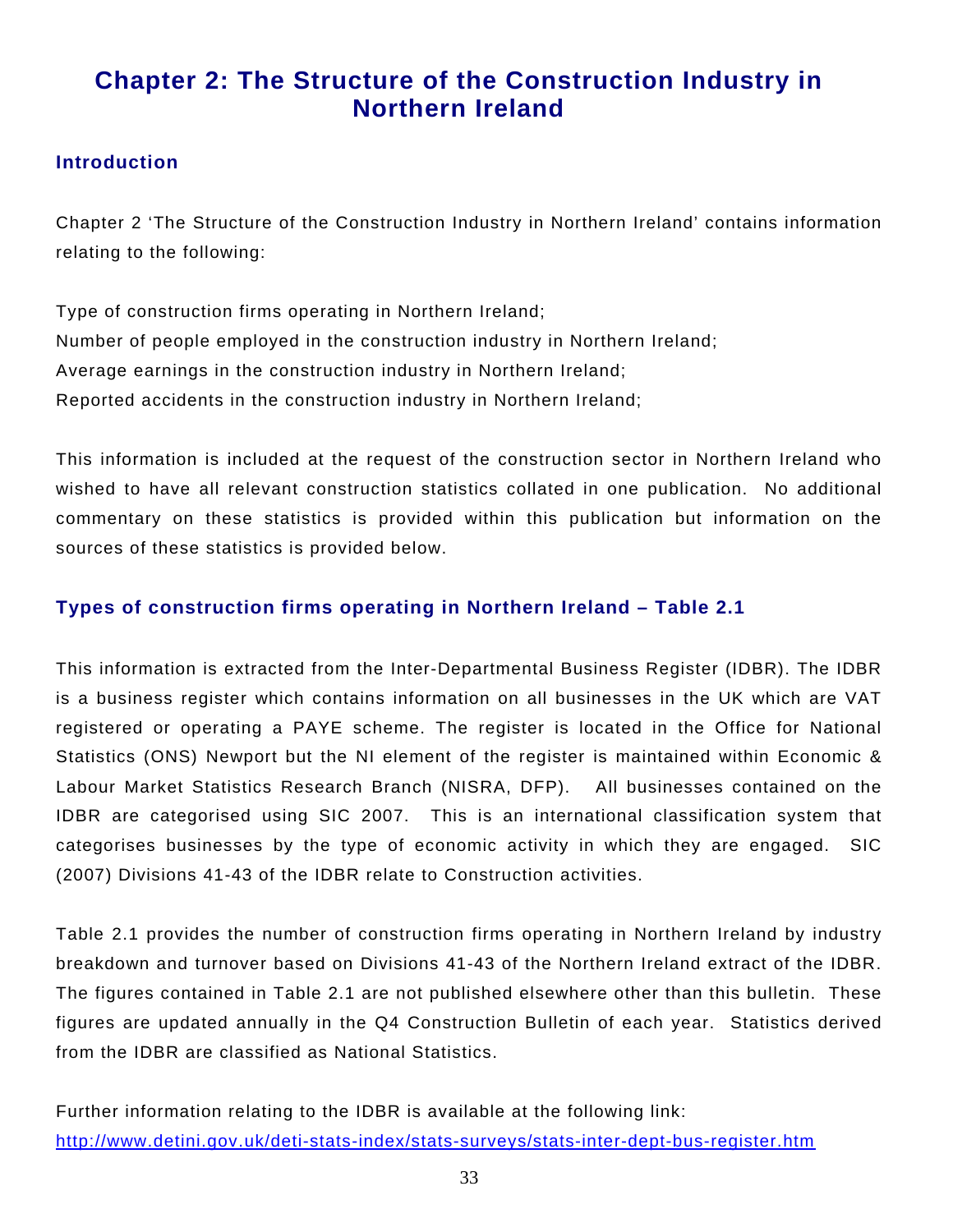# **Number of people employed in the Construction Industry in Northern Ireland - Tables 2.2-2.4**

This information is sourced from the Census of Employment, the Quarterly Employment Survey and the Labour Force Survey.

Table 2.2 provides a full count of the number of employees in the construction industry in Northern Ireland for the latest available year (2009). The source for this information is the Census of Employment which is a statutory survey which has been carried out every two years since 1987. It is a full count of the number of employee jobs in all industries except for agriculture. The self-employed are also not included. Results are available for male, female, full-time and part-time employees up to a five-digit Standard Industrial Classification level. Table 2.2 also provides a breakdown of the number of employees in the construction industry by gender and by construction industry classification. Users should be aware that the industrial classification is based on SIC 2003 which was the appropriate classification to use at the time the figures were originally published.

The information contained in Table 2.2 is first published by Economic & Labour Market Statistics Research Branch (NISRA, DFP) before it is published in this bulletin. The next update based on the Census of Employment is due to be released in December 2012 (date not specified). Statistics derived from the Census of Employment are classified as National Statistics.

Further information relating to the Census of Employment is available at the following link: <http://www.detini.gov.uk/deti-stats-index/stats-surveys/stats-census-of-employment.htm>

Table 2.3 provides the latest estimate of the number of Northern Ireland Employees in Construction based on the Quarterly Employment Survey. The QES is designed to provide short-term employee job estimates for Northern Ireland in the period between Censuses of Employment.

The QES covers all public sector employers, all private sector employers with 25 or more employees and a representative sample of smaller firms. It provides employee jobs estimates by gender, working pattern (full / part-time) and by Standard Industrial Classification 2007 (SIC07) for Northern Ireland as a whole. Seasonally adjusted figures are also available at broad industry level. This information is collected by Economic & Labour Market Statistics Research Branch (NISRA, DFP).

34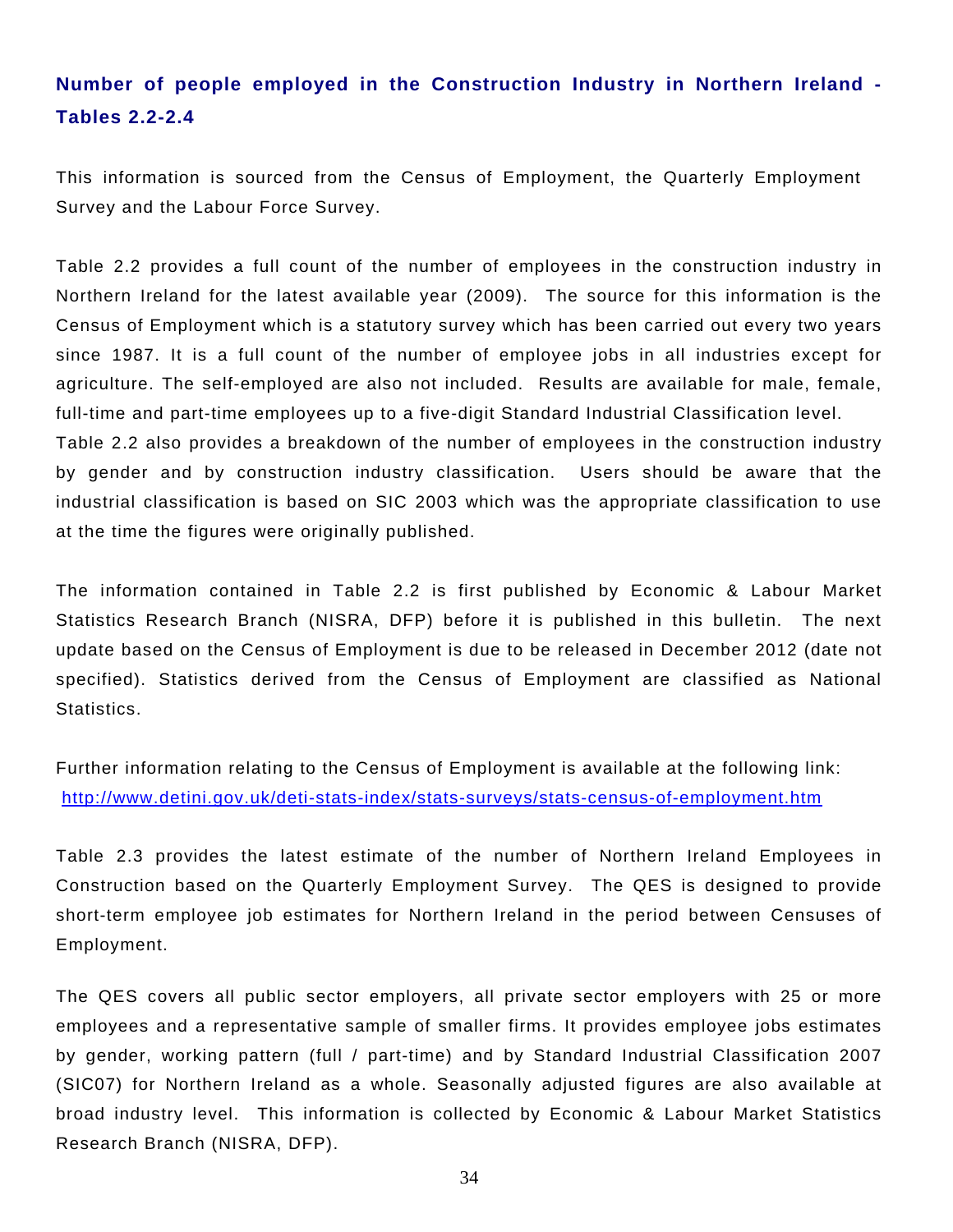The information contained in Table 2.3 is first published by Economic & Labour Market Statistics Research Branch (NISRA, DFP) before it is published in this bulletin and the statistics are classified as National Statistics. The statistics are updated quarterly in the NI Construction Bulletin.

Further information relating to the Quarterly Employment Survey is available at the following link: <http://www.detini.gov.uk/deti-stats-index/stats-surveys/stats-qes.htm>

Table 2.4 provides an estimate of the number of self-employed persons in the construction industry in Northern Ireland and is based on estimates from the Labour Force Survey. By definition, the Census of Employment and the Quarterly Employment Survey exclude all selfemployed jobs. The information contained in Table 2.4, therefore, supplements the information provided on the number of employee jobs in construction reported in Tables 2.2 and 2.3.

The Labour Force Survey (LFS) is a continuous survey of NI Households. The main purpose of the survey is to provide information on the labour market, including employment, unemployment and economic activity rates. It also covers a range of related topics, such as income, qualifications, training and disability.

The UK is obliged under EC regulations to carry out a Labour Force Survey, using internationally agreed definitions of unemployment, employment and economic activity. Results from the Spring quarter of each year are supplied to Eurostat and can be compared with other EC member states.

The information contained in Table 2.4 is first published in this bulletin. The table is updated quarterly and shows the latest quarterly estimate of the number of self-employed persons in the Northern Ireland Construction Industry together with the annual estimate back to 2001. Statistics derived from the Labour Force Survey are classified as National Statistics.

The findings from the Labour Force Survey are published by Economic & Labour Market Statistics Research Branch (NISRA, DFP) in their Labour Market Statistics Bulletin. Further information relating to Labour Market Statistics is available at the following link:

<http://www.detini.gov.uk/deti-stats-index/stats-labour-market.htm>

35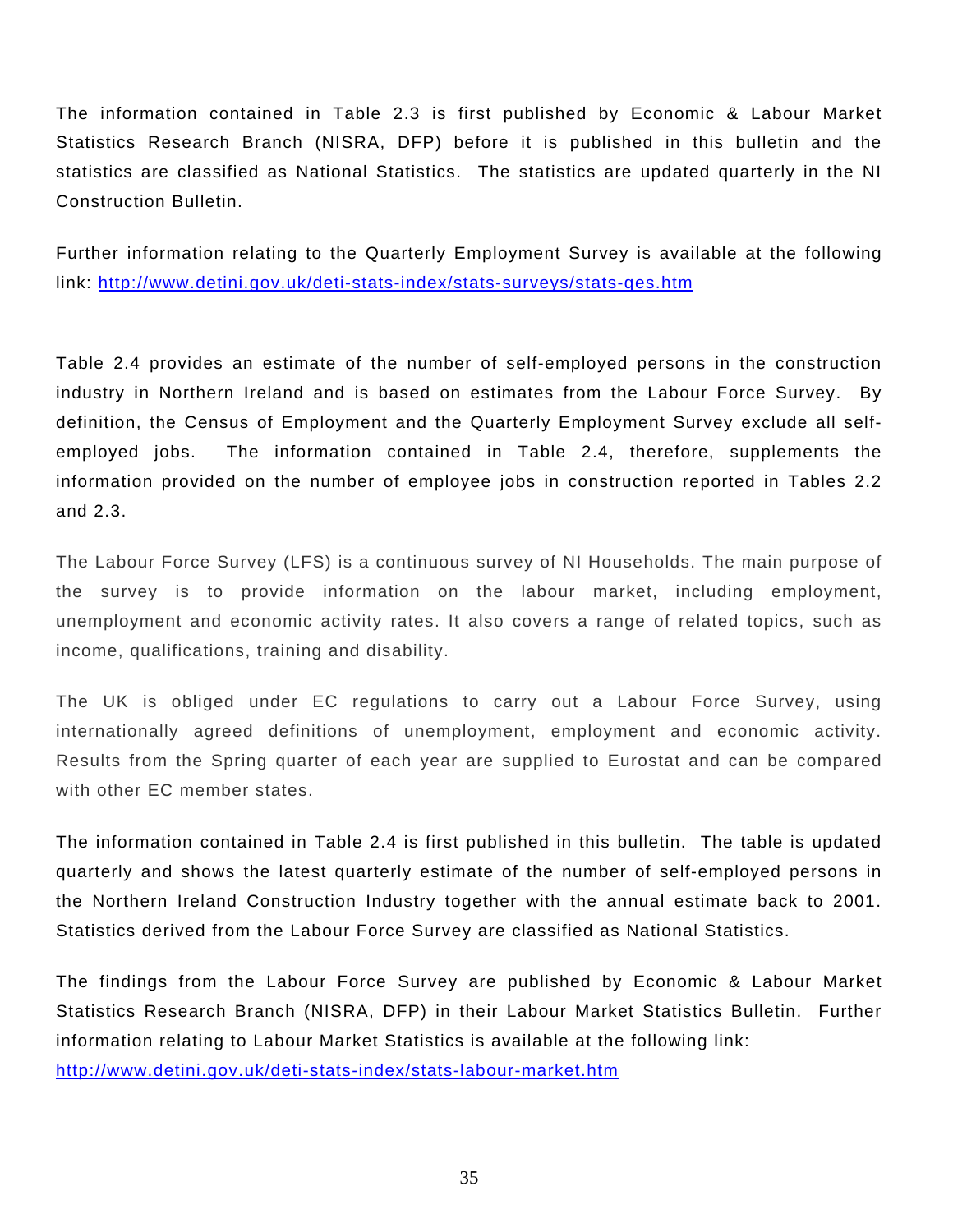#### **Average Earnings in the Construction Industry in Northern Ireland – Tables 2.5 - 2.7**

This information is sourced from the Annual Survey of Hours and Earnings (ASHE) which is a National Statistics survey. The Annual Survey of Hours and Earnings (ASHE) is a UK wide survey that provides information on hourly, weekly and annual earnings by gender, work patterns, industry and occupation, including public versus private sector pay comparisons. The Northern Ireland element of the ASHE survey is carried out by Economic & Labour Market Statistics Research Branch (NISRA, DFP).

The statistics contained in Tables 2.5-2.7 are first published in this bulletin and are updated annually in the Q3 Construction Bulletin of each year.

Further information relating to ASHE is available at the following link: <http://www.detini.gov.uk/deti-stats-index/stats-surveys/stats-hours-and-earnings.htm>

### **Reported Accidents in the Construction Industry in Northern Ireland – Tables 2.8.1 – 2.8.6**

This information is sourced from the Case Management System (CMS) of the Health and Safety Executive for Northern Ireland (HSENI). The information comes from incident reports submitted to HSENI under the RIDDOR regulations.

The statistics contained in Tables 2.8.1-2.8.6 are first published in this bulletin and are updated annually. These statistics are classified as 'Official Statistics'.

Further information is available at [www.hseni.gov.uk](http://www.hseni.gov.uk/).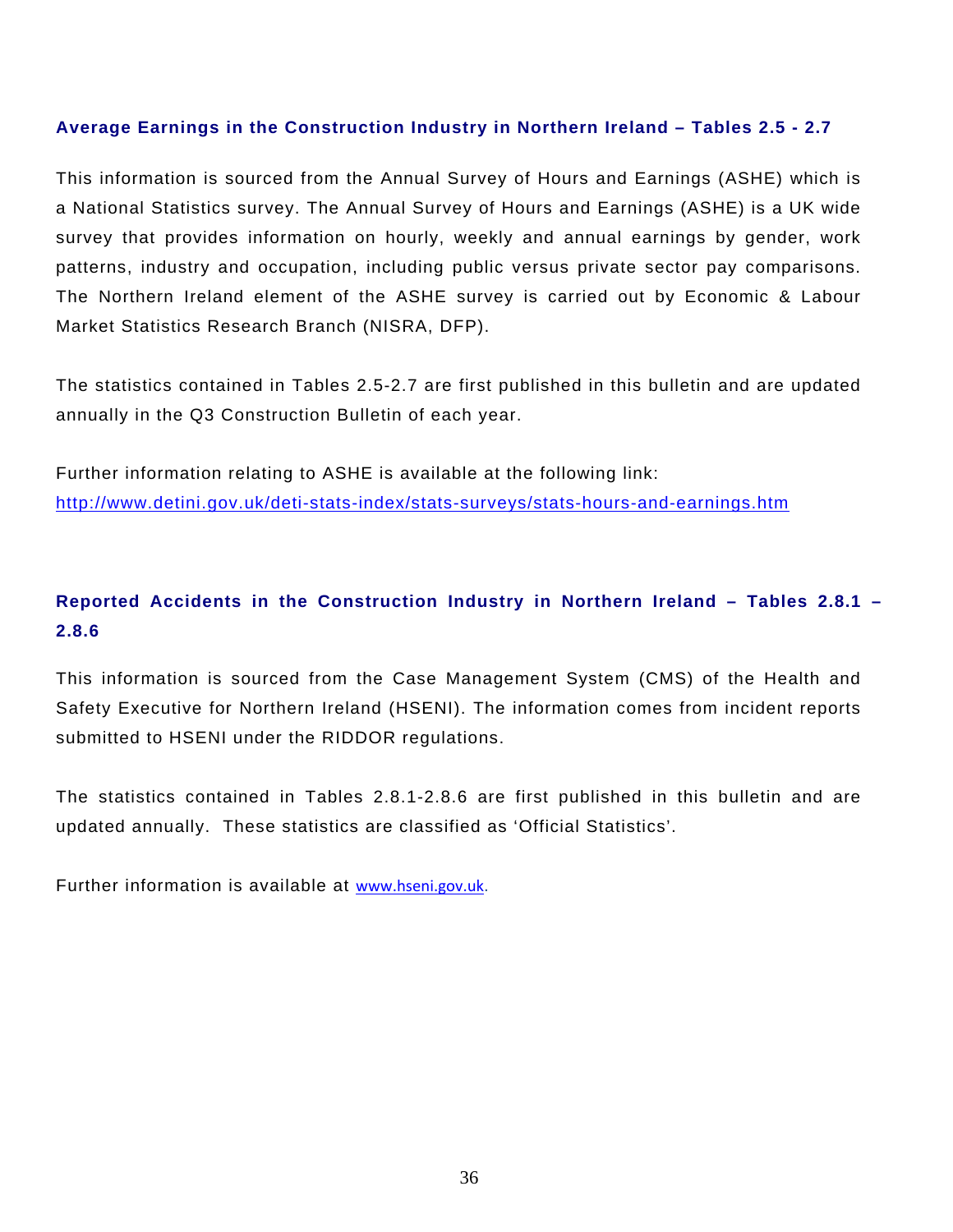**Table 2.1 Structure of the Construction Industry**

The table below shows the number of businesses that are either registered for VAT with HM Customs and Excise or which operate a PAYE scheme with the Inland Revenue, at March 2010

| <b>SIC (2007)</b><br>class/<br><b>subclass</b> | <b>Description</b>                                  |          |                |                | Turnover (£000) size band                                 |     |                |              |
|------------------------------------------------|-----------------------------------------------------|----------|----------------|----------------|-----------------------------------------------------------|-----|----------------|--------------|
|                                                |                                                     | $0 - 99$ |                |                | 100 - 499 500 - 1,999 2,000 - 4,999 5,000 - 9,999 10,000+ |     |                | <b>Total</b> |
|                                                |                                                     |          |                |                |                                                           |     |                |              |
|                                                |                                                     |          |                |                |                                                           |     |                |              |
| 4110                                           | Development of building projects                    | 560      | 520            | 270            | 55                                                        | 20  | $\overline{0}$ | 1,430        |
| 4120                                           | Construction of buildings                           | 1,040    | 1,075          | 410            | 105                                                       | 40  | 20             | 2,690        |
| 4211                                           | Construction of roads and motorways                 | 95       | 120            | 30             | 5                                                         | 0   | $\overline{0}$ | 255          |
| 4212                                           | Construction of railways and                        | 0        | 0              | 0              | 0                                                         | 0   | 0              | $\Omega$     |
|                                                | underground railways                                |          |                |                |                                                           |     |                |              |
| 4221                                           | Construction of utility projects for fluids         | 0        | 0              | 0              | 0                                                         | 0   | 0              | 5            |
| 4222                                           | Construction of utility projects for                | $\Omega$ | $\overline{0}$ | $\overline{0}$ | 0                                                         | 0   | $\overline{0}$ | 10           |
|                                                | electricity and telecommunications                  |          |                |                |                                                           |     |                |              |
| 4291                                           | Construction of water projects                      | 0        | 0              | $\mathbf 0$    | 0                                                         | 0   | 0              | 15           |
| 4299                                           | Construction of other civil engineering             | 150      | 150            | 85             | 20                                                        | 15  | 25             | 445          |
|                                                | projects n.e.c.                                     |          |                |                |                                                           |     |                |              |
| 4311                                           | Demolition                                          | 0        | 10             | 5              | 0                                                         | 0   | 0              | 20           |
| 4312                                           | Site preparation                                    | 70       | 35             | 5              | $\overline{0}$                                            | 0   | 0              | 120          |
| 4313                                           | Test drilling and boring                            | 0        | 5 <sup>1</sup> | $\mathbf 0$    | $\overline{0}$                                            | 0   | 0              | 10           |
| 4321                                           | <b>Electrical installation</b>                      | 680      | 460            | 100            | 30 <sup>°</sup>                                           | 10  | 10             | 1,295        |
| 4322                                           | Plumbing, heat and air-conditioning<br>installation | 485      | 390            | 85             | 25                                                        | 0   | 5              | 990          |
| 4329                                           | Other construction installation                     | 75       | 80             | 30             | 5                                                         | 0   | 0              | 190          |
| 4331                                           | Plastering                                          | 230      | 120            | 10             | $\mathbf 0$                                               | 0   | 0              | 365          |
| 4332                                           | Joinery installation                                | 655      | 400            | 80             | 10                                                        | 0   | $\overline{0}$ | 1,150        |
| 4333                                           | Floor and wall covering                             | 60       | 85             | 25             | 5                                                         | 0   | 0              | 180          |
| 4334                                           | Painting and glazing                                | 180      | 195            | 25             | 5                                                         | 0   | 0              | 405          |
| 4339                                           | Other building completion and finishing             | 125      | 90             | 25             | 5                                                         | 0   | 0              | 250          |
| 4391                                           | Roofing activities                                  | 70       | 60             | 20             | 0                                                         | 0   | 0              | 155          |
| 4399                                           | Other specialised construction activities           | 550      | 325            | 80             | 15                                                        | 0   | 0              | 970          |
|                                                | n.e.c.                                              |          |                |                |                                                           |     |                |              |
|                                                |                                                     |          |                |                |                                                           |     |                |              |
| <b>Total</b>                                   |                                                     | 5,040    | 4,125          | 1,300          | 310                                                       | 115 | 70             | 10,960       |

**Source: Inter Departmental Business Register, O ffice for National Statistics, Statistics Research Branch, Department of Enterprise,Trade and Investment**

Figures have been rounded to the nearest 5 to avoid disclosure and thus figures may not add back to totals.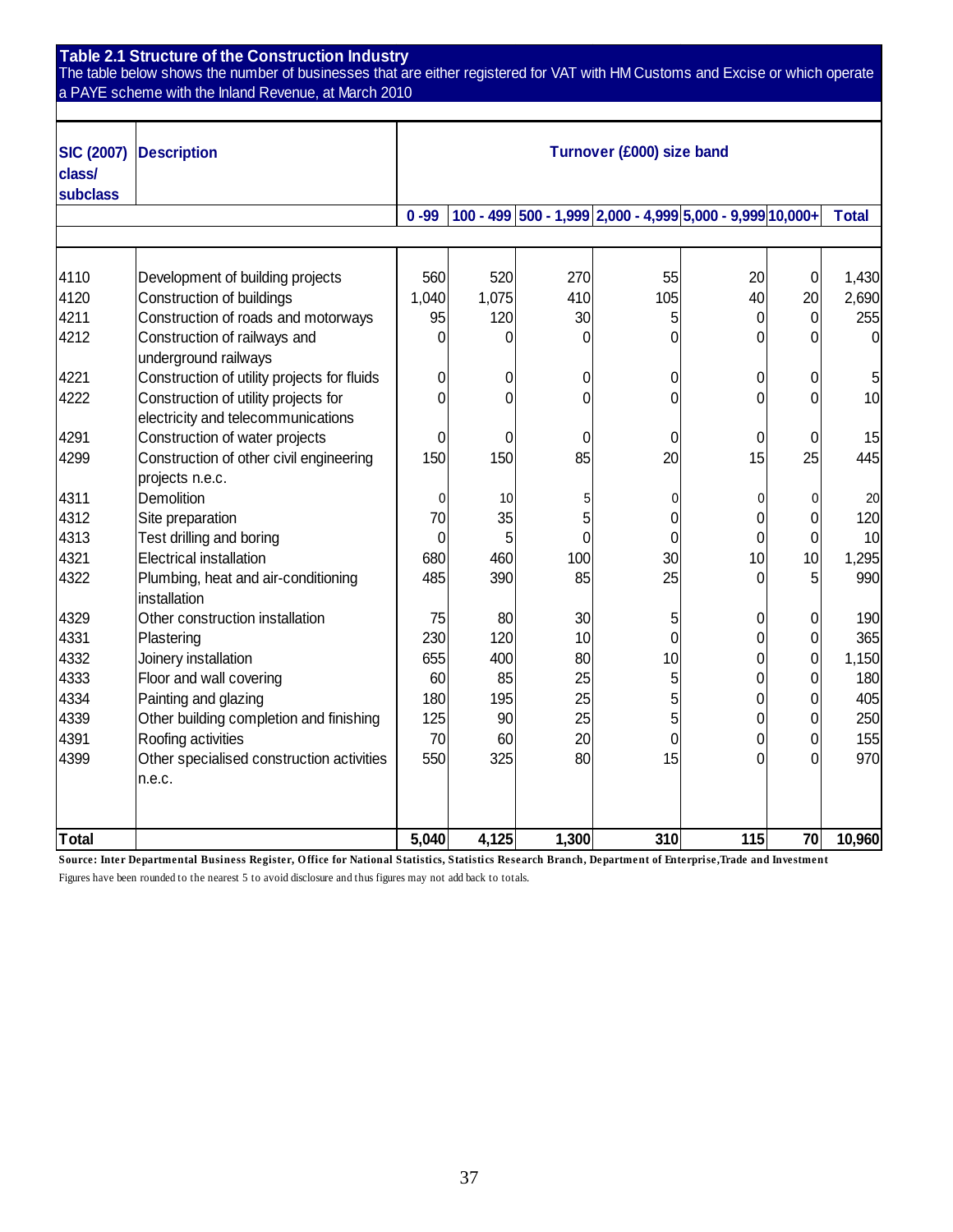| <b>SIC03</b><br><b>BUSINESS DESCRIPTIONS</b><br>F<br><b>CONSTRUCTION</b><br>41<br>Construction of buildings<br>Development of building projects<br>411  | <b>Male</b><br>30,521<br>7,714<br>675<br>7,039<br>7,039 | Male<br><b>Full-time Part-time</b><br>1,397<br>492<br>134<br>358 | <b>Male</b><br>31,918<br>8,206<br>809 | <b>Female</b><br><b>Full-time</b><br>2,967<br>986<br>242 | <b>Female</b><br><b>Part-time</b><br>1,893<br>706 | <b>Female</b><br>4,860 | <b>Total</b><br>36,778 |
|---------------------------------------------------------------------------------------------------------------------------------------------------------|---------------------------------------------------------|------------------------------------------------------------------|---------------------------------------|----------------------------------------------------------|---------------------------------------------------|------------------------|------------------------|
|                                                                                                                                                         |                                                         |                                                                  |                                       |                                                          |                                                   |                        |                        |
|                                                                                                                                                         |                                                         |                                                                  |                                       |                                                          |                                                   |                        |                        |
|                                                                                                                                                         |                                                         |                                                                  |                                       |                                                          |                                                   | 1,693                  | 9,899                  |
|                                                                                                                                                         |                                                         |                                                                  |                                       |                                                          | 208                                               | 450                    | 1,259                  |
| Construction of residential and non-residential<br>412<br>buildings                                                                                     |                                                         |                                                                  | 7,397                                 | 745                                                      | 498                                               | 1,243                  | 8,640                  |
| Construction of residential and non-residential<br>4120<br>buildings                                                                                    |                                                         | 358                                                              | 7,397                                 | 745                                                      | 498                                               | 1,243                  | 8,640                  |
| Construction of commercial buildings<br>41201<br>41202<br>Construction of domestic buildings                                                            | 855<br>6,184                                            | 20<br>338                                                        | 875<br>6,523                          | 79<br>666                                                | 48<br>450                                         | 126<br>1,116           | 1,001<br>7,639         |
| 42<br>Civil engineering                                                                                                                                 | 7,739                                                   | 192                                                              | 7,932                                 | 710                                                      | 235                                               | 945                    | 8,877                  |
| Construction of roads and railways<br>421                                                                                                               |                                                         |                                                                  |                                       |                                                          |                                                   |                        |                        |
| 4211<br>Construction of roads and motorways<br>Construction of railways and underground railways<br>4212<br>Construction of bridges and tunnels<br>4213 | $\star$<br>0<br>0                                       | $\star$<br>0<br>0                                                | $\star$<br>0<br>0                     | $\star$<br>0<br>0                                        | $\star$<br>0<br>0                                 | $\star$<br>0<br>0      | 0<br>0                 |
| 422<br>Construction of utility projects                                                                                                                 | $\star$                                                 | $\star$                                                          | $\star$                               | $\star$                                                  | $\star$                                           | $\star$                |                        |
| Construction of utility projects for fluids<br>4221                                                                                                     | 0                                                       | 0                                                                | 0                                     | 0                                                        | 0                                                 | 0                      | 0                      |
| Construction of utility projects for electricity and<br>4222<br>telecommunications                                                                      |                                                         | $\star$                                                          | *                                     |                                                          |                                                   |                        |                        |
| Construction of other civil engineering projects<br>429                                                                                                 | 5,188                                                   | 125                                                              | 5,314                                 | 573                                                      | 179                                               | 752                    | 6,065                  |
| 4291<br>Construction of water projects                                                                                                                  | $\star$                                                 | $\star$                                                          | 39                                    |                                                          | $\star$                                           | 6                      | 45                     |
| 4299<br>Construction of other civil engineering projects n.e.c.                                                                                         | $\star$                                                 | *                                                                | 5,275                                 |                                                          | $^\star$                                          | 746                    | 6,020                  |
| 43<br>Specialised construction activities                                                                                                               | 15,068                                                  | 712                                                              | 15,780                                | 1,270                                                    | 952                                               | 2,222                  | 18,002                 |
| 431<br>Demolition and site preparation                                                                                                                  | 597                                                     | 12                                                               | 609                                   | 27                                                       | 23                                                | 50                     | 659                    |
| Demolition<br>4311                                                                                                                                      | $\star$                                                 | $\star$                                                          | 119                                   | $\star$                                                  | $\star$                                           | 18                     | 138                    |
| Site preparation<br>4312<br>Test drilling and boring                                                                                                    | 447                                                     | 10                                                               | 457                                   | 16                                                       | 11                                                | 27                     | 484                    |
| 4313<br>Electrical, plumbing and other construction<br>432<br>installation activities                                                                   | 7,999                                                   | 294                                                              | 32<br>8,293                           | 751                                                      | 484                                               | 5<br>1,235             | 37<br>9,528            |
| 4321<br><b>Electrical installation</b>                                                                                                                  |                                                         | 127                                                              |                                       |                                                          |                                                   |                        |                        |
| 4322<br>Plumbing, heat and air-conditioning installation                                                                                                | 4,403<br>2,932                                          | 137                                                              | 4,530<br>3,069                        | 386<br>285                                               | 256<br>190                                        | 642<br>475             | 5,172<br>3,544         |
| 4329<br>Other construction installation                                                                                                                 | 664                                                     | $30\,$                                                           | 694                                   | 80                                                       | 38                                                | 118                    | 812                    |
| 433<br>Building completion and finishing                                                                                                                | 4,060                                                   | 295                                                              | 4,355                                 | 349                                                      | 308                                               | 657                    | 5,012                  |
| 4331<br>Plastering                                                                                                                                      | 365                                                     | 58                                                               | 422                                   | 24                                                       | 32                                                | 56                     | 478                    |
| 4332<br>Joinery installation<br>4333<br>Floor and wall covering                                                                                         | 1,587<br>313                                            | 122<br>14                                                        | 1,709<br>327                          | 124<br>35                                                | 127<br>28                                         | 250<br>63              | 1,959<br>390           |
| 4334<br>Painting and glazing                                                                                                                            | 1,064                                                   | 67                                                               | 1,131                                 | 103                                                      | 64                                                | 167                    | 1,298                  |
| 43341<br>Painting<br>43342<br>Glazing                                                                                                                   | 796<br>269                                              | 52<br>15                                                         | 847<br>284                            | 56<br>47                                                 | 44<br>20                                          | 100<br>66              | 947<br>350             |
| 4339<br>Other building completion and finishing                                                                                                         | 731                                                     | 35                                                               | 766                                   | 64                                                       | 57                                                | 121                    | 888                    |
| 439<br>Other specialised construction activities                                                                                                        | 2,412                                                   | 111                                                              | 2,523                                 | 142                                                      | 138                                               | 280                    | 2,803                  |
| Roofing activities<br>4391<br>Other specialised construction activities n.e.c.<br>4399                                                                  | 449<br>1,964                                            | 13<br>97                                                         | 462<br>2,061                          | 32<br>111                                                | 32<br>106                                         | 63<br>216              | 525<br>2,277           |
| Scaffold erection<br>43991                                                                                                                              | 341                                                     | 13                                                               | 354                                   | 13                                                       | 11                                                | 24                     | 378                    |
| Specialised construction activities (other than<br>43999<br>scaffold erection) n.e.c.<br>$\star$<br>Not shown due to confidentiality constraints        | 1,623                                                   | 84                                                               | 1,707                                 | 98                                                       | 95                                                | 192                    | 1,899                  |

**Source: NI Census of Employment, DETI, September 2009**

NOTES: 1 The Census of Employment is a statutory enquiry of all employers in Northern Ireland, carried out biennially under the Statistics of Trade and Employment (NI) Order 1988.

2 The Census of Employment covers employee jobs only. It excludes: agriculture (but includes animal husbandry service activities and hunting, trapping and game propagation ) the self-employed, HM Armed Forces, private domestic servants, homeworkers and trainees without a contract of employment (non-employed status).

3 Persons working 30 hours or less per week are normally regarded as being in part-time employment.

4 The Census of Employment counts the number of jobs rather than the number of persons with jobs. Therefore a person holding both a full-time and a part-time job, or someone with two part-time jobs, will be counted twice.

5 Employees are classified to a Standard Industrial Classification (SIC07) from the business description for each employment unit.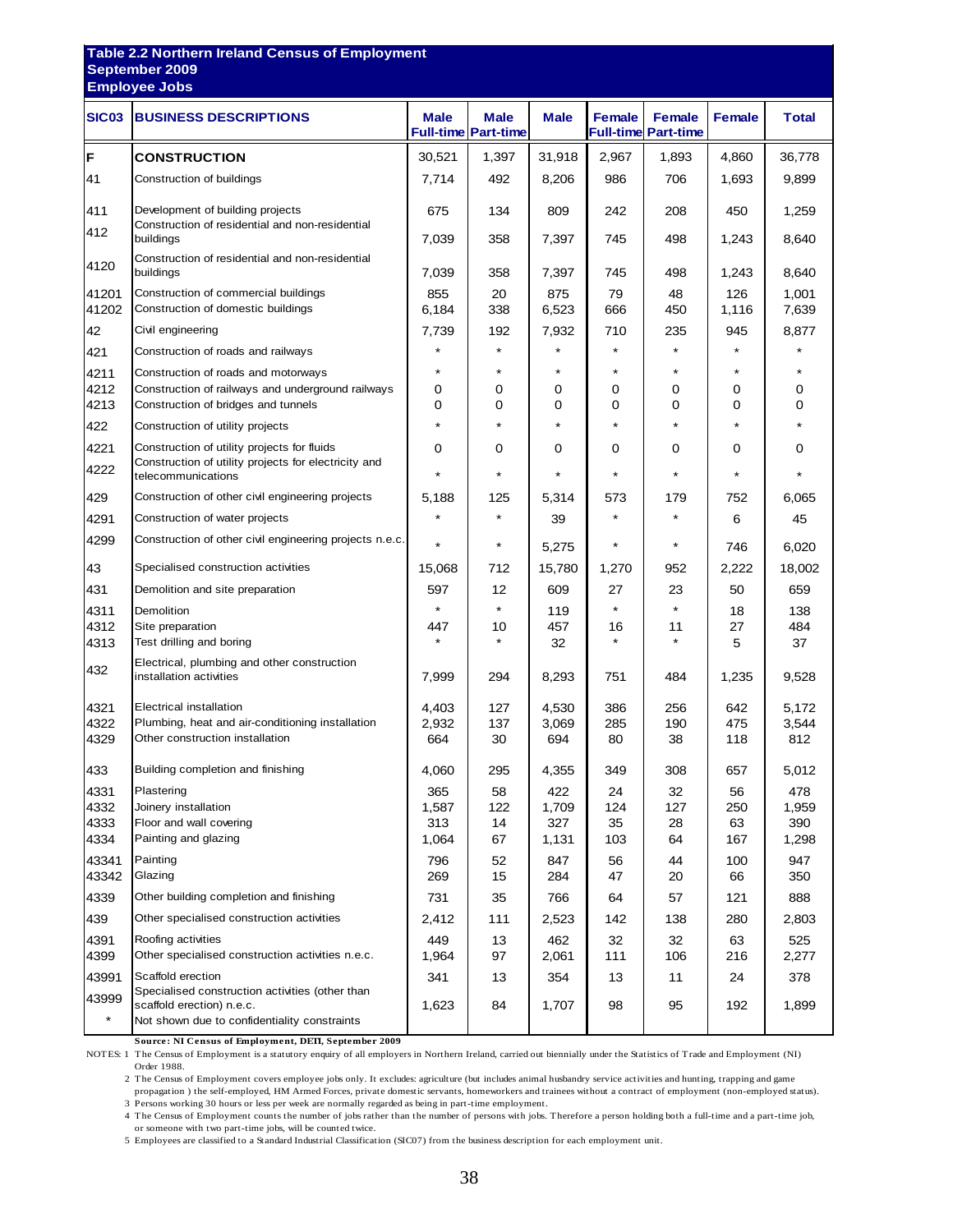|      | Table 2.3 Northern Ireland Employee Jobs <sup>1</sup> in Construction |                                             |                                               |
|------|-----------------------------------------------------------------------|---------------------------------------------|-----------------------------------------------|
| Year | Quarter                                                               | <b>Employee Jobs -</b><br><b>Unadjusted</b> | <b>Quarterly Change-</b><br><b>Unadjusted</b> |
|      | 2000 March                                                            | 34,540                                      | 180                                           |
|      | June                                                                  | 34,940                                      | 400                                           |
|      | September                                                             | 35,690                                      | 750                                           |
|      | December                                                              | 35,950                                      | 260                                           |
|      | 2001 March                                                            | 36,250                                      | 300                                           |
|      | June                                                                  | 36,250                                      | 0                                             |
|      | September                                                             | 36,530                                      | 280                                           |
|      | December                                                              | 37,150                                      | 610                                           |
|      | 2002 March                                                            | 36,990                                      | $-160$                                        |
|      | June                                                                  | 36,740                                      | $-240$                                        |
|      | September                                                             | 36,720                                      | $-20$                                         |
|      | December                                                              | 36,310                                      | $-410$                                        |
|      | 2003 March                                                            | 35,860                                      | $-450$                                        |
|      | June                                                                  | 36,360                                      | 500                                           |
|      | September                                                             | 36,440                                      | 80                                            |
|      | December                                                              | 36,750                                      | 310                                           |
|      | 2004 March                                                            | 37,100                                      | 350                                           |
|      | June                                                                  | 37,180                                      | 80                                            |
|      | September                                                             | 37,270                                      | 80                                            |
|      | December                                                              | 37,550                                      | 280                                           |
|      | 2005 March                                                            | 37,770                                      | 220                                           |
|      | June                                                                  | 38,750                                      | 980                                           |
|      | September                                                             | 39,310                                      | 560                                           |
|      | December                                                              | 41,150                                      | 1,830                                         |
|      | 2006 March                                                            | 41,790                                      | 650                                           |
|      | June                                                                  | 42,300                                      | 510                                           |
|      | September                                                             | 42,690                                      | 390                                           |
|      | December                                                              | 43,140                                      | 450                                           |
|      | 2007 March                                                            | 43,460                                      | 320                                           |
|      | June                                                                  | 44,710                                      | 1,250                                         |
|      | September                                                             | 45,320                                      | 610                                           |
|      | December                                                              | 46,820                                      | 1,490                                         |
|      | 2008 March                                                            | 45,860                                      | $-960$                                        |
|      | June                                                                  | 44,860                                      | $-1,000$                                      |
|      | September                                                             | 43,500                                      | $-1,360$                                      |
|      | December                                                              | 41,670                                      | $-1,830$                                      |
|      | 2009 March                                                            | 39,420                                      | $-2,250$                                      |
|      | June                                                                  | 38,210                                      | $-1,210$                                      |
|      | September                                                             | 36,780                                      | $-1,440$                                      |
|      |                                                                       | <b>DISCONTINUITY IN SERIES<sup>2</sup></b>  |                                               |
|      | December <sup>(R)</sup>                                               | 37,210                                      | 430                                           |
|      | 2010 March <sup>(R)</sup>                                             | 37,040                                      | $-170$                                        |
|      | June <sup>(R)</sup>                                                   | 36,260                                      | $-780$                                        |
|      | September <sup>(R)</sup>                                              | 35,820                                      | $-430$                                        |
|      | December <sup>(R)</sup>                                               | 33,590                                      | $-2,230$                                      |
|      | 2011 March <sup>(P)</sup>                                             | 33,530                                      | -60                                           |

**Source: Q uarterly Employment Survey (Q ES), DETI**

<sup>1</sup> Figures are rounded to the nearest 10 and may not sum due to rounding.

**2 Important Notice: Users of Q ES data should be aware that the sample coverage used to derive employee jobs estimates in NI has been extended. This has resulted in a discontinuity in the QES employee jobs series from the reference period Q 3 2009 onwards.**

For more details on these changes and their impact please see http://www.detini.gov.uk/deti-statsindex/stats-surveys/stats-qes/stats-qes-discontinuity-notice.htm

Estimates of the number of employee jobs are obtained from the Quarterly Employment Survey (QES). The QES covers all public sector bodies, all private sector firms with 25 or more employees and a sample of the remainder. The sample size has been chosen in order that estimates of total employee jobs should be accurate to within +/- 1% of the Census of Employment total. The survey collects information on numbers of persons in full-time and part-time employment. It should be noted that the survey counts the number of jobs rather than the number of persons with jobs. For example, a person holding both a full-time job and a part-time job, or someone with two part-time jobs, will be counted twice.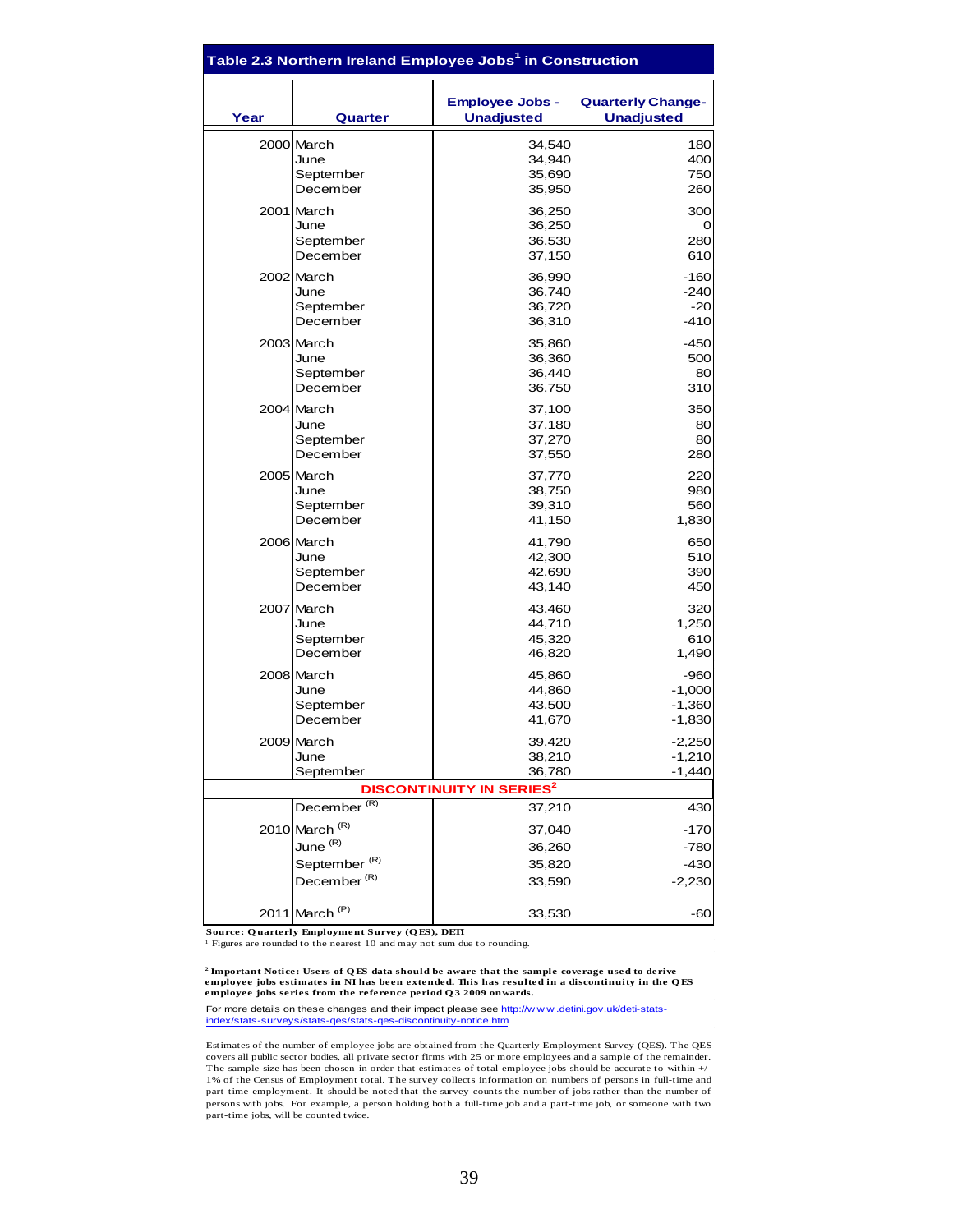#### **Table 2.4 Northern Ireland Labour Force Survey Self employed in Construction Industry**

| Year (Quarter 2) | <b>Number</b> |
|------------------|---------------|
| 2011 Q3          | 26,000        |
|                  |               |
| 2011             | 24,000        |
| 2010             | 27,000        |
| 2009             | 30,000        |
| 2008             | 33,000        |
| 2007             | 31,000        |
| 2006             | 30,000        |
| 2005             | 32,000        |
| 2004             | 34,000        |
| 2003             | 29,000        |
| 2002             | 25,000        |
| 2001             | 25,000        |

Notes:

Figures are rounded to the nearest thousand.

Above estimates are subject to sampling error.

Allocation between self employed and employees status is by self assessment.

From 2002, the above estimates are based on re-weighted LFS estimates, which are in line with the 2010 mid-year population estimates.

Prior to 2002, the above estimates are based on weighted LFS estimates, which are in line with the 2007 mid-year population estimates.

Figures from 2001-2011 are based on Q2 (Apr-June) each year.

Figures from 2009 onwards are based on SIC2007.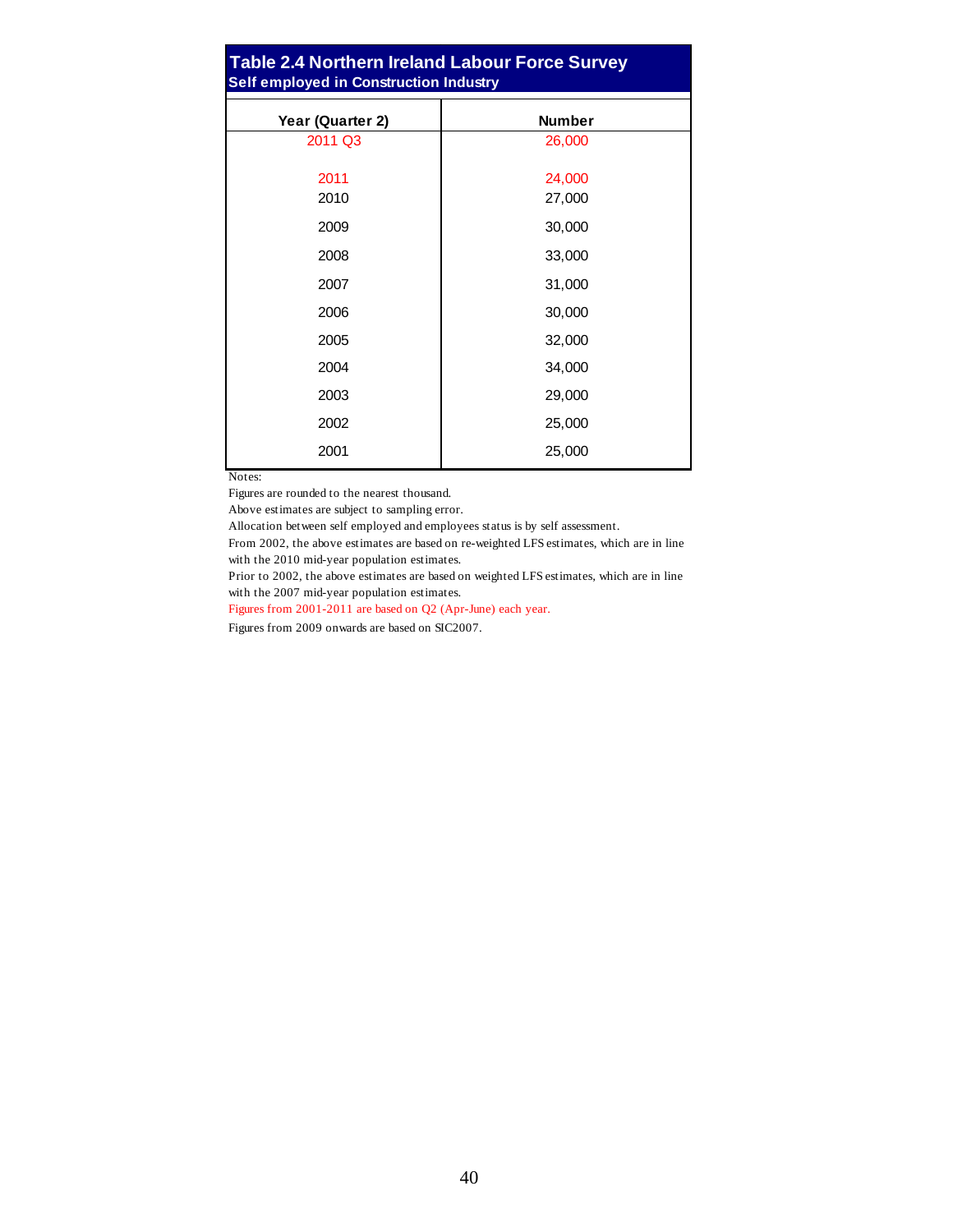# **Table 2.5 Northern Ireland Annual Survey of Hours and Earnings**

**Earnings and Hours in the Construction Industry** full-time male employees, on adult rates, whose pay was not affected by absence Construction Industry - SIC 2003 Division F

|                                 |              | <b>Mean gross weekly earnings</b> |                           |                            |  | <b>Percentage of employees</b> |                |                            |  |
|---------------------------------|--------------|-----------------------------------|---------------------------|----------------------------|--|--------------------------------|----------------|----------------------------|--|
|                                 |              |                                   | Of Which                  |                            |  | who received                   |                |                            |  |
| <b>At April</b><br>Each<br>Year | <b>Total</b> | <b>Overtime</b><br>Pay            | <b>PBR</b> etc            | <b>Premium</b><br>payments |  | <b>Overtime</b><br>pay         | <b>PBR</b> etc | <b>Premium</b><br>payments |  |
| 2002                            | £371.0       | £31.3                             | X                         | X                          |  | 30.6%                          | 7.5%           | 2.6%                       |  |
| 2003                            | £386.9       | £25.6                             | X                         | X                          |  | 28.2%                          | 13.6%          | 1.4%                       |  |
| 2004                            | £399.2       | £25.8                             | X                         | X                          |  | 25.8%                          | 7.9%           | 3.1%                       |  |
| 2004 <sup>1</sup>               | £403.5       | £25.1                             | X                         | X                          |  | 24.9%                          | 4.8%           | $3.0\%$                    |  |
| 2005 <sup>1</sup>               | £392.7       | £17.7                             | X                         | X                          |  | 20.0%                          | 6.0%           | 1.1%                       |  |
| 2006 <sup>1</sup>               | £430.6       | £26.8                             | X                         | X                          |  | 23.4%                          | 5.0%           | 2.7%                       |  |
| 2006 <sup>2</sup>               | £429.6       | £27.2                             | $\boldsymbol{\mathsf{x}}$ | $\mathbf x$                |  | 23.5%                          | 4.8%           | 2.8%                       |  |
| 2007 <sup>2</sup>               | £456.2       | £29.7                             | X                         | X                          |  | 21.1%                          | 5.2%           | 1.4%                       |  |
| 2008 <sup>2</sup>               | £471.7       | £27.7                             | $\boldsymbol{\mathsf{x}}$ | X                          |  | 24.7%                          | 6.4%           | $0.0\%$                    |  |
| 2009 <sup>3</sup>               | £523.2       | £25.5                             | X                         | X                          |  | 20.3%                          | 3.3%           | 0.7%                       |  |
| $2010^3$                        | £529.0       | £28.9                             | X                         | X                          |  | 24.8%                          | 5.1%           | 0.9%                       |  |
| $ 2011 ^{3}$                    | £540.3       | £25.2                             | X                         | $\mathbf x$                |  | 25.1%                          | 6.9%           | 1.3%                       |  |

|                          | <b>Distribution of weekly earnings</b> |                                                    |                            | <b>Mean weekly hours</b>                                    |                                                                         |                                            |
|--------------------------|----------------------------------------|----------------------------------------------------|----------------------------|-------------------------------------------------------------|-------------------------------------------------------------------------|--------------------------------------------|
| At April<br>Each<br>Year | 10%<br>earned less<br>than             | <b>Median</b><br><b>50%</b><br>earned less<br>than | 10%<br>earned<br>more than | <b>Mean</b><br>hourly<br>earnings<br>excluding<br>overtime* | <b>Mean</b><br>total weekly<br>hours<br><i>(including)</i><br>overtime) | <b>Mean</b><br>weekly<br>overtime<br>hours |
| 2002                     | £215.8                                 | £328.4                                             | £549.4                     | £8.60                                                       | 42.4                                                                    | 2.9                                        |
| 2003                     | £234.5                                 | £349.0                                             | £591.9                     | £9.12                                                       | 42.0                                                                    | 2.4                                        |
| 2004                     | £223.1                                 | £336.3                                             | X                          | £9.35                                                       | 42.3                                                                    | 2.4                                        |
| 2004 <sup>1</sup>        | £231.9                                 | £336.0                                             | $\mathsf{x}$               | £9.47                                                       | 42.3                                                                    | 2.3                                        |
| 2005 <sup>1</sup>        | £185.9                                 | £340.0                                             | $\boldsymbol{\mathsf{x}}$  | £9.34                                                       | 41.7                                                                    | 1.5                                        |
| 2006 <sup>1</sup>        | £203.0                                 | £375.5                                             | X                          | £10.22                                                      | 41.5                                                                    | 2.0                                        |
| 2006 <sup>2</sup>        | £205.6                                 | £373.3                                             | $\mathbf{x}$               | £10.19                                                      | 41.5                                                                    | 2.0                                        |
| 2007 <sup>2</sup>        | £242.7                                 | £390.8                                             | X                          | £10.57                                                      | 42.8                                                                    | 2.4                                        |
| $ 2008 ^2$               | £243.8                                 | £408.6                                             | $\boldsymbol{\mathsf{x}}$  | £11.03                                                      | 42.3                                                                    | 2.1                                        |
| 2009 <sup>3</sup>        | £259.9                                 | £436.3                                             | X                          | £12.32                                                      | 42.2                                                                    | 1.8                                        |
| 2010 <sup>3</sup>        | £277.6                                 | £442.1                                             | X                          | £12.36                                                      | 42.6                                                                    | 2.1                                        |
| 2011 <sup>3</sup>        | £271.5                                 | £446.4                                             | X                          | £12.60                                                      | 42.8                                                                    | 1.9                                        |

PBR - payment by results, includes piecework, bonuses, commission and incentive payments (includes profit related pay until 1996).

Premium pay - for shift-work, and for night or week-end work where these are not treated as overtime.

x - data unavailable or suppressed

\* Average hourly earnings are calculated by dividing the sum of the weekly earnings of the group of employees

by the sum of their total weekly hours.

1 To improve coverage, supplementary data was collected for the 2004 and subsequent ASHE surveys for people who changed or started new jobs between sample selection and the survey period. The ASHE results since 2004 are therefore discontinuous with earlier results.

<sup>2</sup> For the 2006 ASHE results, ONS also introduced a small number of methodological changes. The ASHE results since 2006 are therefore discontinuous with earlier results.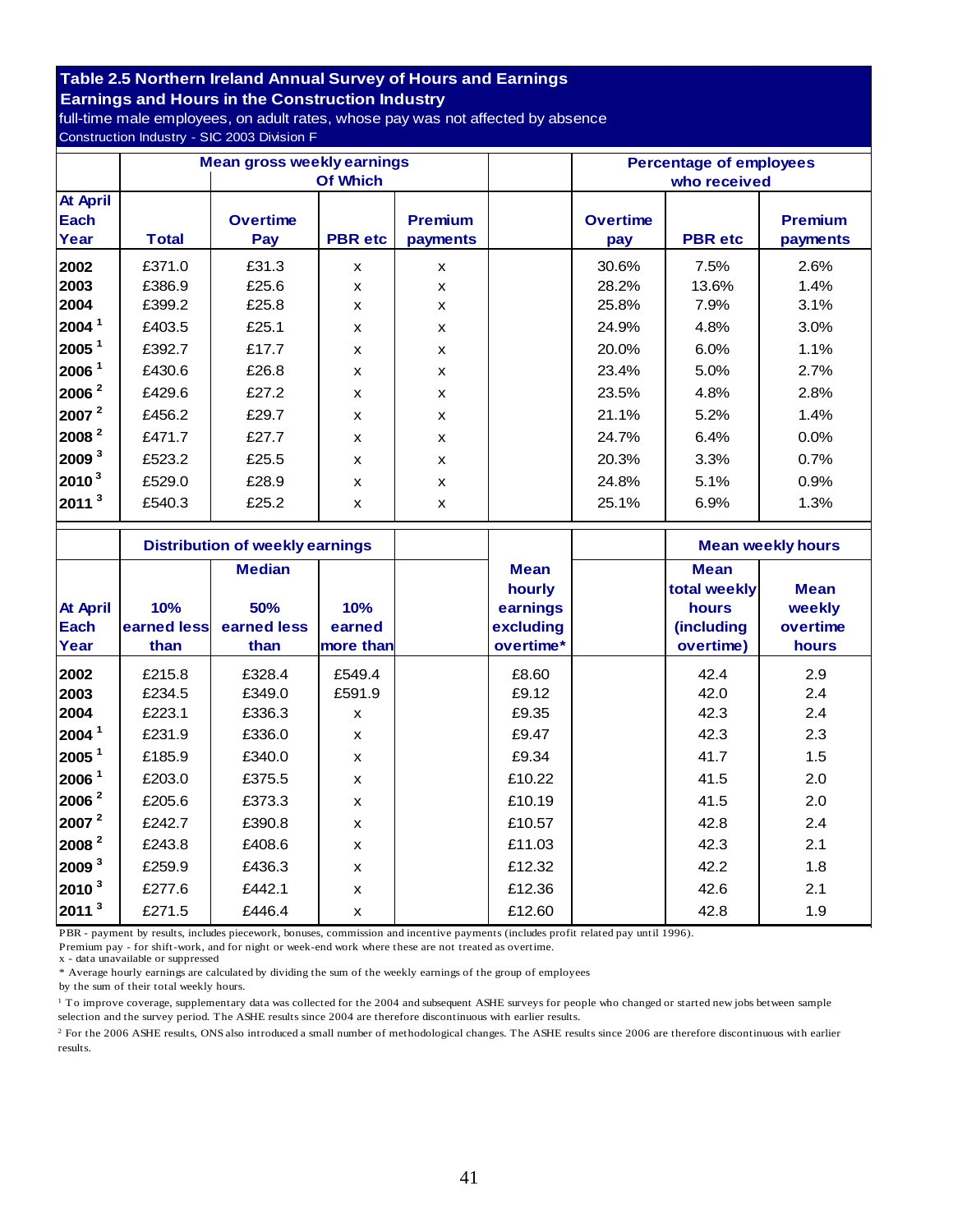#### **Table 2.6 Northern Ireland Annual Survey of Hours and Earnings Earnings in the Construction Industry by Occupation** full-time male employees, on adult rates, whose pay was not affected by absence

|                                 | SOC 531 - Construction<br>trades        |                                                            |                                  | SOC 5315 - carpenters and<br>joiners                       | SOC 912 - elementary<br>construction occupations |                                                            |
|---------------------------------|-----------------------------------------|------------------------------------------------------------|----------------------------------|------------------------------------------------------------|--------------------------------------------------|------------------------------------------------------------|
| <b>At April</b><br>Each<br>Year | <b>Mean</b><br>gross weekly<br>earnings | <b>Mean</b><br>hourly<br>earnings<br>excluding<br>overtime | Mean<br>gross weekly<br>earnings | <b>Mean</b><br>hourly<br>earnings<br>excluding<br>overtime | <b>Mean</b><br>gross weekly<br>earnings          | <b>Mean</b><br>hourly<br>earnings<br>excluding<br>overtime |
| 2002                            | £319.8                                  | £7.43                                                      | £312.7                           | £7.33                                                      | £275.2                                           | £5.83                                                      |
| 2003                            | £367.6                                  | £8.28                                                      | £334.3                           | £7.59                                                      | £274.9                                           | £6.19                                                      |
| 2004                            | £345.6                                  | £8.01                                                      | £343.0                           | £7.57                                                      | £336.0                                           | £7.49                                                      |
| 2004 <sup>1</sup>               | £348.8                                  | £8.09                                                      | £345.8                           | £7.64                                                      | £334.4                                           | £7.46                                                      |
| 2005 <sup>1</sup>               | £332.5                                  | £7.97                                                      | £340.6                           | £7.85                                                      | £321.3                                           | £7.03                                                      |
| 2006 <sup>1</sup>               | £404.2                                  | £9.13                                                      | £377.3                           | £8.53                                                      | £292.0                                           | £6.69                                                      |
| 2006 <sup>2</sup>               | £407.9                                  | £9.19                                                      | £379.1                           | £8.56                                                      | £291.7                                           | £6.70                                                      |
| 2007 <sup>2</sup>               | £411.6                                  | £9.43                                                      | £412.3                           | £9.43                                                      | £333.1                                           | £7.59                                                      |
| 2008 <sup>2</sup>               | £415.8                                  | £10.11                                                     | £385.3                           | £9.33                                                      | £406.3                                           | £8.33                                                      |
| 2009 <sup>3</sup>               | £417.8                                  | £9.88                                                      | £408.0                           | £9.17                                                      | £347.5                                           | £7.93                                                      |
| 2010 <sup>3</sup>               | £406.6                                  | £9.43                                                      | £401.4                           | £9.02                                                      | £419.5                                           | £9.09                                                      |
| 2011 <sup>3</sup>               | £419.5                                  | £9.84                                                      | £426.9                           | £9.82                                                      | £361.5                                           | £8.62                                                      |

SOC - Standard Occupational Classification 2000

1 To improve coverage, supplementary data was collected for the 2004 and subsequent ASHE surveys for people who changed or started new jobs between sample selection and the survey period. The ASHE results since 2004 are therefore discontinuous with earlier results.

<sup>2</sup> For the 2006 ASHE results, ONS also introduced a small number of methodological changes. The ASHE results since 2006 are therefore discontinuous with earlier results.

<sup>3</sup> For 2009 ASHE results, ONS moved from using the SIC 2003 Industrial Classifications to using the SIC 2007 Industrial Classifications. The ASHE results since 2009 are therefore discontinuous with earlier results.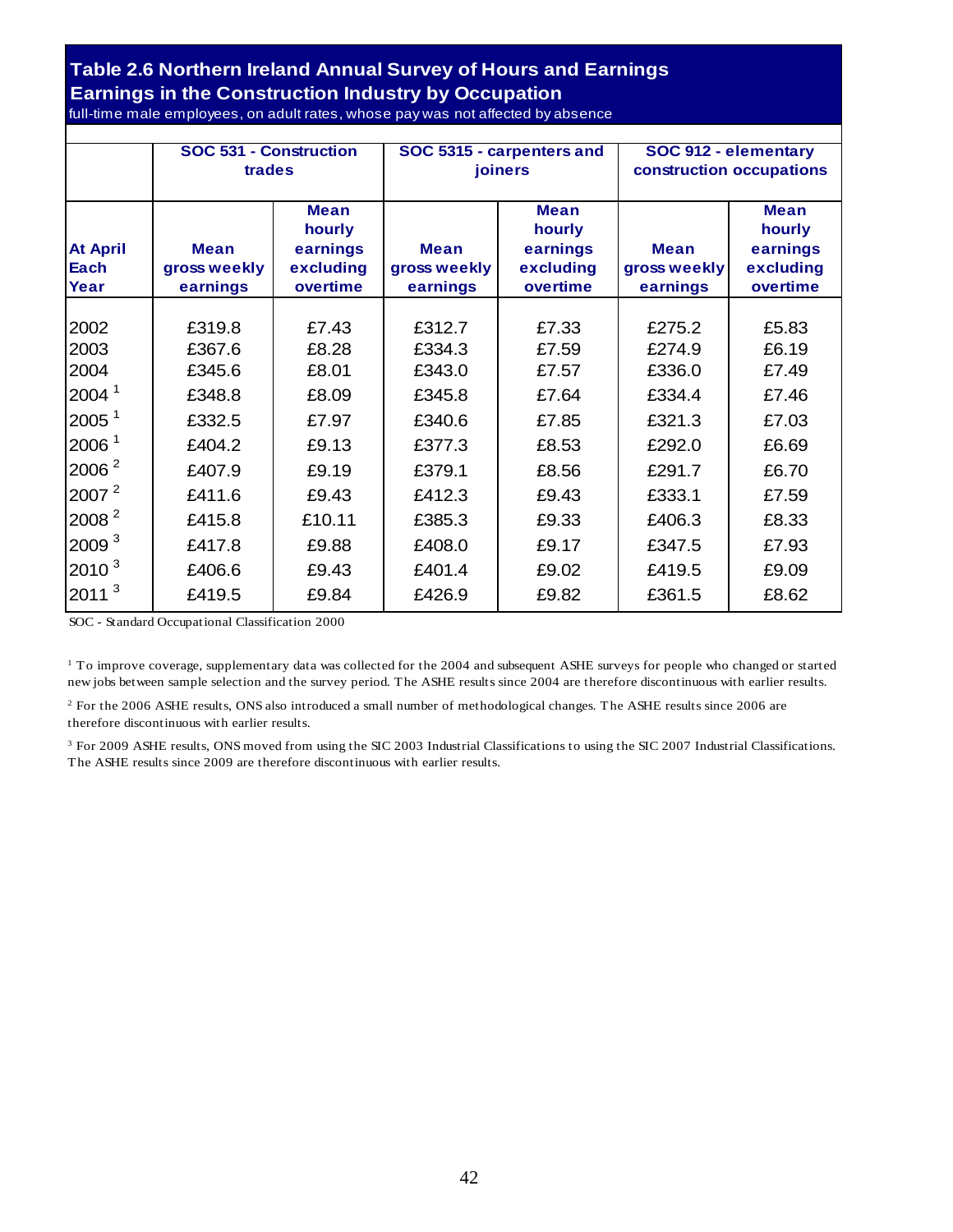# **Table 2.7 Northern Ireland Annual Survey of Hours and Earnings Earnings and Hours in the Construction Industry and in all Industries and Services**

full-time male employees, on adult rates, whose pay was not affected by absence Construction Industry - SIC 2003 Division F

|                                                                                                                               |                                                                              | <b>FULL-TIME MALES</b>                                                  |                                                                        |  |                                                                              |                                                                              |                                                              |  |  |  |  |
|-------------------------------------------------------------------------------------------------------------------------------|------------------------------------------------------------------------------|-------------------------------------------------------------------------|------------------------------------------------------------------------|--|------------------------------------------------------------------------------|------------------------------------------------------------------------------|--------------------------------------------------------------|--|--|--|--|
|                                                                                                                               |                                                                              | <b>CONSTRUCTION INDUSTRY</b>                                            |                                                                        |  | <b>ALL INDUSTRIES AND SERVICES</b>                                           |                                                                              |                                                              |  |  |  |  |
| <b>At April</b><br>Each<br>Year                                                                                               | <b>Mean</b><br><b>gross</b><br>weekly<br>earnings                            | <b>Mean</b><br>hourly<br>earning<br>excluding<br>overtime               | <b>Mean total</b><br>weekly<br>hours<br><i>(including</i><br>overtime) |  | <b>Mean gross</b><br>weekly<br>earnings                                      | <b>Mean</b><br>hourly<br>earning<br>excluding<br>overtime                    | <b>Mean total</b><br>weekly hours<br>(including<br>overtime) |  |  |  |  |
| 2002<br>2003<br>2004<br>2004 <sup>1</sup><br>2005 <sup>1</sup><br>2006 <sup>1</sup><br>2006 <sup>2</sup><br>2007 <sup>2</sup> | £371.0<br>£386.9<br>£399.2<br>£403.5<br>£392.7<br>£430.6<br>£429.6<br>£456.2 | £8.60<br>£9.12<br>£9.35<br>£9.47<br>£9.34<br>£10.22<br>£10.19<br>£10.57 | 42.4<br>42.0<br>42.3<br>42.3<br>41.7<br>41.5<br>41.5<br>42.8           |  | £431.9<br>£447.7<br>£466.0<br>£463.5<br>£486.5<br>£502.9<br>£500.9<br>£501.4 | £10.44<br>£10.91<br>£11.21<br>£11.16<br>£11.75<br>£12.20<br>£12.15<br>£12.17 | 41.1<br>40.7<br>41.3<br>41.3<br>41.1<br>41.1<br>41.1<br>41.0 |  |  |  |  |
| 2008 <sup>2</sup><br>2009 <sup>3</sup><br>$2010^3$<br>3<br>2011                                                               | £471.7<br>£523.2<br>£529.0<br>£540.3                                         | £11.03<br>£12.32<br>£12.36<br>£12.60                                    | 42.3<br>42.2<br>42.6<br>42.8                                           |  | £520.7<br>£543.6<br>£537.1<br>£558.2                                         | £12.57<br>£13.40<br>£13.05<br>£13.55                                         | 41.2<br>40.3<br>40.9<br>41.0                                 |  |  |  |  |

<sup>1</sup> To improve coverage, supplementary data was collected for the 2004 and subsequent ASHE surveys for people who changed or started new jobs between sample selection and the survey period. The ASHE results since 2004 are therefore discontinuous with earlier results.

<sup>2</sup> For the 2006 ASHE results, ONS also introduced a small number of methodological changes. The ASHE results since 2006 are therefore discontinuous with earlier results.

3 For 2009 ASHE results, ONS moved from using the SIC 2003 Industrial Classifications to using the SIC 2007 Industrial Classifications. The ASHE results since 2009 are therefore discontinuous with earlier results.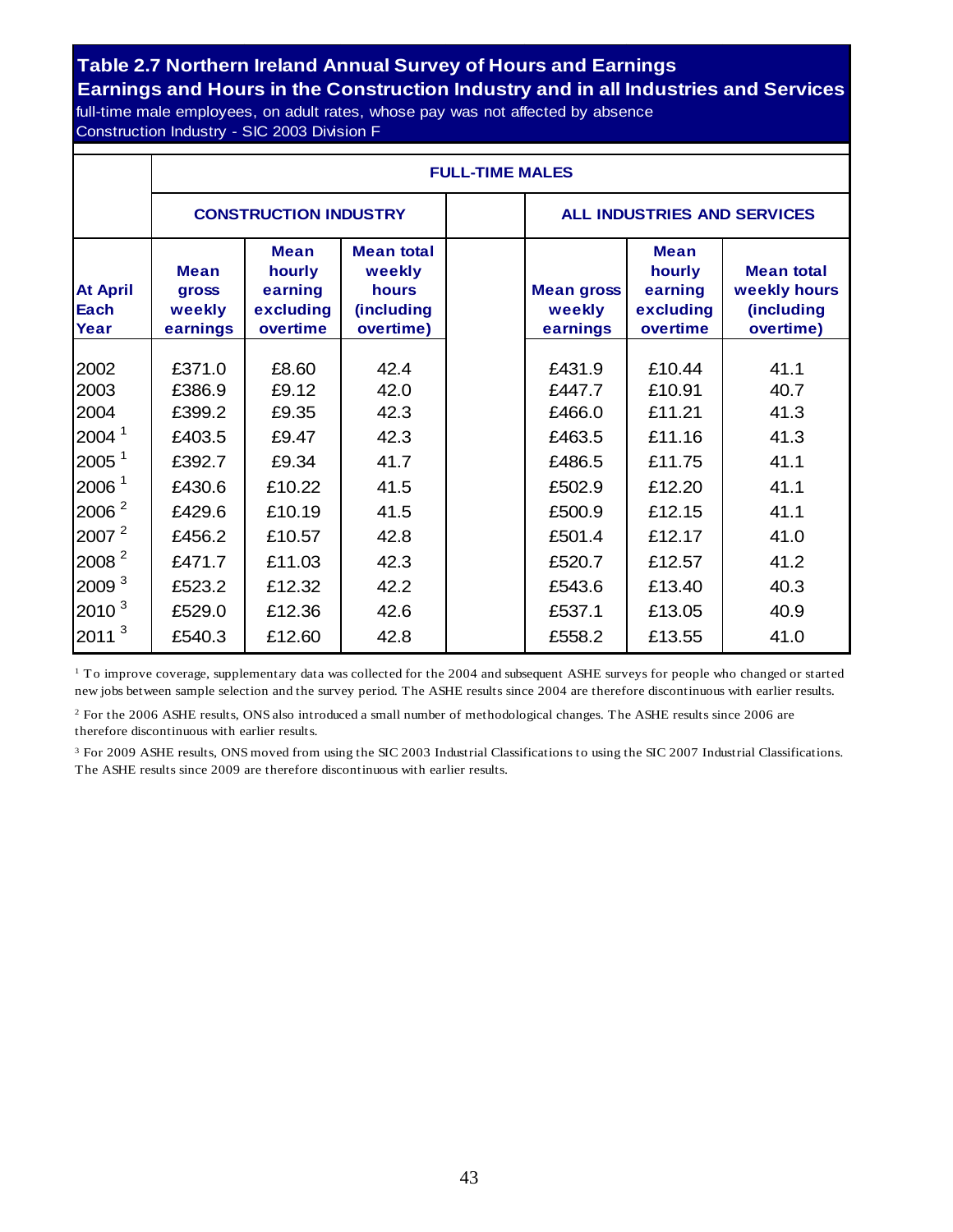#### **2.8 Statistics of accidents reported to HSENI 2000/01 – 2009/10**

#### **2.8.1. All accidents – fatal, major injury and over 3 day**

| Year       | <b>Fatal</b>    | <b>Major</b> | <b>Over 3 Day</b> | <b>Total</b> |
|------------|-----------------|--------------|-------------------|--------------|
|            |                 |              |                   |              |
| 2000/01    | 12              | 578          | 3,421             | 4,011        |
| 2001/02    | 9               | 595          | 3,547             | 4,151        |
| 2002/03    | 21              | 650          | 3,039             | 3,710        |
| 2003/04    | 19              | 675          | 2,642             | 3,336        |
| 2004/05    | 15              | 640          | 2,359             | 3,014        |
| 2005/06(P) | 20 <sub>l</sub> | 599          | 2,645             | 3,264        |
| 2006/07    | 18              | 510          | 2,318             | 2,846        |
| 2007/08    | 16              | 557          | 2,179             | 2,752        |
| 2008/09    | 19              | 498          | 1,947             | 2,464        |
| 2009/10    | 8               | 466          | 1,912             | 2,386        |
| 2010/11    | 12              | 480          | 2,113             | 2,605        |

#### **2.8.2. All accidents by industrial sector**

| Year       | <b>Agric</b>    | <b>Constr</b> | $Mfg$ &Q <sup>1</sup> | <b>Educ</b> | <b>Health</b> | <b>Other</b> | <b>Total</b> |
|------------|-----------------|---------------|-----------------------|-------------|---------------|--------------|--------------|
|            |                 |               |                       |             |               |              |              |
| 2000/01    | 72              | 245           | 1,259                 | 380         | 498           | 1,557        | 4,011        |
| 2001/02    | 57              | 236           | 1,195                 | 392         | 467           | 1,804        | 4,151        |
| 2002/03    | 54              | 212           | 1,030                 | 481         | 505           | 1,428        | 3,710        |
| 2003/04    | 42              | 246           | 963                   | 350         | 454           | 1,281        | 3,336        |
| 2004/05    | 37              | 250           | 863                   | 275         | 442           | 1,147        | 3,014        |
| 2005/06(P) | 44              | 303           | 896                   | 336         | 514           | 1,171        | 3,264        |
| 2006/07    | 32              | 276           | 808                   | 211         | 480           | 1,039        | 2,846        |
| 2007/08    | 17              | 332           | 808                   | 141         | 436           | 1,018        | 2,752        |
| 2008/09    | 23              | 302           | 722                   | 306         | 460           | 651          | 2,464        |
| 2009/10    | 16 <sup>1</sup> | 230           | 566                   | 305         | 487           | 782          | 2,386        |
| 2010/11    | 25              | 202           | 580                   | 273         | 642           | 883          | 2,605        |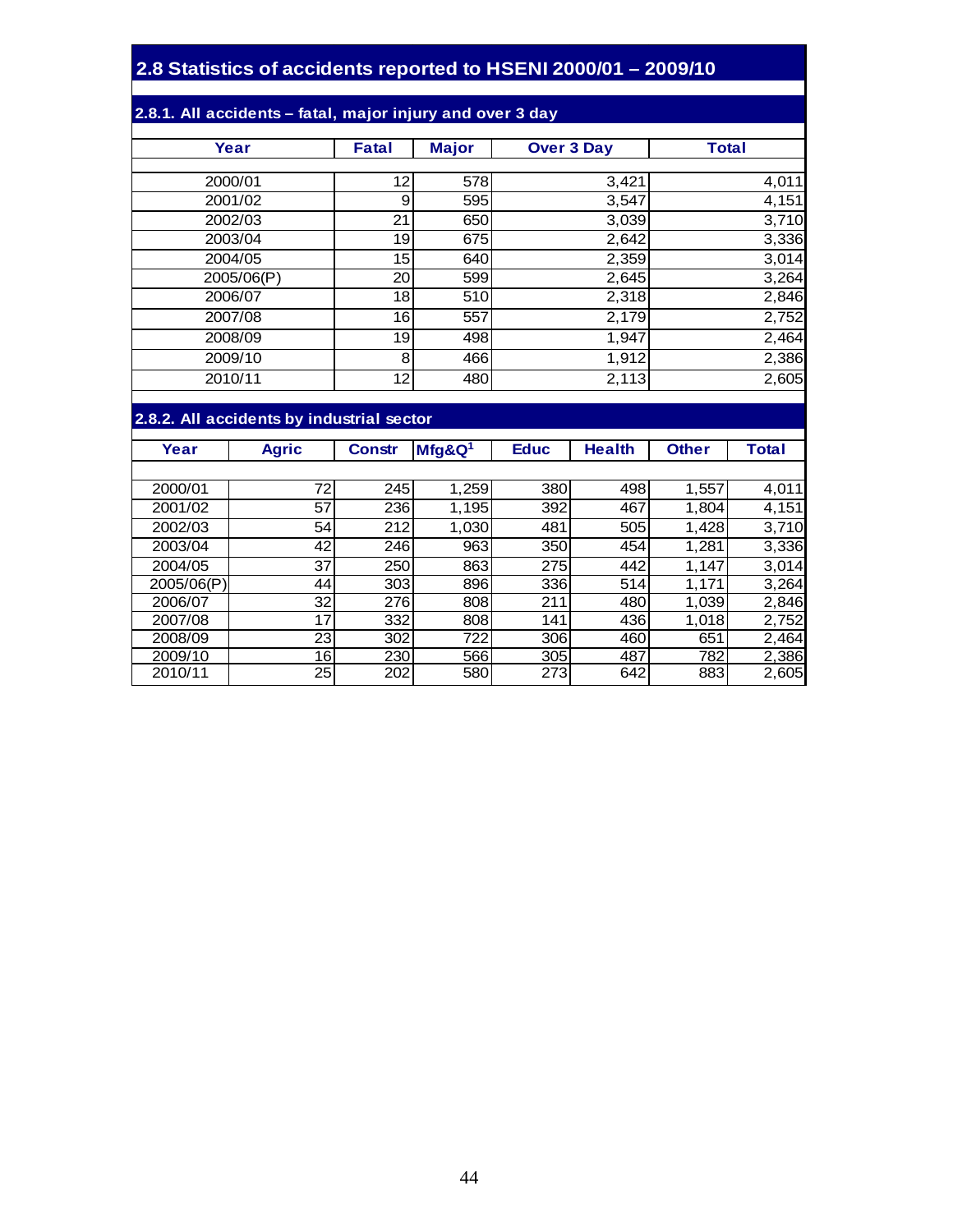| 2.8.3. Major accidents by industrial sector                                    |                    |               |         |             |               |              |       |  |  |  |
|--------------------------------------------------------------------------------|--------------------|---------------|---------|-------------|---------------|--------------|-------|--|--|--|
|                                                                                |                    |               |         |             |               |              |       |  |  |  |
| Year                                                                           | Agric <sup>2</sup> | <b>Constr</b> | Mfg & Q | <b>Educ</b> | <b>Health</b> | <b>Other</b> | Total |  |  |  |
|                                                                                |                    |               |         |             |               |              |       |  |  |  |
| 2000/01                                                                        | N/A                | 68            | 122     | 206         | 52            | 130          | 578   |  |  |  |
| 2001/02                                                                        | N/A                | 55            | 147     | 199         | 58            | 1361         | 595   |  |  |  |
| 2002/03                                                                        | N/A                | 60            | 116     | 293         | 58            | 123          | 650   |  |  |  |
| 2003/04                                                                        | N/A                | 81            | 148     | 181         | 86            | 179          | 675   |  |  |  |
| 2004/05                                                                        | N/A                | 98            | 146     | 119         | 88            | 189          | 640   |  |  |  |
| 2005/06(P)                                                                     | N/A                | 87            | 134     | 154         | 88            | 136          | 599   |  |  |  |
| 2006/07                                                                        | N/A                | 92            | 1331    | 85          | 57            | 143          | 510   |  |  |  |
| 2007/08                                                                        | N/A                | 128           | 187     | 34          | 48            | 160          | 557   |  |  |  |
| 2008/09                                                                        | N/A                | 104           | 159     | 30          | 54            | 151          | 498   |  |  |  |
| 2009/10                                                                        | N/A                | 81            | 139     | 40          | 71            | 135          | 466   |  |  |  |
| 2010/11                                                                        | N/A                | 48            | 118     | 45          | 76            | 193          | 480   |  |  |  |
|                                                                                |                    |               |         |             |               |              |       |  |  |  |
| 2.8.4. Fatal accident incidence rates per 100,000 workers by industrial sector |                    |               |         |             |               |              |       |  |  |  |

| Year       | <b>Agricultu</b> | <b>Construction</b> | <b>Manufacturing</b> | <b>All Industries</b> |
|------------|------------------|---------------------|----------------------|-----------------------|
|            | re               |                     |                      |                       |
|            |                  |                     |                      |                       |
| 2000/01    | 19.16            | 8.5                 | 1.91                 | 0.94                  |
| 2001/02    | 13.69            | 11.4                | 1.01                 | 0.93                  |
| 2002/03    | 12.4             | 12.7                |                      | 2.6                   |
| 2003/04    | 19.2             | 10.2                | 0                    | 2.3                   |
| 2004/05    | 11.9             | 6.7                 | 2                    | 1.6                   |
| 2005/06(P) | 28.5             | 7.4                 | 3.1                  | 2.3                   |
| 2006/07    | 14.7             | 8.5                 | 3.1                  | 2.2                   |
| 2007/08    | 19.8             | 6.4                 | 1.1                  | 2.1                   |
| 2008/09    | 16               | 2.8                 | 7.1                  | 2.6                   |
| 2009/10    | 4.2              | 1.5                 | 2.2                  | 1.1                   |
| 2010/11    | 12.8             | 1.6                 | 1.1                  | 1.5                   |

<sup>1</sup> Mfg & Q: Manufacturing and Quarries.

2 Non-fatal Agriculture accidents are not classified as "major" and "over 3 day", but simply as "non-fatal".

 $(P) =$  provisional figures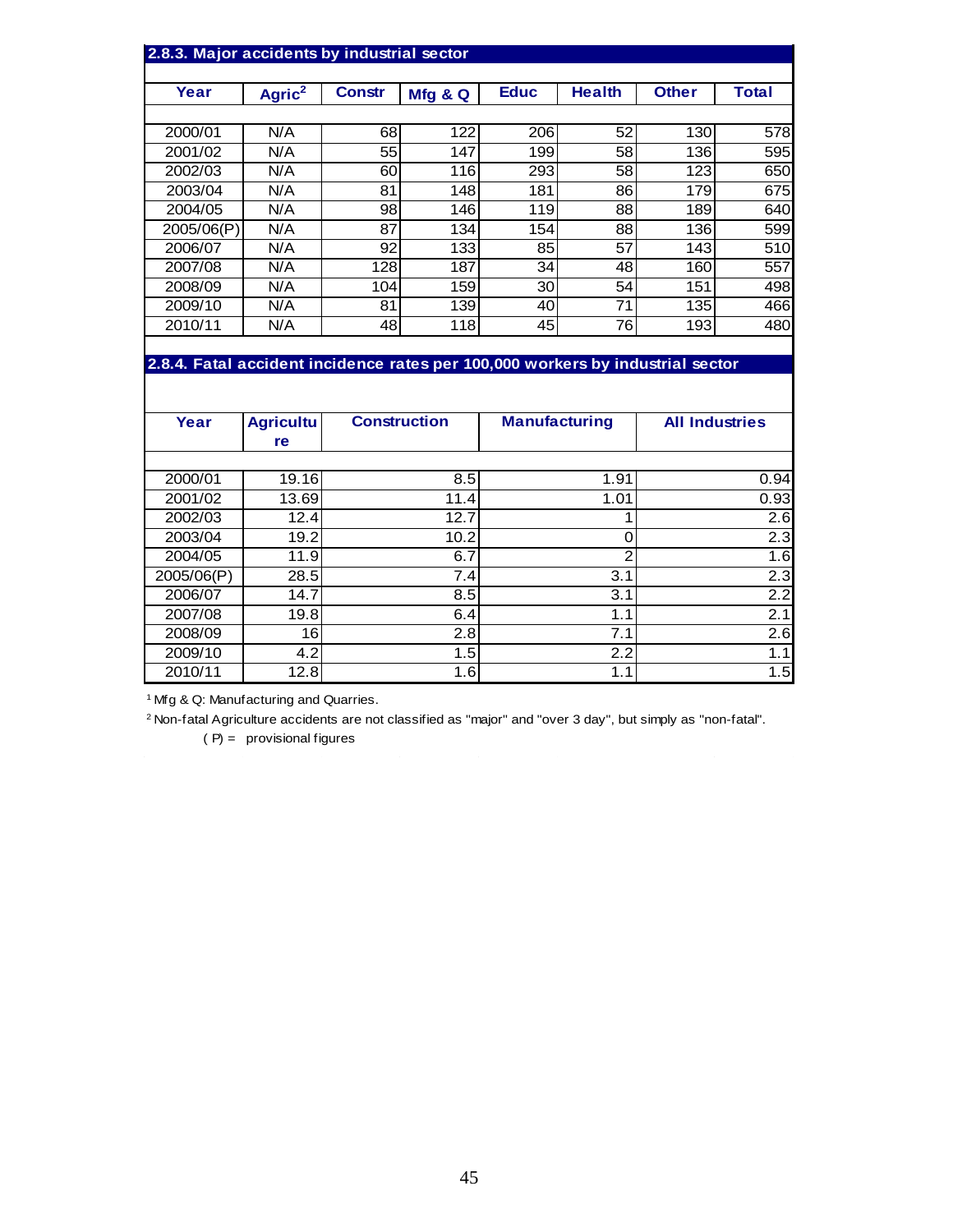| 2.8.5. Construction sector - cause of accident by type of accident |                         |                |                          |                         |                |                         |  |
|--------------------------------------------------------------------|-------------------------|----------------|--------------------------|-------------------------|----------------|-------------------------|--|
|                                                                    |                         | 2000/01        |                          |                         | 2001/02        |                         |  |
| <b>Cause</b>                                                       | Fatal                   | <b>Major</b>   | Over <sub>3</sub>        | <b>Fatal</b>            | <b>Major</b>   | Over <sub>3</sub>       |  |
|                                                                    |                         |                | day                      |                         |                | day                     |  |
| Fall                                                               | 3                       | 39             | 38                       |                         | 24             | 36                      |  |
| Struck by                                                          |                         | 8              | 35                       | 1                       | $\overline{7}$ | 35                      |  |
| Handling,                                                          |                         | 5              | 35                       |                         | 1              | 35                      |  |
| strains/sprains                                                    |                         |                |                          |                         |                |                         |  |
| Slip or trip                                                       |                         | $\overline{c}$ | 21                       |                         | 4              | 24                      |  |
| Vehicle                                                            |                         | 5              | 6                        |                         | 1              | $\overline{\mathbf{4}}$ |  |
| Collapsing or                                                      |                         | $\overline{2}$ | $\overline{2}$           | 1                       | $\overline{2}$ | $\overline{3}$          |  |
| overturning                                                        |                         |                |                          |                         |                |                         |  |
| <b>Others</b>                                                      |                         | 7              | 37                       | $\overline{2}$          | 16             | 34                      |  |
| <b>Totals</b>                                                      | $\overline{\mathbf{3}}$ | 68             | 174                      | 4                       | 55             | 171                     |  |
|                                                                    |                         | 2002/03        |                          | 2003/04                 |                |                         |  |
| <b>Cause</b>                                                       | <b>Fatal</b>            | <b>Major</b>   | Over <sub>3</sub>        | <b>Fatal</b>            | <b>Major</b>   | Over <sub>3</sub>       |  |
|                                                                    |                         |                | day                      |                         |                | day                     |  |
| Fall                                                               | 5                       | 29             | 20                       | 3                       | 29             | 34                      |  |
| Struck by                                                          |                         | 6              | 27                       |                         | 16             | 26                      |  |
| Handling,                                                          |                         | 2              | 31                       |                         | 4              | 41                      |  |
| strains/sprains                                                    |                         |                |                          |                         |                |                         |  |
| Slip or trip                                                       |                         | $\overline{7}$ | 30                       |                         | 18             | 27                      |  |
| Vehicle                                                            |                         | 3              | 4                        |                         | 1              | 3                       |  |
| Collapsing or                                                      | $\mathbf 2$             | 1              | 5                        | 3                       | $\overline{2}$ | 3                       |  |
| overturning                                                        |                         |                |                          |                         |                |                         |  |
| <b>Others</b>                                                      | $\overline{\mathbf{c}}$ | 12             | 26                       |                         | 11             | 26                      |  |
| <b>Totals</b>                                                      | $\overline{9}$          | 60             | $\overline{143}$         | 6                       | 81             | 160                     |  |
|                                                                    |                         | 2004/05        |                          |                         | 2005/06(p)     |                         |  |
| <b>Cause</b>                                                       | <b>Fatal</b>            | <b>Major</b>   | Over <sub>3</sub><br>day | <b>Fatal</b>            | <b>Major</b>   | Over 3<br>day           |  |
| Fall                                                               | $\overline{2}$          | 40             | 25                       | $\overline{3}$          | 42             | 31                      |  |
| Struck by                                                          |                         | 16             | 23                       |                         | 13             | 48                      |  |
| Handling,                                                          |                         | 10             | 50                       |                         | 5              | 55                      |  |
| strains/sprains                                                    |                         |                |                          |                         |                |                         |  |
| Slip or trip                                                       |                         | 17             | 17                       |                         | 12             | 28                      |  |
| Vehicle                                                            | 1                       | 1              | 3                        |                         | 1              | 8                       |  |
| Collapsing or                                                      | 1                       | 3              | $\overline{2}$           |                         | 1              | 1                       |  |
| overturning                                                        |                         |                |                          |                         |                |                         |  |
| Others                                                             |                         | 11             | 24                       | $\overline{2}$          | 13             | 40                      |  |
| <b>Totals</b>                                                      | 4                       | 98             | 148                      | $\overline{\mathbf{5}}$ | 87             | 211                     |  |
|                                                                    |                         |                |                          |                         |                |                         |  |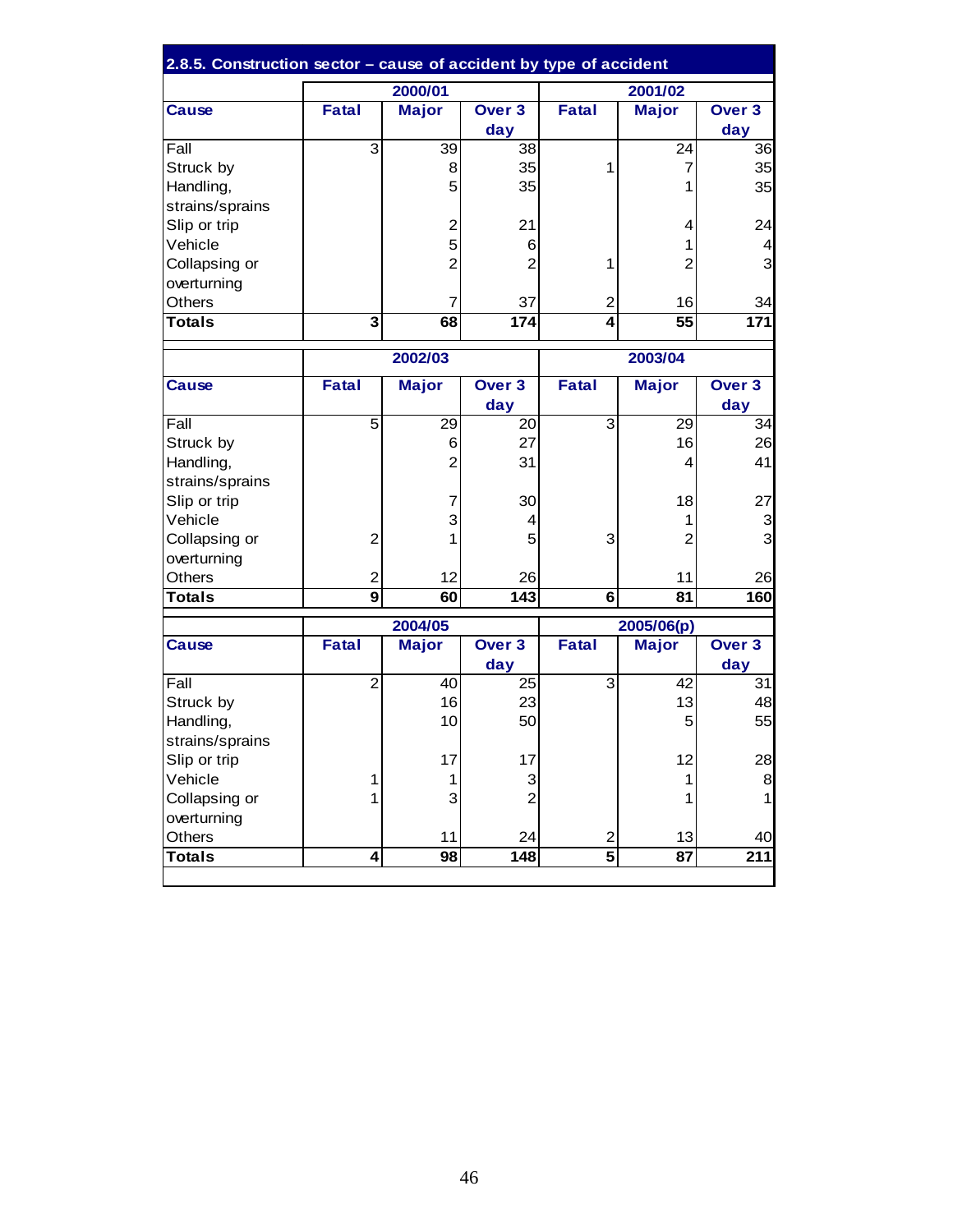| 2.8.5. Construction sector - cause of accident by type of accident (continued) |                              |                |                          |                |                       |                          |  |
|--------------------------------------------------------------------------------|------------------------------|----------------|--------------------------|----------------|-----------------------|--------------------------|--|
|                                                                                |                              | 2006/07        |                          |                | 2007/08               |                          |  |
| <b>Cause</b>                                                                   | <b>Fatal</b>                 | <b>Major</b>   | Over <sub>3</sub><br>day | <b>Fatal</b>   | <b>Major</b>          | Over <sub>3</sub><br>day |  |
| Fall                                                                           | 1                            | 40             | 33                       | $\overline{2}$ | 56                    | 38                       |  |
| Struck by                                                                      |                              | 15             | 28                       | 1              | 17                    | 33                       |  |
| Handling,                                                                      |                              | 5              | 36                       |                | 6                     | 43                       |  |
| strains/sprains                                                                |                              |                |                          |                |                       |                          |  |
| Slip or trip                                                                   |                              | 16             | 38                       |                | 20                    | 35                       |  |
| Vehicle                                                                        |                              |                | 2                        | 2              | 3                     | $\overline{3}$           |  |
| Collapsing or                                                                  | $\overline{c}$               | $\overline{2}$ | 1                        |                |                       |                          |  |
| overturning                                                                    |                              |                |                          |                |                       |                          |  |
| <b>Others</b>                                                                  | 3                            |                | 42                       |                | 26                    | 47                       |  |
| Totals                                                                         | $6\phantom{1}$               | 92             | 180                      | 5              | 128                   | 199                      |  |
|                                                                                |                              | 2008/09        |                          | 2009/10        |                       |                          |  |
| <b>Cause</b>                                                                   | <b>Fatal</b>                 | <b>Major</b>   | Over 3                   | <b>Fatal</b>   |                       | Over <sub>3</sub>        |  |
|                                                                                |                              |                |                          |                | <b>Major</b>          |                          |  |
|                                                                                |                              |                | day                      |                |                       | day                      |  |
| Fall                                                                           | 1                            | 41             | 25                       | 1              | $\overline{34}$       | $\overline{18}$          |  |
| Struck by                                                                      |                              | 12             | 36                       |                | 6                     | 25                       |  |
| Handling,                                                                      |                              | 11             | 56                       |                | 8                     | 36                       |  |
| strains/sprains                                                                |                              |                |                          |                |                       |                          |  |
| Slip or trip                                                                   |                              | 22             | 25                       |                | 15                    | 24                       |  |
| Vehicle                                                                        |                              |                |                          |                | $\overline{c}$        | $\overline{4}$           |  |
| Collapsing or                                                                  |                              | 4              |                          |                | 0                     | $\overline{c}$           |  |
| overturning                                                                    |                              |                |                          |                |                       |                          |  |
| Others                                                                         | 1<br>$\overline{\mathbf{2}}$ | 14             | 48<br>190                |                | 16<br>$\overline{81}$ | 38<br>147                |  |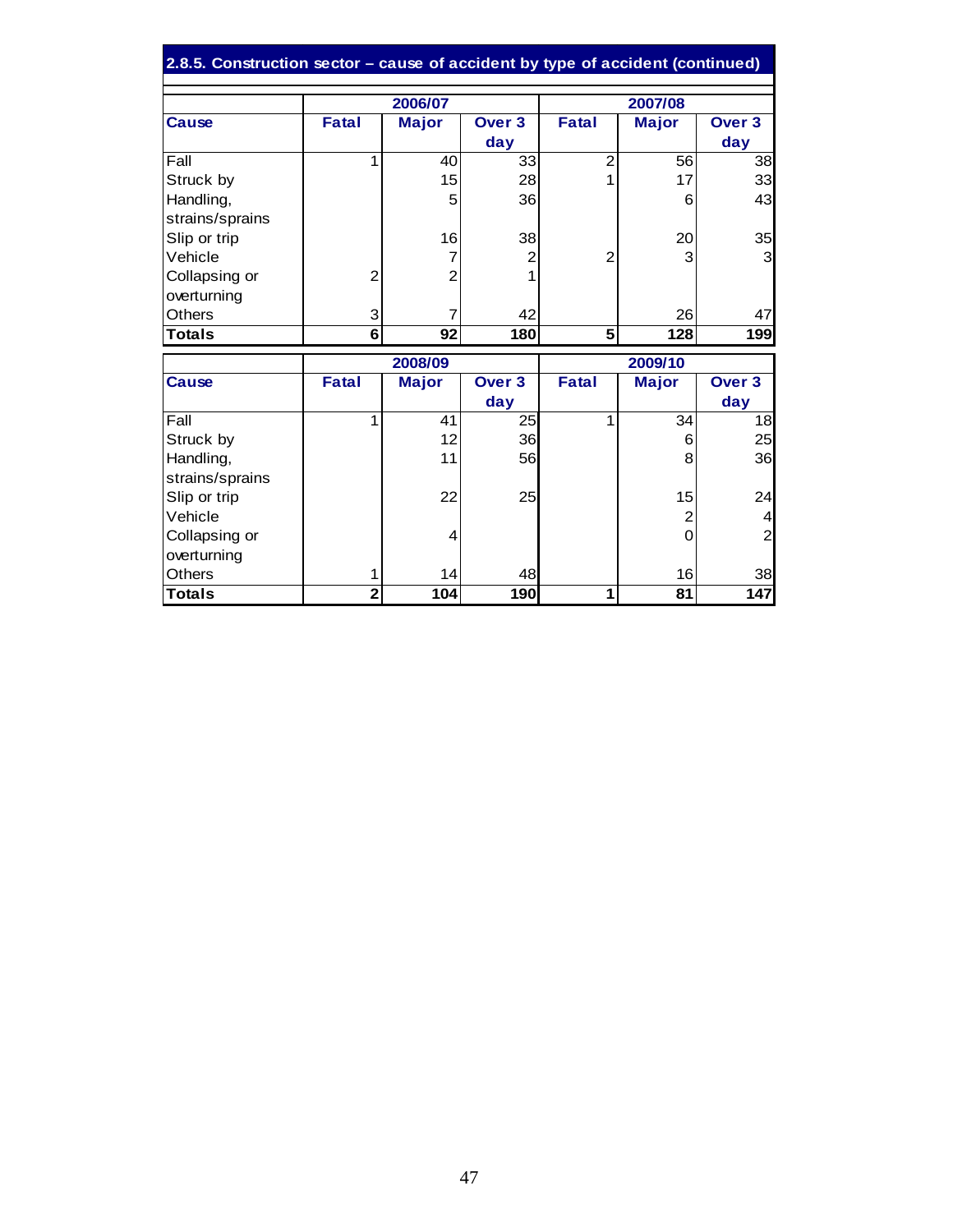|         |                                       |                             | 2.8.6. Construction sector - description of fatal accidents |                                                                                                |                                 |
|---------|---------------------------------------|-----------------------------|-------------------------------------------------------------|------------------------------------------------------------------------------------------------|---------------------------------|
| Year    | <b>Number of</b><br><b>Fatalities</b> | <b>Occupation</b>           | <b>Employment</b><br><b>Category</b>                        | <b>Description</b>                                                                             | <b>Date</b>                     |
|         |                                       | Plumber                     | Self-employed                                               | Fell 13m from landing.                                                                         | 28/04/2000                      |
|         |                                       | Labourer                    | Employee                                                    | Fell from scaffolding.                                                                         | 25/09/2000                      |
| 2000/01 | 3                                     |                             |                                                             |                                                                                                | (Died 04 10 2000)               |
|         |                                       | Demolition<br>worker        | Employee                                                    | Fell through opening in floor of<br>industrial premises.                                       | 16/11/2000                      |
|         |                                       | Joiner                      | Employee                                                    | Crushed under bale of reinforced mesh<br>that fell 8m during lifting operation.                | 21/06/2001                      |
|         |                                       | Electrician                 | Self-employed                                               | Electrocuted while rewiring a house.                                                           | 19/11/2001                      |
| 2001/02 | 4                                     | <b>Builder</b>              | Self-employed                                               | Crushed when entangled between<br>slewing ring and digger tracks.                              | 04/12/2001                      |
|         |                                       | Worker                      | Employee                                                    | Electrocuted when boom of excavator<br>came in contact with 33kv overhead<br>power lines.      | 15/12/2001                      |
|         |                                       | Painter                     | Employee                                                    | Electrocuted while working from<br>MEWP when it came into contact with<br>overhead power line. | 08/05/2002                      |
|         |                                       | Child (boy aged<br>$5$ yrs) | Member of the<br>public                                     | Trapped in 225mm diameter sewer<br>pipe.                                                       | 01/06/2002                      |
|         |                                       | Roofer                      | Self-employed                                               | Fell from roof while carrying out minor<br>repairs.                                            | 19/07/2002                      |
|         |                                       | Labourer                    | Self-employed                                               | Crushed underneath staircase that<br>collapsed.                                                | 03/09/2002                      |
| 2002/03 | 8+1 child                             | Labourer                    | Employee                                                    | Fell following collapse of 8 staircases<br>during placing of the staircases.                   | 03/09/2002                      |
|         |                                       | Businessman                 | Self-employed                                               | Crushed under wall knocked over by<br>arm of excavator.                                        | 18/11/2002                      |
|         |                                       | Joiner                      | Employee                                                    | Fell 3.6m from cage mounted on<br>telescopic handler; cage also fell onto<br>the deceased.     | 03/12/2002                      |
|         |                                       | Mastic                      | Employee                                                    | Slipped on hip roof and fell underneath                                                        | 21/01/2003                      |
|         |                                       | asphalter                   |                                                             | middle guard rail and onto flat roof                                                           | (Died 23 01 2003)               |
|         |                                       | <b>Builder</b>              | Self-employed                                               | Fell 13.5m from extension ladder<br>mounted on top of tower scaffold.                          | 07/02/2003                      |
|         |                                       | Joiner                      | Employee                                                    | Fell 2.8m through an opening in the<br>floor of a timber framed house                          | 14/05/2003 (Died<br>16/05/2003) |
|         |                                       | Sub-contractor              | Self-employed                                               | Crush in a trench collapse                                                                     | 30/08/2003                      |
| 2003/04 | 6                                     | Mushroom<br>Picker          | Employee                                                    | Crushed under an overturned excavator                                                          | 23/10/2003                      |
|         |                                       | Labourer                    |                                                             | Fell from a ladder                                                                             | 17/11/2003                      |
|         |                                       | Digger driver               | Self-employed                                               | Crushed under a wall collapse during                                                           | 10/12/2003 (Died                |
|         |                                       |                             |                                                             | demolition                                                                                     | 21/02/2004)                     |
|         |                                       | <b>Builder</b>              | Self-employed                                               | Fell approx 7m off a roof                                                                      | 04/03/2004                      |
|         |                                       | Joiner                      | Employed                                                    | Fell approx 2.4m from a wall with wet<br>mortar                                                | 04/10/2004 (Died<br>07/10/2004) |
| 2004/05 |                                       | Labourer                    | Employed                                                    | Crushed under a wall collapse                                                                  | 12/02/05                        |
|         |                                       | Roofer                      | Employed                                                    | Fell approx.12.3m from a roof                                                                  | 15/03/2005                      |
|         |                                       | Road Worker                 | Self-employed                                               | Knocked over by a reversing lorry                                                              | 22/03/2005                      |